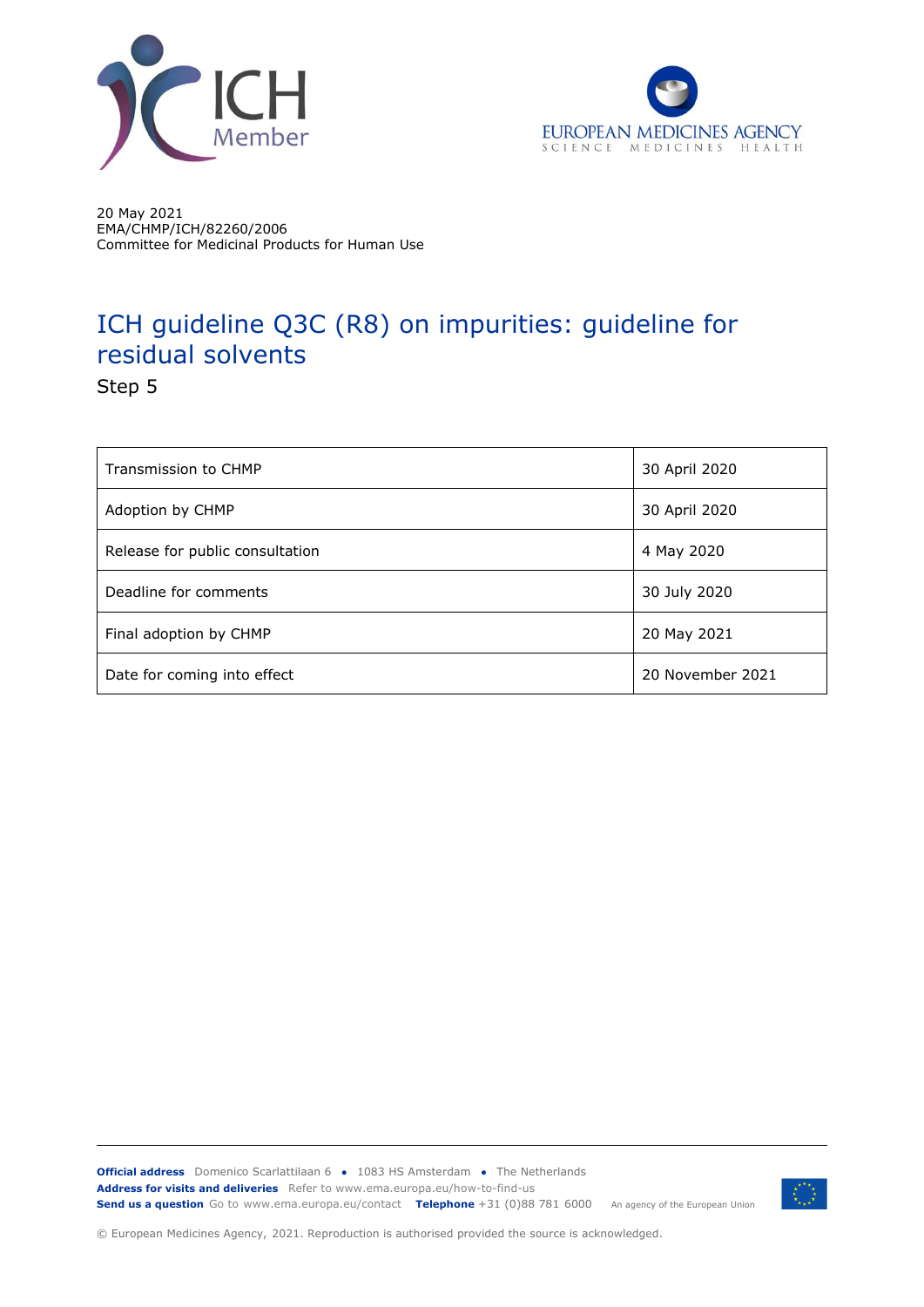#### **Document History**

| Code | <b>History</b> | Date |
|------|----------------|------|
|      |                |      |

#### **Parent Guideline: Impurities: Guideline for Residual Solvents**

| Q3C              | Approval by the Steering Committee under Step 2 and   6 November 1996<br>release for public consultation.                                |  |
|------------------|------------------------------------------------------------------------------------------------------------------------------------------|--|
| Q <sub>3</sub> C | Approval by the Steering Committee under Step 4 and   17 July 1997<br>recommendation for adoption to the three ICH<br>regulatory bodies. |  |

#### **Revision of the PDE information for THF contained in the Parent Guideline**

| Q3C(R1)<br>Note: Prior<br>to adding the<br>revision to<br>the parent<br>Guideline in<br>November<br>2005, the<br>code was<br>$Q3C(M)$ for<br>THF. | Permissible Daily Exposure (PDE) for Tetrahydrofuran<br>(THF): revision of PDE based on new toxicological<br>data.<br>Approval by the Steering Committee of the new PDE<br>for THF under Step 2 and release for public<br>consultation. | 20 July 2000         |
|---------------------------------------------------------------------------------------------------------------------------------------------------|-----------------------------------------------------------------------------------------------------------------------------------------------------------------------------------------------------------------------------------------|----------------------|
| Q3C(R1)<br>Note: Prior<br>to adding the<br>revision to<br>the parent<br>Guideline in<br>November<br>2005, the<br>code was<br>Q3C(M) for<br>THF.   | Approval by the Steering Committee under Step 4 and<br>recommendation for adoption to the three ICH<br>regulatory bodies.                                                                                                               | 12 September<br>2002 |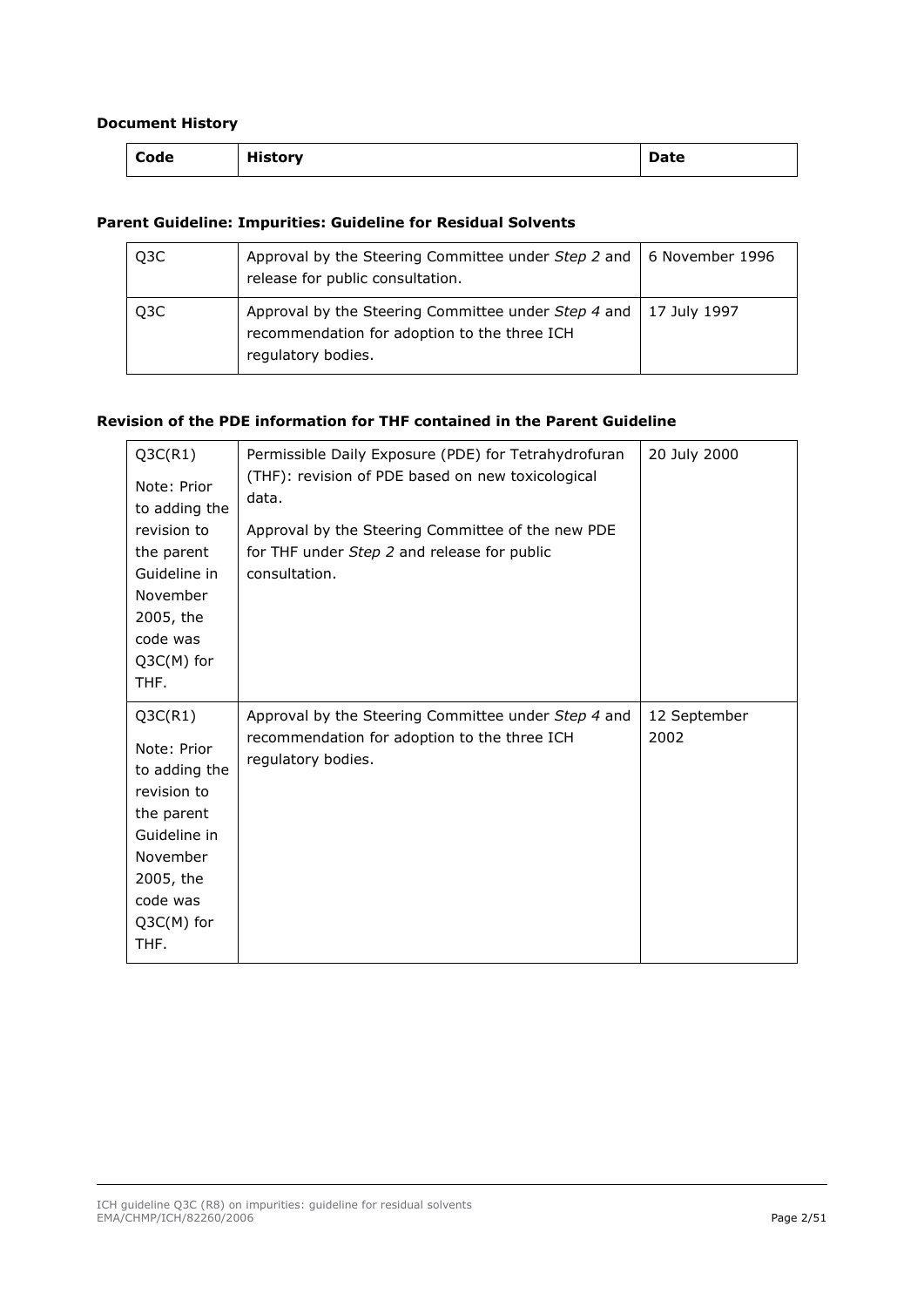#### **Revision of PDE information for NMP contained in the Parent Guideline**

| Q3C(R2)<br>Note: Prior<br>to adding the<br>revision to<br>the parent<br>Guideline in<br>November<br>2005, the<br>code was<br>Q3C(M) for<br>NMP.    | Permissible Daily Exposure (PDE) for N-<br>Methylpyrrolidone (NMP): revision of PDE based on<br>new toxicological data.<br>Approval by the Steering Committee of the Revision<br>under Step 2 and release for public consultation. | 20 July 2000         |
|----------------------------------------------------------------------------------------------------------------------------------------------------|------------------------------------------------------------------------------------------------------------------------------------------------------------------------------------------------------------------------------------|----------------------|
| Q3C(R2)<br>Note: Prior<br>to adding the<br>revision to<br>the parent<br>Guideline in<br>November<br>2005, the<br>code was<br>Q3C(M) for<br>NMP.    | Approval by the Steering Committee under Step 4 and<br>recommendation for adoption to the three ICH<br>regulatory bodies.                                                                                                          | 12 September<br>2002 |
| Q3C(R3)<br>Note: Prior<br>to adding the<br>corrigendum<br>to the parent<br>Guideline in<br>November<br>2005, the<br>code was<br>Q3C(M) for<br>NMP. | Corrigendum to calculation formula approved by the<br>Steering Committee.                                                                                                                                                          | 28 October 2002      |
| Q3C(R3)                                                                                                                                            | The parent Guideline is now renamed Q3C(R3) as the<br>two updates (PDE for N-Methylpyrrolidone and PDE<br>for Tetrahydrofuran) and the corrigendum of the<br>update for NMP have been added to the parent<br>Guideline.            | November 2005        |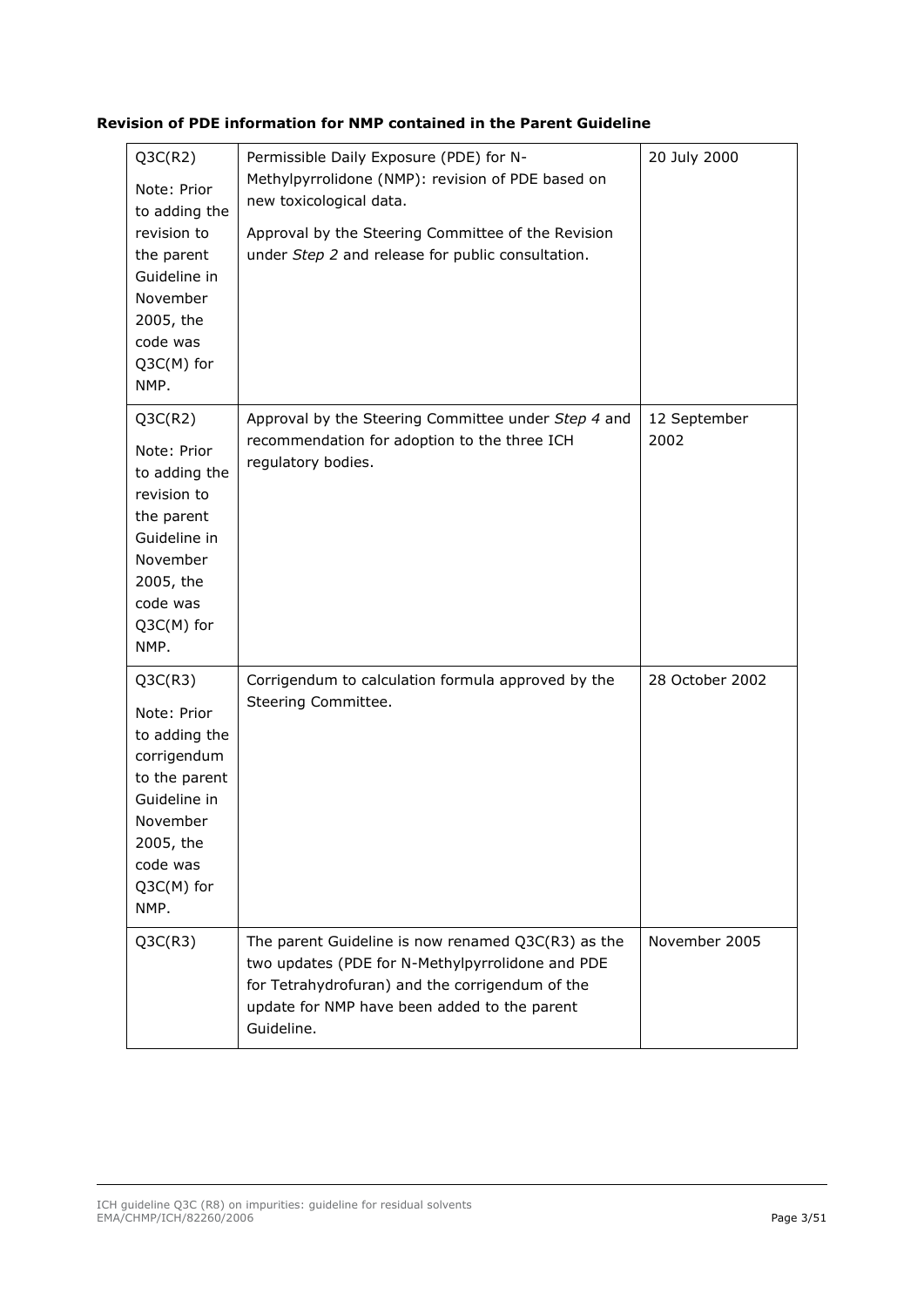#### **Parent Guideline: Impurities: Guideline for Residual Solvents**

| Q3C(R4) | Update of Table 2, Table 3 and Appendix 1 to reflect | February 2009 |
|---------|------------------------------------------------------|---------------|
|         | the revision of the PDEs for N-Methylpyrrolidone and |               |
|         | Tetrahydrofuran.                                     |               |
|         |                                                      |               |

#### **Revision of PDE information for Cumene contained in the Parent Guideline**

| Q3C(R5) | Permissible Daily Exposure (PDE) for Cumene:<br>revision of PDE based on new toxicological data.                                                                                                                                                                                                                                                                                                | 26 March 2010   |
|---------|-------------------------------------------------------------------------------------------------------------------------------------------------------------------------------------------------------------------------------------------------------------------------------------------------------------------------------------------------------------------------------------------------|-----------------|
|         | Approval by the Steering Committee under Step 2 and<br>release for public consultation.                                                                                                                                                                                                                                                                                                         |                 |
| Q3C(R5) | Approval of the PDE for Cumene by the Steering<br>Committee under Step 4 and recommendation for<br>adoption to the three ICH regulatory bodies.<br>The PDE for Cumene document has been integrated<br>as part IV in the core Q3C(R4) Guideline which was<br>then renamed $Q3C(R5)$ .<br>The Table 2, Table 3 and Appendix 1 have been<br>updated to reflect the revision of the PDE for Cumene. | 4 February 2011 |

#### **Revision of PDE information for Methylisobutylketone contained in the Parent Guideline and to include a PDE for Triethylamine**

| Q3C(R6) | Permissible Daily Exposure (PDE) for Triethylamine<br>and Methylisobutylketone: revision of PDE based on<br>new toxicological data.<br>Approval by the Assembly under Step 2 and release<br>for public consultation.                                                                                                                                                                                                                                                                         | 9 November 2016 |
|---------|----------------------------------------------------------------------------------------------------------------------------------------------------------------------------------------------------------------------------------------------------------------------------------------------------------------------------------------------------------------------------------------------------------------------------------------------------------------------------------------------|-----------------|
| Q3C(R6) | Approval of the PDE for Triethylamine and<br>Methylisobutylketone by the Assembly under Step 4<br>and recommendation for adoption to the three ICH<br>regulatory bodies.<br>The PDE for Triethylamine and Methylisobutylketone<br>document has been integrated as part V in the core<br>$Q3C(R5)$ Guideline which was then renamed $Q3C(R6)$ .<br>The Table 2, Table 3 and Appendix 1 have been<br>updated to reflect the revision of the PDE for<br>Triethylamine and Methylisobutylketone. | 9 November 2016 |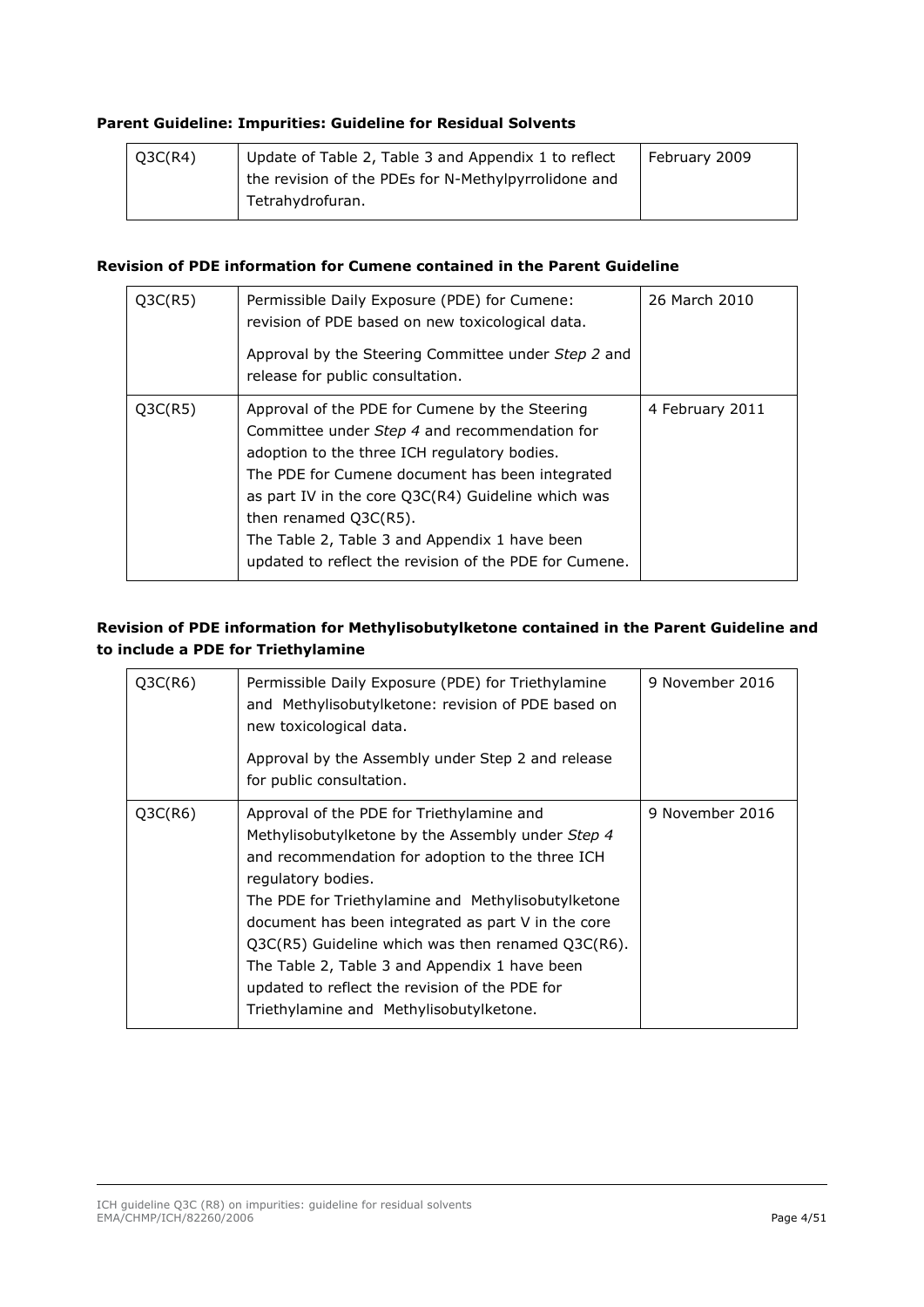#### **Correction of the PDE for Ethyleneglycol**

| Q3C(R7) | Correction for the PDE and concentration limit for<br>Ethyleneglycol on Table 2 page 6, as per the correct<br>value calculated in Pharmeuropa, Vol. 9, No. 1,<br>Supplement, April 1997 S36.                                                              | 15 October 2018 |
|---------|-----------------------------------------------------------------------------------------------------------------------------------------------------------------------------------------------------------------------------------------------------------|-----------------|
| Q3C(R6) | Further to archival searches related to the Permissible<br>Daily Exposure (PDE) for ethyleneglycol, the Q3C(R7)<br>Guideline was reverted back to the Q3C(R6)<br>Guideline. Further information is provided in the cover<br>statement dated 22 July 2019. | 4 October 2019  |

#### **Addition of PDE for 2-Methyltetrahydrofuran (2-MTHF), Cyclopentyl Methyl Ether (CPME), and Tertiary Butyl Alcohol (TBA)**

| Q3C(R8) | Endorsement of Part VI of Q3C(R8) (PDEs for 2-MTHF,<br>CPME, TBA) by the Members of the ICH Assembly<br>under Step 2 and released for public consultation. | 25 March 2020 |
|---------|------------------------------------------------------------------------------------------------------------------------------------------------------------|---------------|
| Q3C(R8) | Adoption of Part VI of Q3C(R8) (PDEs for 2-MTHF,<br>CPME, TBA) by the Regulatory Members of the ICH<br>Assembly under Step 4                               | 22 April 2021 |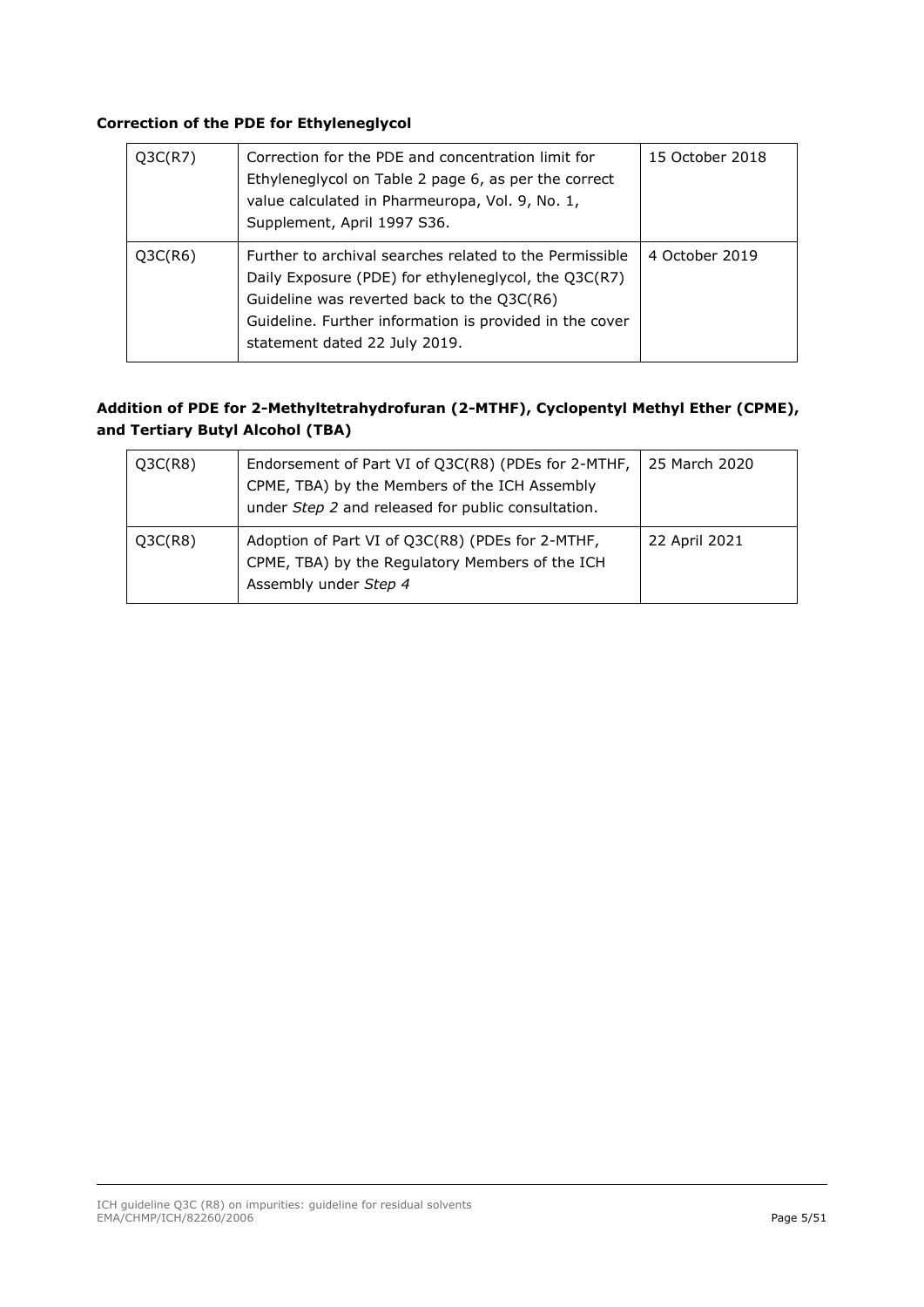# Q3C (R8): Impurities: guideline for residual solvents

# **Table of contents**

| 4.4. Solvents for which no adequate toxicological data was found  13    |  |
|-------------------------------------------------------------------------|--|
|                                                                         |  |
| Appendix 1. List of solvents included in the guideline  15              |  |
|                                                                         |  |
| A2.1                                                                    |  |
| A2.2                                                                    |  |
| Appendix 3. Methods for establishing exposure limits 21                 |  |
|                                                                         |  |
|                                                                         |  |
|                                                                         |  |
| Part V: PDE for Triethylamine and PDE of Methylisobutylketone  32       |  |
| Part VI: PDE for 2-Methyltetrahydrofuran, Cyclopentyl Methyl Ether, and |  |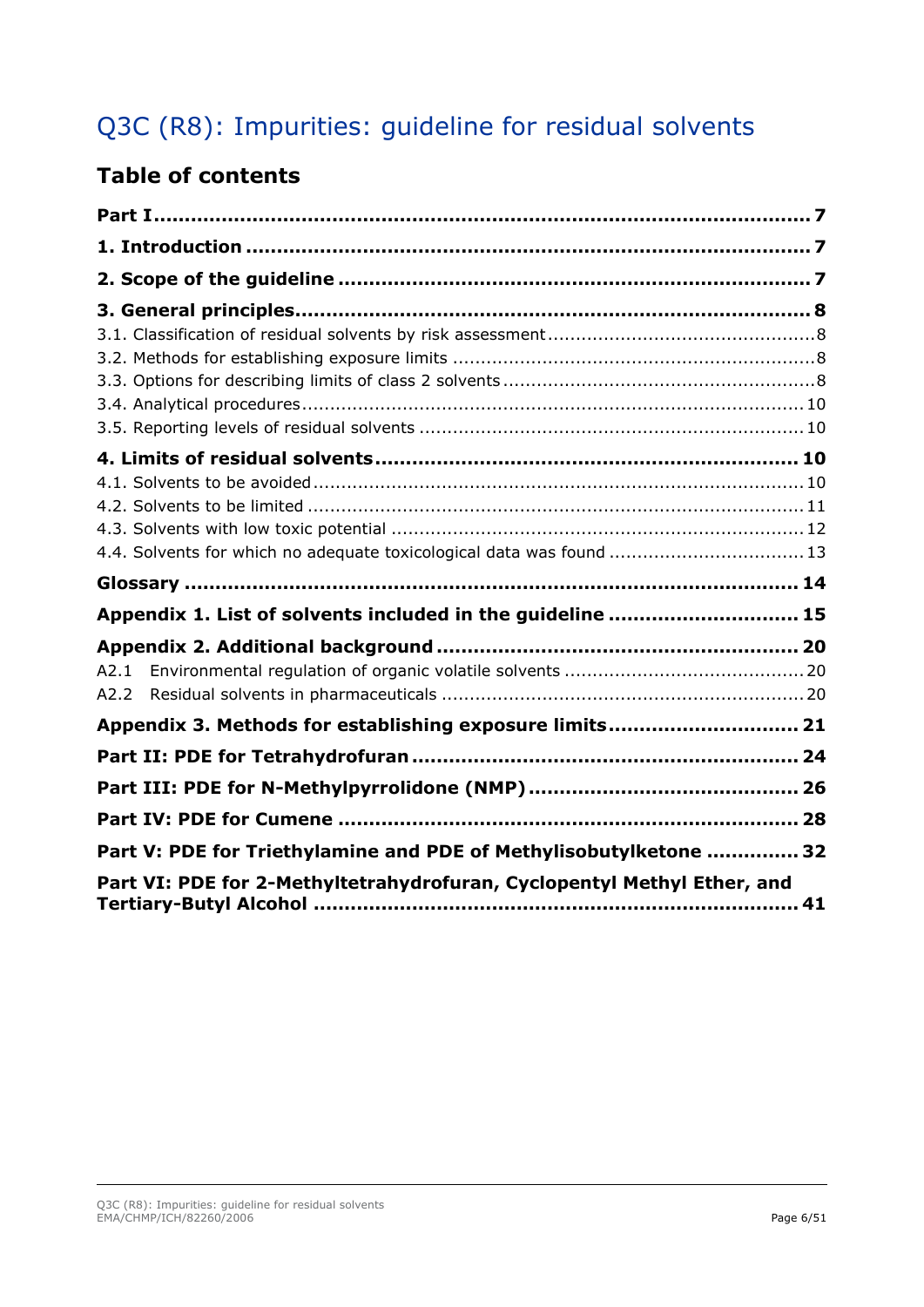# <span id="page-6-0"></span>**Part I**

# <span id="page-6-1"></span>**1. Introduction**

The objective of this guideline is to recommend acceptable amounts for residual solvents in pharmaceuticals for the safety of the patient. The guideline recommends use of less toxic solvents and describes levels considered to be toxicologically acceptable for some residual solvents.

Residual solvents in pharmaceuticals are defined here as organic volatile chemicals that are used or produced in the manufacture of drug substances or excipients, or in the preparation of drug products. The solvents are not completely removed by practical manufacturing techniques. Appropriate selection of the solvent for the synthesis of drug substance may enhance the yield, or determine characteristics such as crystal form, purity, and solubility. Therefore, the solvent may sometimes be a critical parameter in the synthetic process. This guideline does not address solvents deliberately used as excipients nor does it address solvates. However, the content of solvents in such products should be evaluated and justified.

Since there is no therapeutic benefit from residual solvents, all residual solvents should be removed to the extent possible to meet product specifications, good manufacturing practices, or other qualitybased requirements. Drug products should contain no higher levels of residual solvents than can be supported by safety data. Some solvents that are known to cause unacceptable toxicities (*Class 1, Table 1*) should be avoided in the production of drug substances, excipients, or drug products unless their use can be strongly justified in a risk-benefit assessment. Some solvents associated with less severe toxicity (*Class 2, Table 2*) should be limited in order to protect patients from potential adverse effects. Ideally, less toxic solvents (*Class 3, Table 3*) should be used where practical. The complete list of solvents included in this guideline is given in *Appendix 1*.

The lists are not exhaustive and other solvents can be used and later added to the lists. Recommended limits of Class 1 and 2 solvents or classification of solvents may change as new safety data becomes available. Supporting safety data in a marketing application for a new drug product containing a new solvent may be based on concepts in this guideline or the concept of qualification of impurities as expressed in the guideline for drug substance (Q3A, *Impurities in New Drug Substances*) or drug product (Q3B, *Impurities in New Drug Products*), or all three guidelines.

# <span id="page-6-2"></span>**2. Scope of the guideline**

Residual solvents in drug substances, excipients, and in drug products are within the scope of this guideline. Therefore, testing should be performed for residual solvents when production or purification processes are known to result in the presence of such solvents. It is only necessary to test for solvents that are used or produced in the manufacture or purification of drug substances, excipients, or drug product. Although manufacturers may choose to test the drug product, a cumulative method may be used to calculate the residual solvent levels in the drug product from the levels in the ingredients used to produce the drug product. If the calculation results in a level equal to or below that recommended in this guideline, no testing of the drug product for residual solvents need be considered. If, however, the calculated level is above the recommended level, the drug product should be tested to ascertain whether the formulation process has reduced the relevant solvent level to within the acceptable amount. Drug product should also be tested if a solvent is used during its manufacture.

This guideline does not apply to potential new drug substances, excipients, or drug products used during the clinical research stages of development, nor does it apply to existing marketed drug products.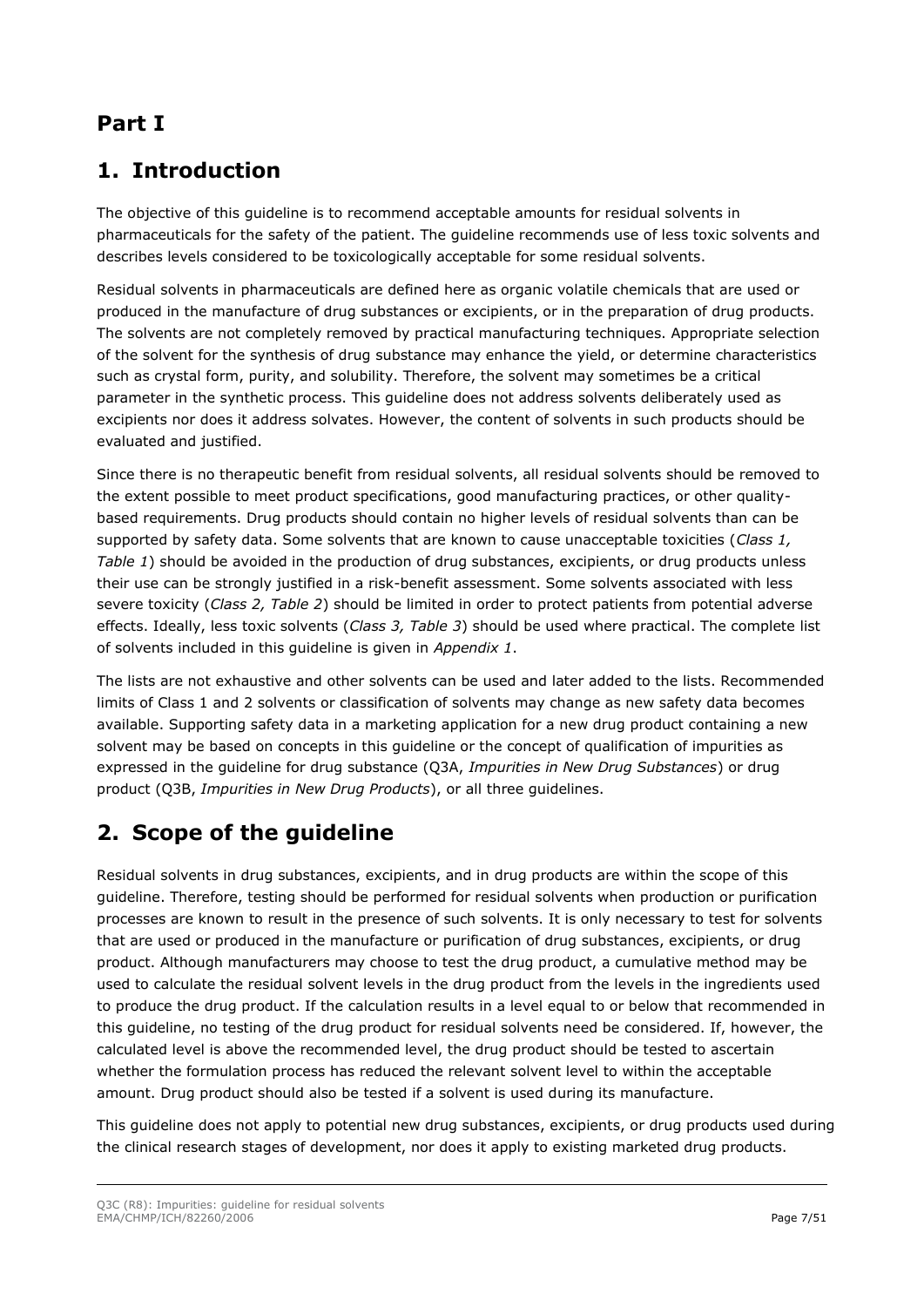The guideline applies to all dosage forms and routes of administration. Higher levels of residual solvents may be acceptable in certain cases such as short term (30 days or less) or topical application. Justification for these levels should be made on a case by case basis.

See *Appendix 2* for additional background information related to residual solvents.

# <span id="page-7-0"></span>**3. General principles**

## <span id="page-7-1"></span>*3.1. Classification of residual solvents by risk assessment*

The term "tolerable daily intake" (TDI) is used by the International Program on Chemical Safety (IPCS) to describe exposure limits of toxic chemicals and "acceptable daily intake" (ADI) is used by the World Health Organization (WHO) and other national and international health authorities and institutes. The new term "permitted daily exposure" (PDE) is defined in the present guideline as a pharmaceutically acceptable intake of residual solvents to avoid confusion of differing values for ADI's of the same substance.

Residual solvents assessed in this guideline are listed in Appendix 1 by common names and structures. They were evaluated for their possible risk to human health and placed into one of three classes as follows:

*Class 1 solvents: Solvents to be avoided*

Known human carcinogens, strongly suspected human carcinogens, and environmental hazards.

*Class 2 solvents: Solvents to be limited*

Non-genotoxic animal carcinogens or possible causative agents of other irreversible toxicity such as neurotoxicity or teratogenicity.

Solvents suspected of other significant but reversible toxicities.

*Class 3 solvents: Solvents with low toxic potential*

Solvents with low toxic potential to man; no health-based exposure limit is needed. Class 3 solvents have PDEs of 50 mg or more per day.

# <span id="page-7-2"></span>*3.2. Methods for establishing exposure limits*

The method used to establish permitted daily exposures for residual solvents is presented in *Appendix 3*. Summaries of the toxicity data that were used to establish limits are published in Pharmeuropa, Vol. 9, No. 1, Supplement, April 1997.

# <span id="page-7-3"></span>*3.3. Options for describing limits of class 2 solvents*

Two options are available when setting limits for Class 2 solvents.

*Option 1:* The concentration limits in ppm stated in Table 2 can be used. They were calculated using equation (1) below by assuming a product mass of 10 g administered daily.

> Concentration (ppm) =  $\frac{1000 \text{ x PDE}}{1}$ dose = (1)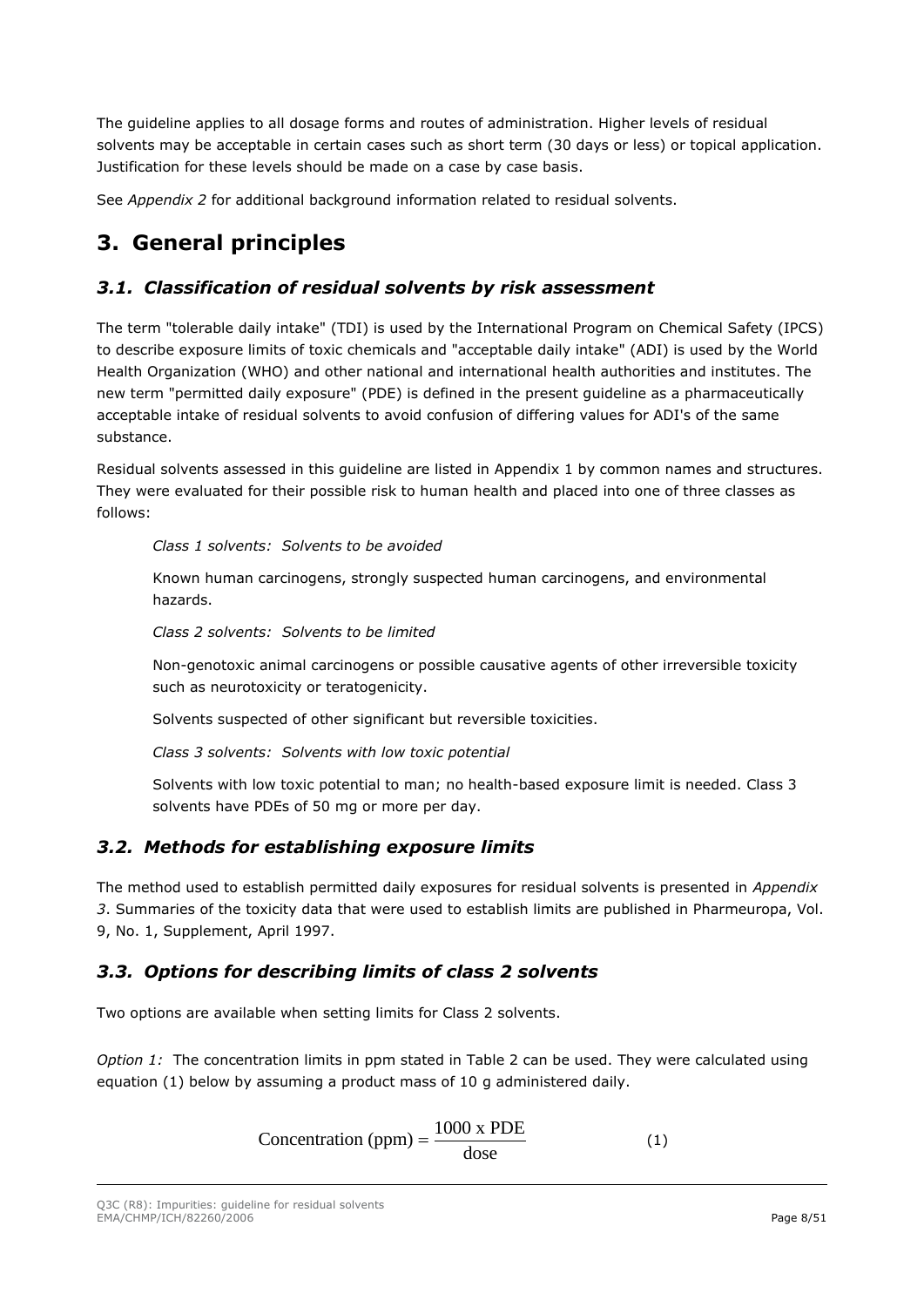Here, PDE is given in terms of mg/day and dose is given in g/day.

These limits are considered acceptable for all substances, excipients, or products. Therefore this option may be applied if the daily dose is not known or fixed. If all excipients and drug substances in a formulation meet the limits given in Option 1, then these components may be used in any proportion. No further calculation is necessary provided the daily dose does not exceed 10 g. Products that are administered in doses greater than 10 g per day should be considered under Option 2.

*Option 2:* It is not considered necessary for each component of the drug product to comply with the limits given in Option 1. The PDE in terms of mg/day as stated in Table 2 can be used with the known maximum daily dose and equation (1) above to determine the concentration of residual solvent allowed in drug product. Such limits are considered acceptable provided that it has been demonstrated that the residual solvent has been reduced to the practical minimum. The limits should be realistic in relation to analytical precision, manufacturing capability, reasonable variation in the manufacturing process, and the limits should reflect contemporary manufacturing standards.

Option 2 may be applied by adding the amounts of a residual solvent present in each of the components of the drug product. The sum of the amounts of solvent per day should be less than that given by the PDE.

Consider an example of the use of Option 1 and Option 2 applied to acetonitrile in a drug product. The permitted daily exposure to acetonitrile is 4.1 mg per day; thus, the Option 1 limit is 410 ppm. The maximum administered daily mass of a drug product is 5.0 g, and the drug product contains two excipients. The composition of the drug product and the calculated maximum content of residual acetonitrile are given in the following table.

| Component      | Amount in        | Acetonitrile content | Daily exposure      |
|----------------|------------------|----------------------|---------------------|
|                | formulation      |                      |                     |
| Drug substance | 0.3 <sub>q</sub> | 800 ppm              | $0.24 \, \text{mg}$ |
| Excipient 1    | 0.9 <sub>g</sub> | 400 ppm              | $0.36$ mg           |
| Excipient 2    | 3.8 <sub>g</sub> | 800 ppm              | $3.04$ mg           |
| Drug Product   | 5.0 <sub>g</sub> | 728 ppm              | $3.64$ mg           |

Excipient 1 meets the Option 1 limit, but the drug substance, excipient 2, and drug product do not meet the Option 1 limit. Nevertheless, the product meets the Option 2 limit of 4.1 mg per day and thus conforms to the recommendations in this guideline.

Consider another example using acetonitrile as residual solvent. The maximum administered daily mass of a drug product is 5.0 g, and the drug product contains two excipients. The composition of the drug product and the calculated maximum content of residual acetonitrile are given in the following table.

| Component      | Amount in<br>formulation | Acetonitrile content | Daily exposure      |
|----------------|--------------------------|----------------------|---------------------|
| Drug substance | 0.3 <sub>q</sub>         | 800 ppm              | $0.24 \, \text{mg}$ |
| Excipient 1    | 0.9 <sub>g</sub>         | 2000 ppm             | $1.80$ mg           |
| Excipient 2    | 3.8q                     | 800 ppm              | $3.04$ mg           |
| Drug Product   | 5.0 <sub>q</sub>         | 1016 ppm             | $5.08$ mg           |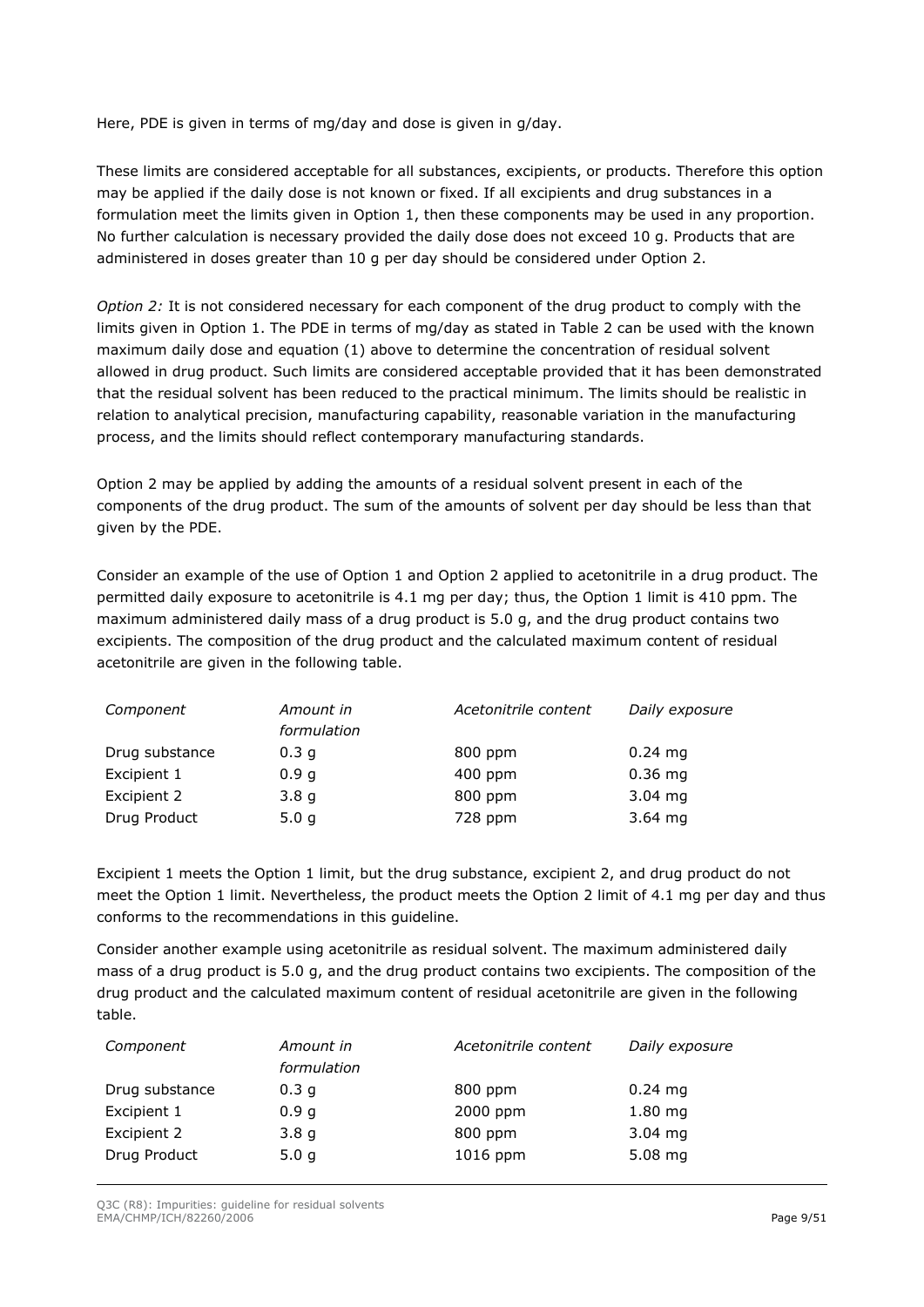In this example, the product meets neither the Option 1 nor the Option 2 limit according to this summation. The manufacturer could test the drug product to determine if the formulation process reduced the level of acetonitrile. If the level of acetonitrile was not reduced during formulation to the allowed limit, then the manufacturer of the drug product should take other steps to reduce the amount of acetonitrile in the drug product. If all of these steps fail to reduce the level of residual solvent, in exceptional cases the manufacturer could provide a summary of efforts made to reduce the solvent level to meet the guideline value, and provide a risk-benefit analysis to support allowing the product to be utilised with residual solvent at a higher level.

# <span id="page-9-0"></span>*3.4. Analytical procedures*

Residual solvents are typically determined using chromatographic techniques such as gas chromatography. Any harmonised procedures for determining levels of residual solvents as described in the pharmacopoeias should be used, if feasible. Otherwise, manufacturers would be free to select the most appropriate validated analytical procedure for a particular application. If only Class 3 solvents are present, a non-specific method such as loss on drying may be used.

Validation of methods for residual solvents should conform to ICH guidelines *Text on Validation of Analytical Procedures* and *Extension of the ICH Text on Validation of Analytical Procedures*.

# <span id="page-9-1"></span>*3.5. Reporting levels of residual solvents*

Manufacturers of pharmaceutical products need certain information about the content of residual solvents in excipients or drug substances in order to meet the criteria of this guideline. The following statements are given as acceptable examples of the information that could be provided from a supplier of excipients or drug substances to a pharmaceutical manufacturer. The supplier might choose one of the following as appropriate:

- Only Class 3 solvents are likely to be present. Loss on drying is less than 0.5%.
- Only Class 2 solvents X, Y, ... are likely to be present. All are below the Option 1 limit. (Here the supplier would name the Class 2 solvents represented by X, Y, ...)
- Only Class 2 solvents X, Y, ... and Class 3 solvents are likely to be present. Residual Class 2 solvents are below the Option 1 limit and residual Class 3 solvents are below 0.5%.

If Class 1 solvents are likely to be present, they should be identified and quantified.

"Likely to be present" refers to the solvent used in the final manufacturing step and to solvents that are used in earlier manufacturing steps and not removed consistently by a validated process.

If solvents of Class 2 or Class 3 are present at greater than their Option 1 limits or 0.5%, respectively, they should be identified and quantified.

# <span id="page-9-2"></span>**4. Limits of residual solvents**

### <span id="page-9-3"></span>*4.1. Solvents to be avoided*

Solvents in Class 1 should not be employed in the manufacture of drug substances, excipients, and drug products because of their unacceptable toxicity or their deleterious environmental effect. However, if their use is unavoidable in order to produce a drug product with a significant therapeutic advance, then their levels should be restricted as shown in Table 1, unless otherwise justified. 1,1,1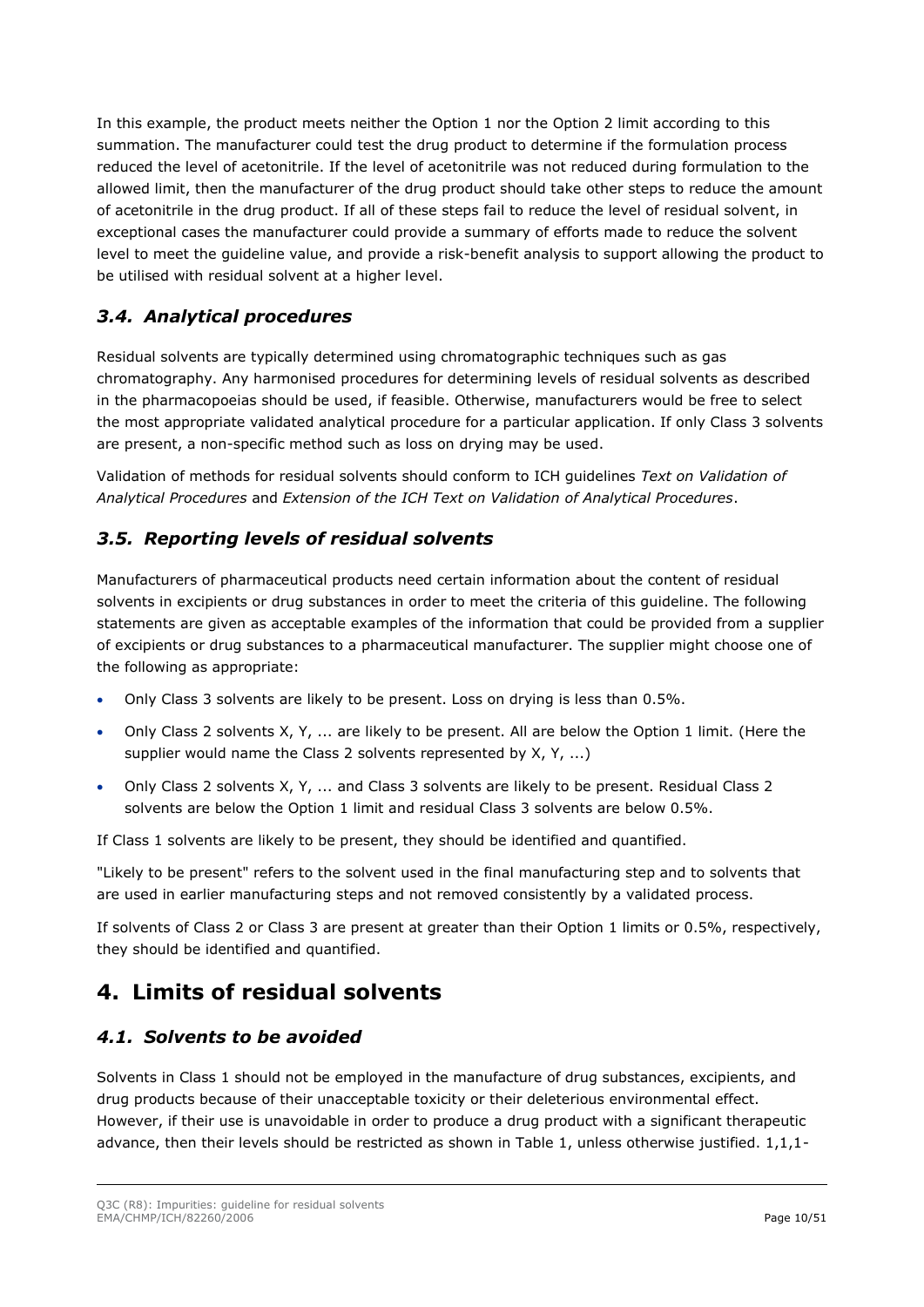Trichloroethane is included in Table 1 because it is an environmental hazard. The stated limit of 1500 ppm is based on a review of the safety data.

| Solvent               | Concentration limit<br>(ppm) | Concern                        |
|-----------------------|------------------------------|--------------------------------|
| Benzene               |                              | Carcinogen                     |
| Carbon tetrachloride  | 4                            | Toxic and environmental hazard |
| 1,2-Dichloroethane    | 5                            | Toxic                          |
| 1,1-Dichloroethene    | 8                            | Toxic                          |
| 1,1,1-Trichloroethane | 1500                         | Environmental hazard           |

**Table 1.** Class 1 solvents in pharmaceutical products (solvents that should be avoided).

## <span id="page-10-0"></span>*4.2. Solvents to be limited*

Solvents in Table 2 should be limited in pharmaceutical products because of their inherent toxicity. PDEs are given to the nearest 0.1 mg/day, and concentrations are given to the nearest 10 ppm. The stated values do not reflect the necessary analytical precision of determination. Precision should be determined as part of the validation of the method.

| Solvent                               | PDE (mg/day) | Concentration limit (ppm) |
|---------------------------------------|--------------|---------------------------|
| Acetonitrile                          | 4.1          | 410                       |
| Chlorobenzene                         | 3.6          | 360                       |
| Chloroform                            | 0.6          | 60                        |
| Cumene <sup>1</sup>                   | 0.7          | 70                        |
| Cyclohexane                           | 38.8         | 3880                      |
| Cyclopentyl methyl ether <sup>2</sup> | 15.0         | 1500                      |
| 1,2-Dichloroethene                    | 18.7         | 1870                      |
| Dichloromethane                       | 6.0          | 600                       |
| 1,2-Dimethoxyethane                   | 1.0          | 100                       |
| N,N-Dimethylacetamide                 | 10.9         | 1090                      |
| N,N-Dimethylformamide                 | 8.8          | 880                       |
| 1,4-Dioxane                           | 3.8          | 380                       |
| 2-Ethoxyethanol                       | 1.6          | 160                       |
| Ethyleneglycol                        | 6.2          | 620                       |
| Formamide                             | 2.2          | 220                       |
| Hexane                                | 2.9          | 290                       |
| Methanol                              | 30.0         | 3000                      |

**Table 2.** Class 2 solvents in pharmaceutical products.

**<sup>1</sup>** The information included for Cumene reflects that included in the *Revision of PDE Information for Cumene* which reached *Step 4* in February 2011 and was subsequently incorporated into the core Guideline. See Part IV (pages 22-25). **<sup>2</sup>** The information included for Cyclopentyl Methyl Ether reflects that included in the Revision of PDE Information for 2- MTHF, CPME, and TBA which reached *Step 4* in April 2021 and was subsequently incorporated into the core Guideline. See Part VI (pages 35-45).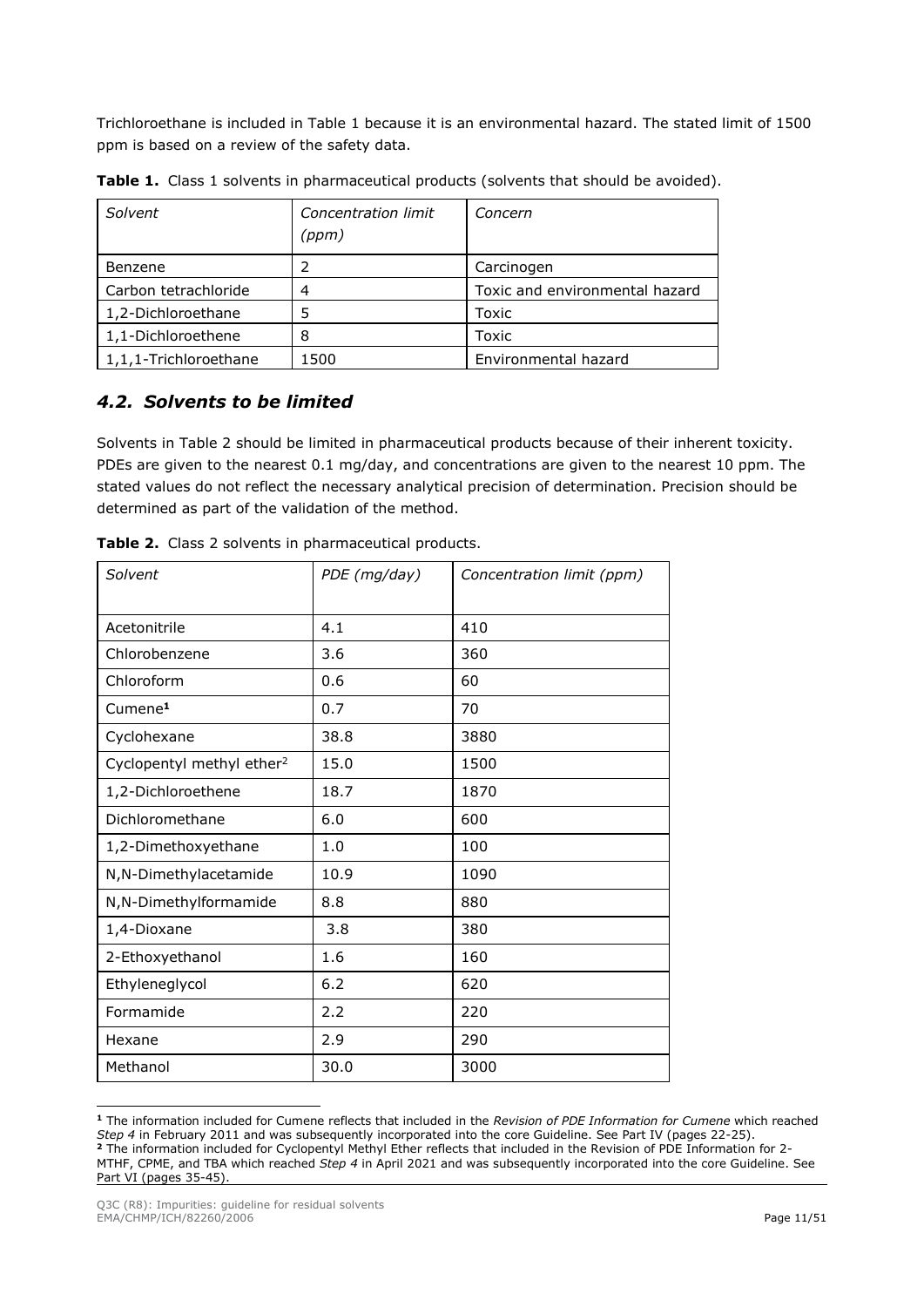| 2-Methoxyethanol                    | 0.5  | 50   |
|-------------------------------------|------|------|
| Methylbutyl ketone                  | 0.5  | 50   |
| Methylcyclohexane                   | 11.8 | 1180 |
| Methylisobutylketone <sup>3</sup>   | 45   | 4500 |
| N-Methylpyrrolidone <sup>4</sup>    | 5.3  | 530  |
| Nitromethane                        | 0.5  | 50   |
| Pyridine                            | 2.0  | 200  |
| Sulfolane                           | 1.6  | 160  |
|                                     |      |      |
| Tertiary-butyl alcohol <sup>5</sup> | 35   | 3500 |
| Tetrahydrofuran <sup>6</sup>        | 7.2  | 720  |
| Tetralin                            | 1.0  | 100  |
| Toluene                             | 8.9  | 890  |
| 1,1,2-Trichloroethene               | 0.8  | 80   |
| Xylene*                             | 21.7 | 2170 |

\*usually 60% m-xylene, 14% p-xylene, 9% o-xylene with 17% ethyl benzene

## <span id="page-11-0"></span>*4.3. Solvents with low toxic potential*

Solvents in Class 3 (*shown in Table 3*) may be regarded as less toxic and of lower risk to human health. Class 3 includes no solvent known as a human health hazard at levels normally accepted in pharmaceuticals. However, there are no long-term toxicity or carcinogenicity studies for many of the solvents in Class 3. Available data indicate that they are less toxic in acute or short-term studies and negative in genotoxicity studies. It is considered that amounts of these residual solvents of 50 mg per day or less (corresponding to 5000 ppm or 0.5% under Option 1) would be acceptable without justification. Higher amounts may also be acceptable provided they are realistic in relation to manufacturing capability and good manufacturing practice.

| Acetic acid            | Heptane             |
|------------------------|---------------------|
| Acetone                | Isobutyl acetate    |
| Anisole                | Isopropyl acetate   |
| 1-Butanol              | Methyl acetate      |
| 2-Butanol              | 3-Methyl-1-butanol  |
| Butyl acetate          | Methylethyl ketone  |
| tert-Butylmethyl ether | 2-Methyl-1-propanol |

**Table 3.** Class 3 solvents which should be limited by GMP or other quality-based requirements.

**<sup>3</sup>** The information included for Methylisobutylketone reflects that included in the *Revision of PDE Information for Methylisobutylketone* which reached *Step 4* in November 2016 and was subsequently incorporated into the core Guideline. See Part V (pages 26-34).

**<sup>4</sup>** The information included for N-Methylpyrrolidone reflects that included in the *Revision of PDE Information for NMP* which reached *Step 4* in September 2002 (two mistyping corrections made in October 2002), and was incorporated into the core guideline in November 2005. See Part III (pages 20-21).

**<sup>5</sup>** The information included for Tertiary-butyl Alcohol reflects that included in the Revision of PDE Information for 2-MTHF, CPME, and TBA which reached *Step 4* in April 2021 and was subsequently incorporated into the core Guideline. See Part VI (pages 35-45).

**<sup>6</sup>** The information included for Tetrahydrofuran reflects that included in the *Revision of PDE Information for THF* which reached *Step 4* in September 2002, and was incorporated into the core guideline in November 2005. See Part II (pages 18- 19).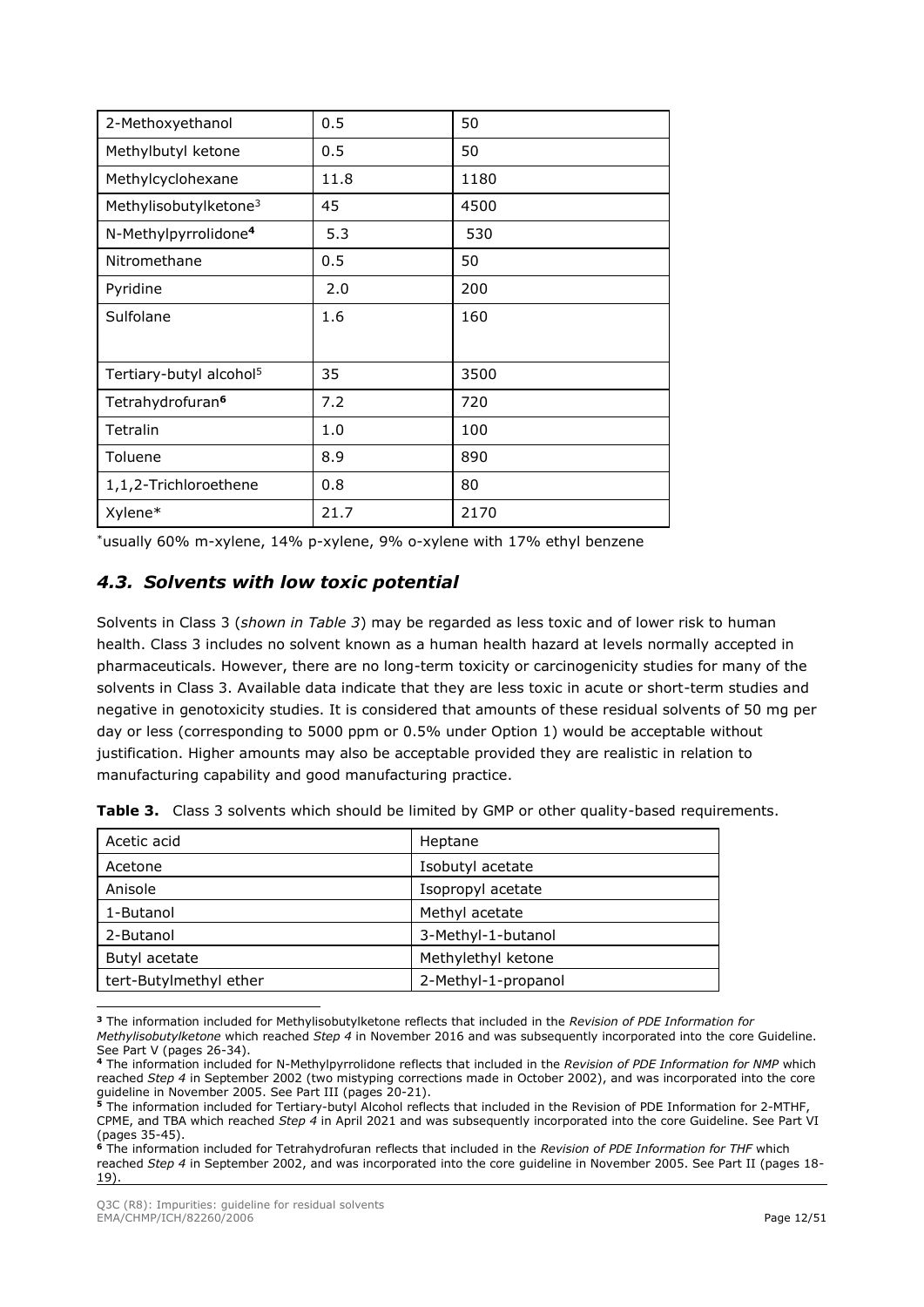| Dimethyl sulfoxide | 2-Methyltetrahydrofuran <sup>7</sup> |
|--------------------|--------------------------------------|
| Ethanol            | Pentane                              |
| Ethyl acetate      | 1-Pentanol                           |
| Ethyl ether        | 1-Propanol                           |
| Ethyl formate      | 2-Propanol                           |
| Formic acid        | Propyl acetate                       |
|                    | Triethylamine <sup>8</sup>           |

## <span id="page-12-0"></span>*4.4. Solvents for which no adequate toxicological data was found*

The following solvents (*Table 4*) may also be of interest to manufacturers of excipients, drug substances, or drug products. However, no adequate toxicological data on which to base a PDE was found. Manufacturers should supply justification for residual levels of these solvents in pharmaceutical products.

| Table 4. Solvents for which no adequate toxicological data was found. |  |  |
|-----------------------------------------------------------------------|--|--|
|                                                                       |  |  |

| 1,1-Diethoxypropane  | Methylisopropyl ketone |
|----------------------|------------------------|
| 1,1-Dimethoxymethane | Methyltetrahydrofuran  |
| 2,2-Dimethoxypropane | Petroleum ether        |
| Isooctane            | Trichloroacetic acid   |
| Isopropyl ether      | Trifluoroacetic acid   |

**<sup>7</sup>** The information included for 2-Methyltetrahydrofuran reflects that included in the Revision of PDE Information for 2-MTHF, CPME, and TBA which reached *Step 4* in April 2021 and was subsequently incorporated into the core Guideline. See Part VI (pages 35-45).

**<sup>8</sup>** The information included for Triethylamine reflects that included in the *Revision of PDE Information for Triethylamine* which reached *Step 4* in November 2016 and was subsequently incorporated into the core Guideline. See Part V (pages 28- 34).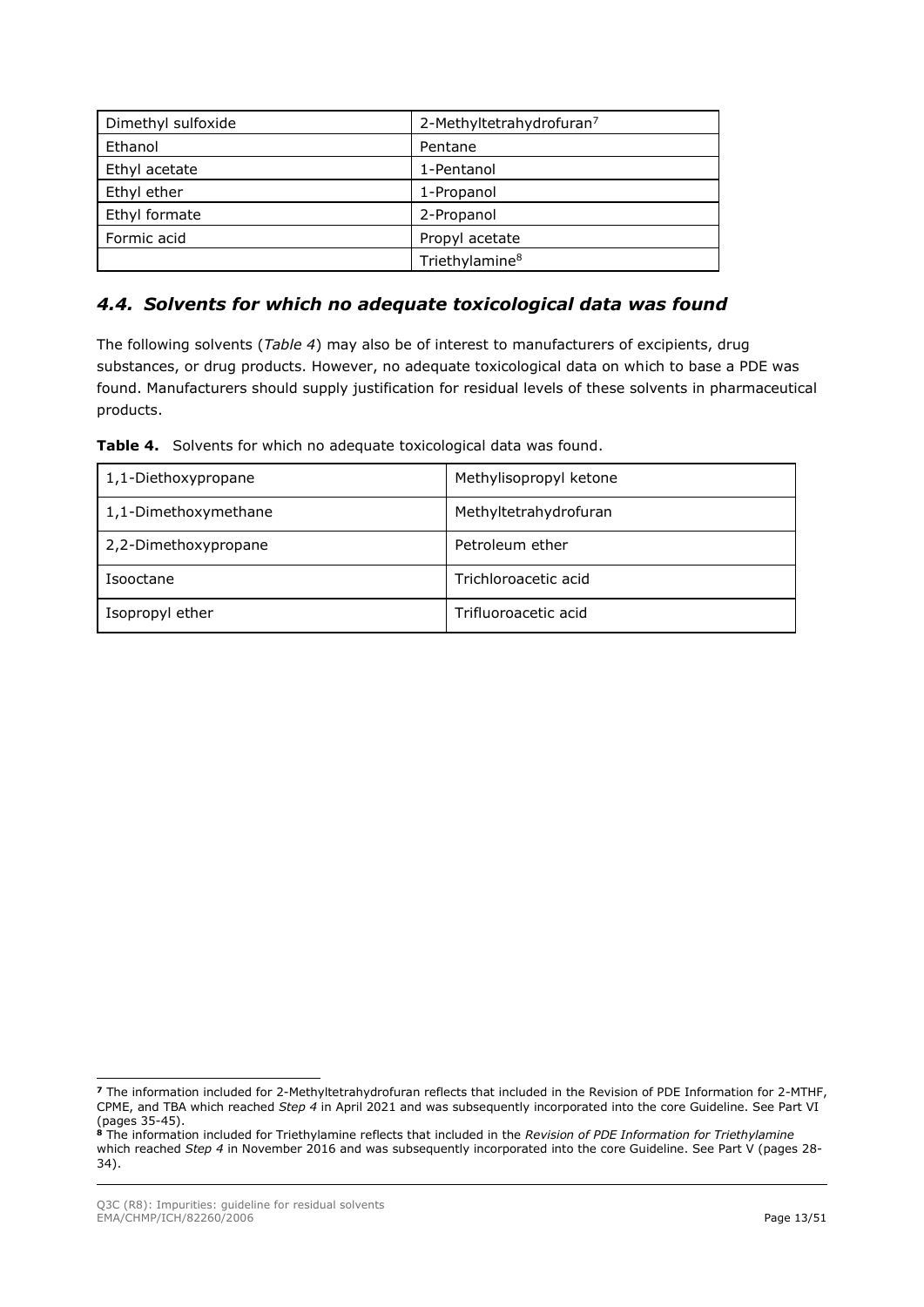# <span id="page-13-0"></span>**Glossary**

#### **Genotoxic Carcinogens:**

Carcinogens which produce cancer by affecting genes or chromosomes.

#### **LOEL:**

Abbreviation for lowest-observed effect level.

#### **Lowest-Observed Effect Level:**

The lowest dose of substance in a study or group of studies that produces biologically significant increases in frequency or severity of any effects in the exposed humans or animals.

#### **Modifying Factor:**

A factor determined by professional judgment of a toxicologist and applied to bioassay data to relate that data safely to humans.

#### **Neurotoxicity:**

The ability of a substance to cause adverse effects on the nervous system.

#### **NOEL:**

Abbreviation for no-observed-effect level.

#### **No-Observed-Effect Level:**

The highest dose of substance at which there are no biologically significant increases in frequency or severity of any effects in the exposed humans or animals.

#### **PDE:**

Abbreviation for permitted daily exposure.

#### **Permitted Daily Exposure:**

The maximum acceptable intake per day of residual solvent in pharmaceutical products.

#### **Reversible Toxicity:**

The occurrence of harmful effects that are caused by a substance and which disappear after exposure to the substance ends.

#### **Strongly Suspected Human Carcinogen:**

A substance for which there is no epidemiological evidence of carcinogenesis but there are positive genotoxicity data and clear evidence of carcinogenesis in rodents.

#### **Teratogenicity:**

The occurrence of structural malformations in a developing fetus when a substance is administered during pregnancy.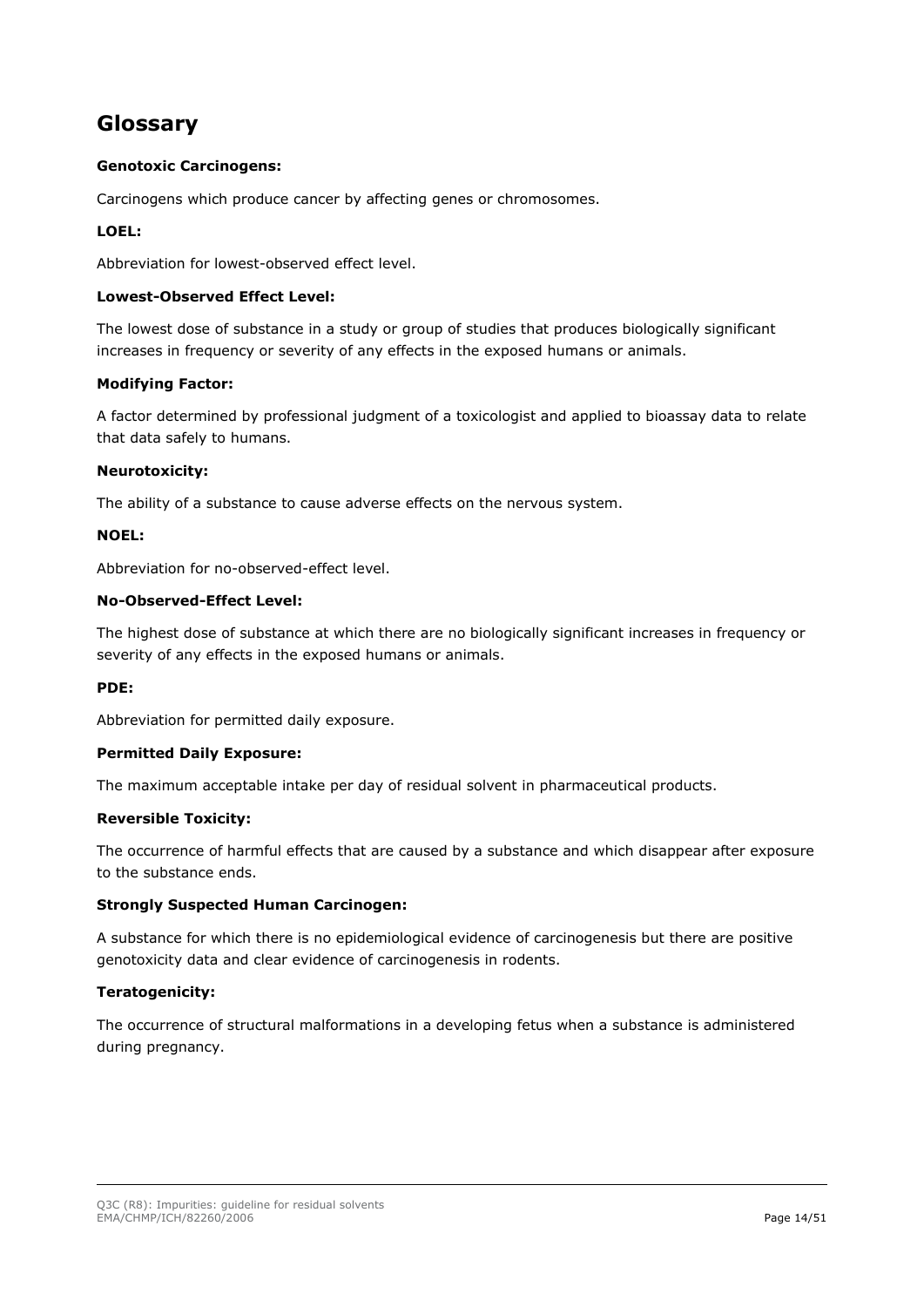# <span id="page-14-0"></span>**Appendix 1. List of solvents included in the guideline**

| <b>Solvent</b>                      | <b>Other Names</b>             | <b>Structure</b>                                                            | <b>Class</b> |
|-------------------------------------|--------------------------------|-----------------------------------------------------------------------------|--------------|
| Acetic acid                         | Ethanoic acid                  | CH3COOH                                                                     | Class 3      |
| Acetone                             | 2-Propanone                    | CH3COCH3                                                                    | Class 3      |
|                                     | Propan-2-one                   |                                                                             |              |
| Acetonitrile                        |                                | CH3CN                                                                       | Class 2      |
| Anisole                             | Methoxybenzene                 | OCH <sub>3</sub>                                                            | Class 3      |
| Benzene                             | Benzol                         | $\langle \_)$                                                               | Class 1      |
| 1-Butanol                           | n-Butyl alcohol                | CH3(CH2)30H                                                                 | Class 3      |
|                                     | Butan-1-ol                     |                                                                             |              |
| 2-Butanol                           | sec-Butyl alcohol              | CH3CH2CH(OH)CH3                                                             | Class 3      |
|                                     | Butan-2-ol                     |                                                                             |              |
| Butyl acetate                       | Acetic acid butyl ester        | CH3COO(CH2)3CH3                                                             | Class 3      |
| tert-Butylmethyl ether              | 2-Methoxy-2-methyl-<br>propane | (CH3)3COCH3                                                                 | Class 3      |
| Tertiary-butyl alcohol <sup>9</sup> | t-Butyl alcohol                | (CH3)3COH                                                                   | Class 2      |
|                                     | tert-butanol                   |                                                                             |              |
| Carbon tetrachloride                | Tetrachloromethane             | CCI4                                                                        | Class 1      |
| Chlorobenzene                       |                                | $\bigodot$ cı                                                               | Class 2      |
| Chloroform                          | Trichloromethane               | CHC <sub>13</sub>                                                           | Class 2      |
| $C$ umene $^{10}$                   | Isopropylbenzene               | $\langle \underline{\phantom{a}} \rangle$ CH(CH <sub>3</sub> ) <sub>2</sub> | Class 2      |
|                                     | (1-Methyl)ethylbenzene         |                                                                             |              |
| Cyclohexane                         | Hexamethylene                  |                                                                             | Class 2      |

**<sup>9</sup>** The information included for Tertiary-butyl alcohol reflects that included in the Revision of PDE Information for 2-MTHF, CPME, and TBA which reached *Step 4* in April 2021 and was subsequently incorporated into the core Guideline. See Part VI (pages 35-45).

**<sup>10</sup>** The information included for Cumene reflects that included in the *Revision of PDE Information for Cumene* which reached *Step 4* in February 2011 and was subsequently incorporated into the core Guideline. See Part IV (pages 24-27).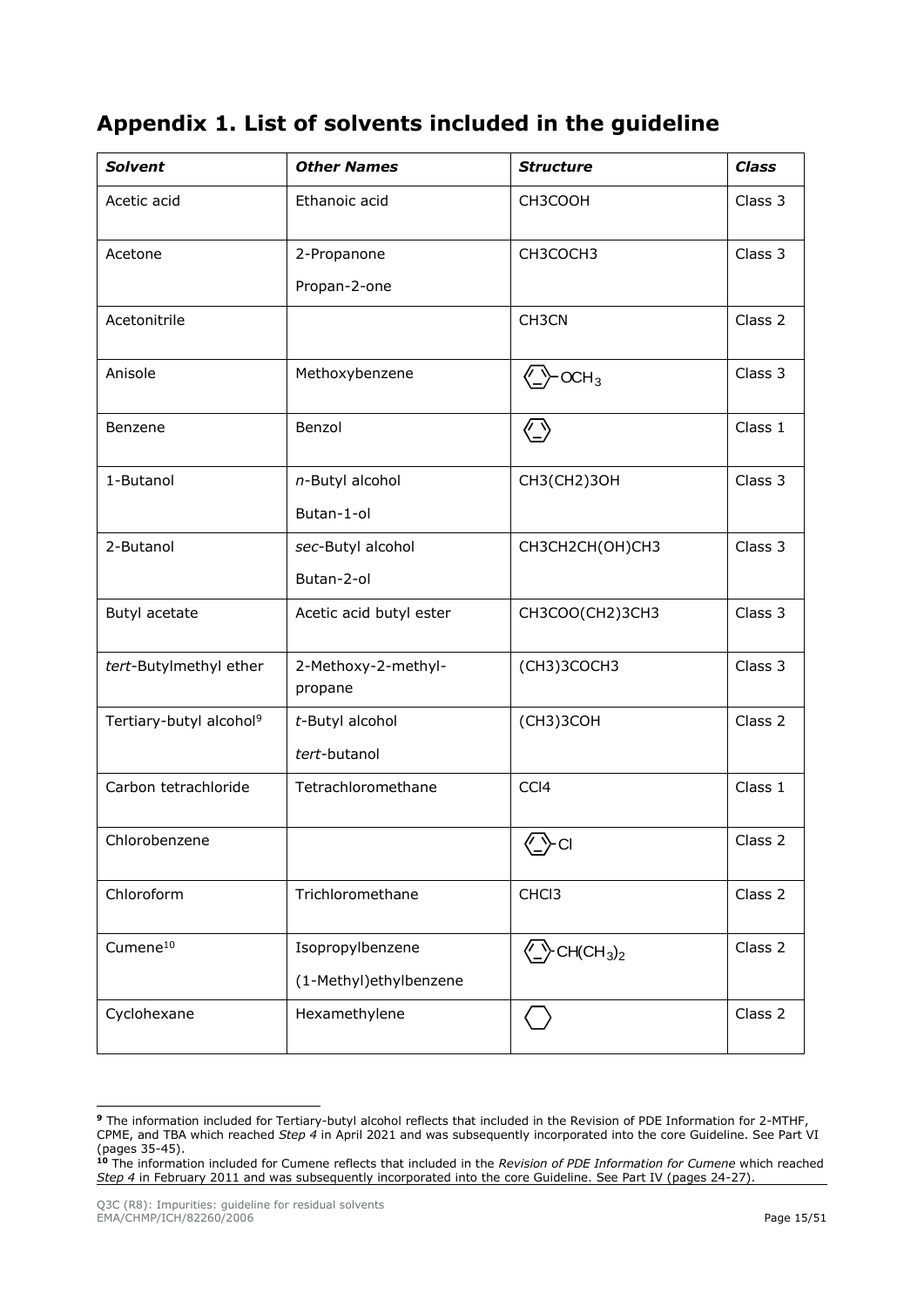| <b>Solvent</b>                            | <b>Other Names</b>               | <b>Structure</b>                | <b>Class</b> |
|-------------------------------------------|----------------------------------|---------------------------------|--------------|
| Cyclopentyl methyl<br>ether <sup>11</sup> | <b>CPME</b>                      | OCH <sub>3</sub>                | Class 2      |
| 1,2-Dichloroethane                        | sym-Dichloroethane               | CH2CICH2CI                      | Class 1      |
|                                           | Ethylene dichloride              |                                 |              |
|                                           | Ethylene chloride                |                                 |              |
| 1,1-Dichloroethene                        | 1,1-Dichloroethylene             | $H2C = CCl2$                    | Class 1      |
|                                           | Vinylidene chloride              |                                 |              |
| 1,2-Dichloroethene                        | 1,2-Dichloroethylene             | CIHC=CHCI                       | Class 2      |
|                                           | Acetylene dichloride             |                                 |              |
| Dichloromethane                           | Methylene chloride               | CH <sub>2</sub> Cl <sub>2</sub> | Class 2      |
| 1,2-Dimethoxyethane                       | Ethyleneglycol dimethyl<br>ether | H3COCH2CH2OCH3                  | Class 2      |
|                                           | Monoglyme                        |                                 |              |
|                                           | Dimethyl Cellosolve              |                                 |              |
| N,N-Dimethylacetamide                     | <b>DMA</b>                       | CH3CON(CH3)2                    | Class 2      |
| N,N-Dimethylformamide                     | <b>DMF</b>                       | HCON(CH3)2                      | Class 2      |
| Dimethyl sulfoxide                        | Methylsulfinylmethane            | (CH3)2SO                        | Class 3      |
|                                           | Methyl sulfoxide                 |                                 |              |
|                                           | <b>DMSO</b>                      |                                 |              |
| 1,4-Dioxane                               | p-Dioxane                        | $\circ$ $\circ$                 | Class 2      |
|                                           | [1,4]Dioxane                     |                                 |              |
| Ethanol                                   | Ethyl alcohol                    | CH3CH2OH                        | Class 3      |
| 2-Ethoxyethanol                           | Cellosolve                       | CH3CH2OCH2CH2OH                 | Class 2      |
| Ethyl acetate                             | Acetic acid ethyl ester          | CH3COOCH2CH3                    | Class 3      |

**<sup>11</sup>** The information included for Cyclopentyl methyl ether reflects that included in the Revision of PDE Information for 2- MTHF, CPME, and TBA which reached *Step 4* in April 2021 and was subsequently incorporated into the core Guideline. See Part VI (pages 35-45).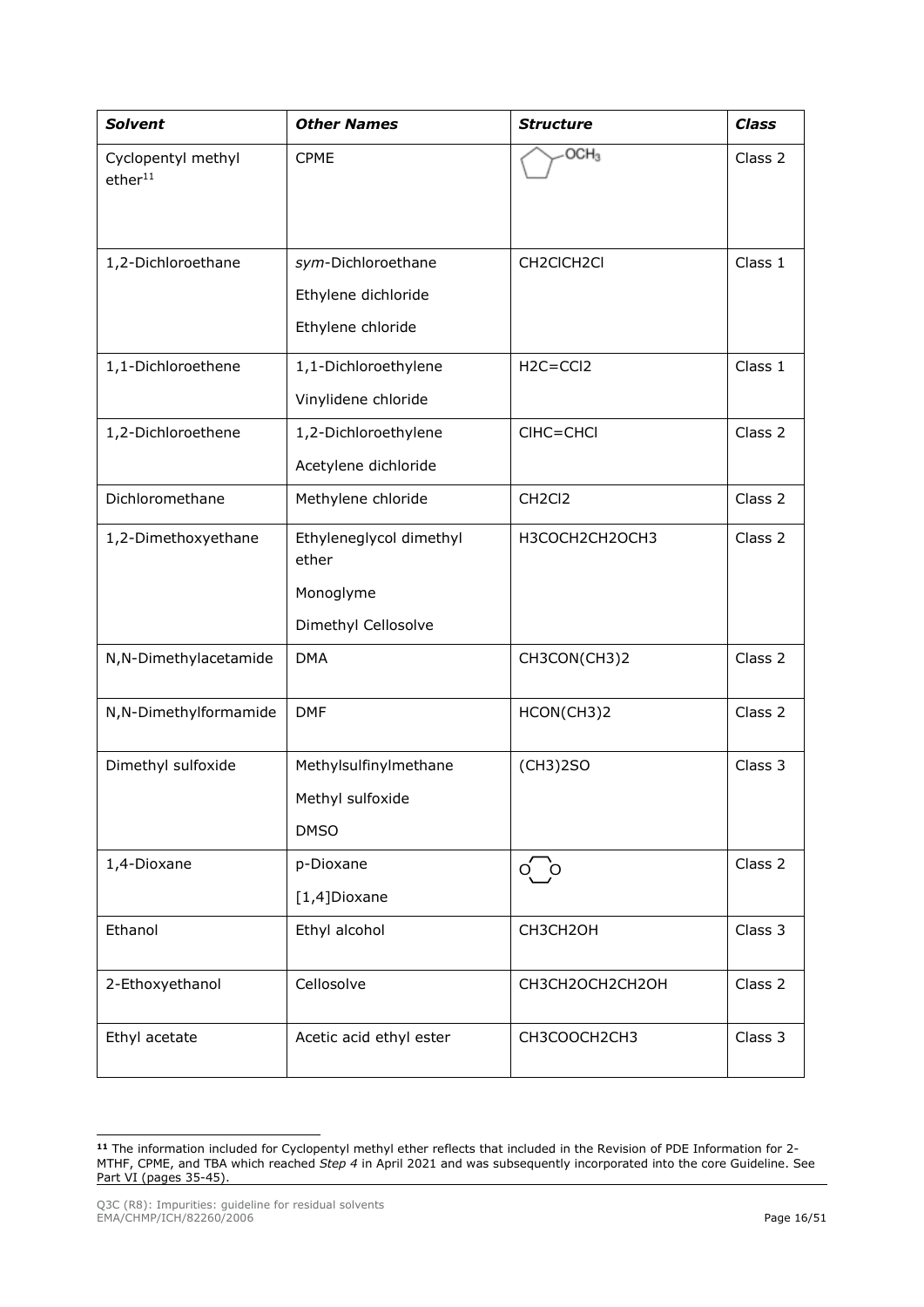| <b>Solvent</b>     | <b>Other Names</b>          | <b>Structure</b>   | <b>Class</b> |
|--------------------|-----------------------------|--------------------|--------------|
| Ethyleneglycol     | 1,2-Dihydroxyethane         | HOCH2CH2OH         | Class 2      |
|                    | 1,2-Ethanediol              |                    |              |
| Ethyl ether        | Diethyl ether               | CH3CH2OCH2CH3      | Class 3      |
|                    | Ethoxyethane                |                    |              |
|                    | 1,1'-Oxybisethane           |                    |              |
| Ethyl formate      | Formic acid ethyl ester     | HCOOCH2CH3         | Class 3      |
| Formamide          | Methanamide                 | HCONH <sub>2</sub> | Class 2      |
| Formic acid        |                             | <b>HCOOH</b>       | Class 3      |
| Heptane            | n-Heptane                   | CH3(CH2)5CH3       | Class 3      |
| Hexane             | n-Hexane                    | CH3(CH2)4CH3       | Class 2      |
| Isobutyl acetate   | Acetic acid isobutyl ester  | CH3COOCH2CH(CH3)2  | Class 3      |
| Isopropyl acetate  | Acetic acid isopropyl ester | CH3COOCH(CH3)2     | Class 3      |
| Methanol           | Methyl alcohol              | CH3OH              | Class 2      |
| 2-Methoxyethanol   | Methyl Cellosolve           | CH3OCH2CH2OH       | Class 2      |
| Methyl acetate     | Acetic acid methyl ester    | CH3COOCH3          | Class 3      |
| 3-Methyl-1-butanol | Isoamyl alcohol             | (CH3)2CHCH2CH2OH   | Class 3      |
|                    | Isopentyl alcohol           |                    |              |
|                    | 3-Methylbutan-1-ol          |                    |              |
| Methylbutyl ketone | 2-Hexanone                  | CH3(CH2)3COCH3     | Class 2      |
|                    | Hexan-2-one                 |                    |              |
| Methylcyclohexane  | Cyclohexylmethane           | CH <sub>3</sub>    | Class 2      |
| Methylethyl ketone | 2-Butanone                  | CH3CH2COCH3        | Class 3      |
|                    | <b>MEK</b>                  |                    |              |
|                    | Butan-2-one                 |                    |              |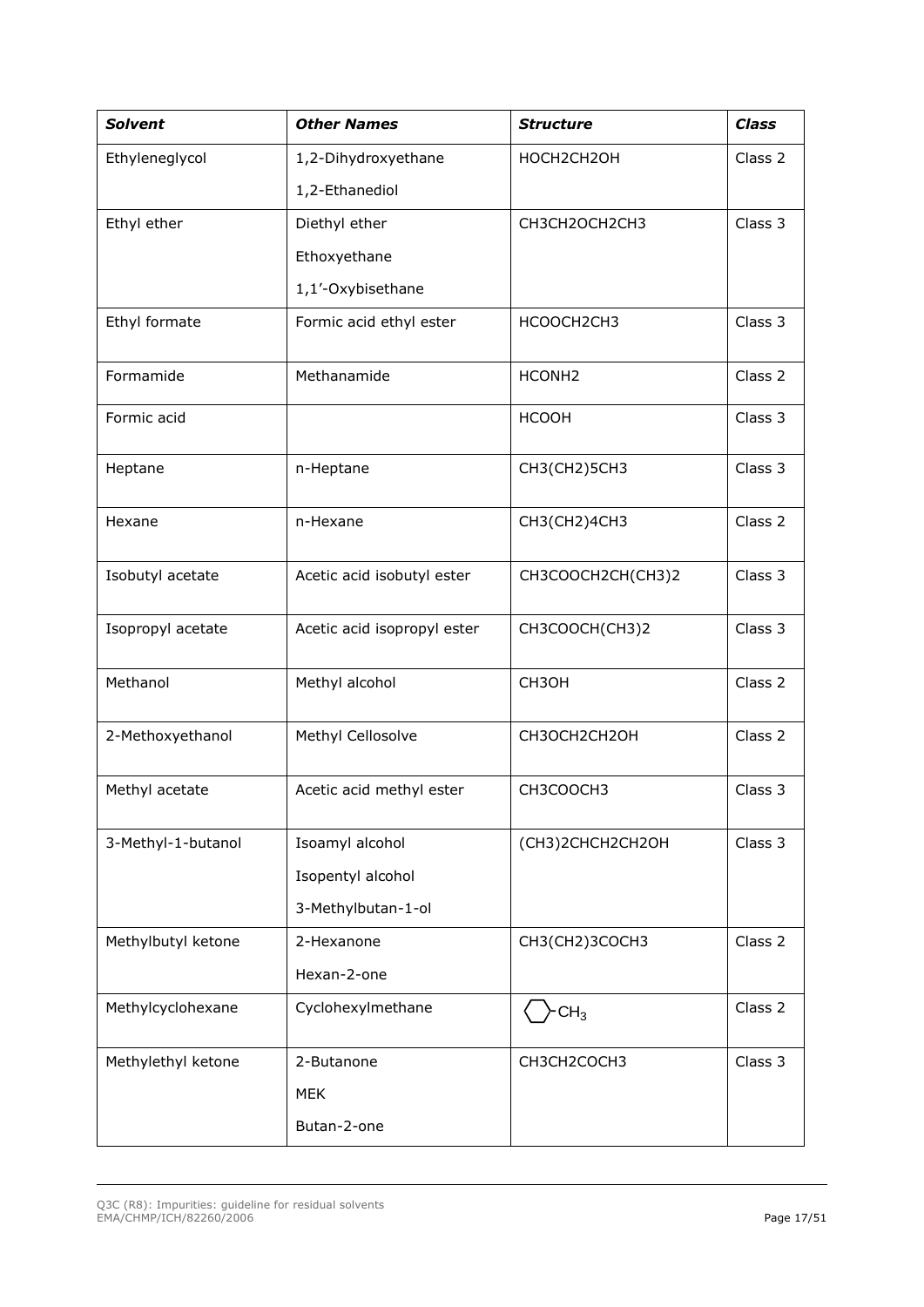| <b>Solvent</b>                      | <b>Other Names</b>                  | <b>Structure</b>                       | <b>Class</b> |
|-------------------------------------|-------------------------------------|----------------------------------------|--------------|
| Methylisobutyl ketone               | 4-Methylpentan-2-one                | CH3COCH2CH(CH3)2                       | Class 2      |
|                                     | 4-Methyl-2-pentanone                |                                        |              |
|                                     | <b>MIBK</b>                         |                                        |              |
| 2-Methyl-1-propanol                 | Isobutyl alcohol                    | (CH3)2CHCH2OH                          | Class 3      |
|                                     | 2-Methylpropan-1-ol                 |                                        |              |
| N-Methylpyrrolidone                 | 1-Methylpyrrolidin-2-one            | N <sup>∕</sup> ⊘                       | Class 2      |
|                                     | 1-Methyl-2-pyrrolidinone            | CH <sub>3</sub>                        |              |
| $2 -$                               | 2-methyloxolane                     | CH <sub>3</sub>                        | Class 3      |
| Methyltetrahydrofuran <sup>12</sup> | tetrahydrosylvan                    |                                        |              |
| Nitromethane                        |                                     | CH3NO <sub>2</sub>                     | Class 2      |
| Pentane                             | $n$ -Pentane                        | CH3(CH2)3CH3                           | Class 3      |
| 1-Pentanol                          | Amyl alcohol                        | CH3(CH2)3CH2OH                         | Class 3      |
|                                     | Pentan-1-ol                         |                                        |              |
|                                     | Pentyl alcohol                      |                                        |              |
| 1-Propanol                          | Propan-1-ol                         | CH3CH2CH2OH                            | Class 3      |
|                                     | Propyl alcohol                      |                                        |              |
| 2-Propanol                          | Propan-2-ol                         | (CH3)2CHOH                             | Class 3      |
|                                     | Isopropyl alcohol                   |                                        |              |
| Propyl acetate                      | Acetic acid propyl ester            | CH3COOCH2CH2CH3                        | Class 3      |
| Pyridine                            |                                     |                                        | Class 2      |
| Sulfolane                           | Tetrahydrothiophene 1,1-<br>dioxide | $\frac{1}{2}$ S $\approx$ <sub>O</sub> | Class 2      |
| Tetrahydrofuran <sup>13</sup>       | Tetramethylene oxide                |                                        | Class 2      |
|                                     | Oxacyclopentane                     |                                        |              |

**<sup>12</sup>** The information included for 2-methyltetrahydrofuran reflects that included in the Revision of PDE Information for 2- MTHF, CPME, and TBA which reached *Step 4* in April 2021 and was subsequently incorporated into the core Guideline. See Part VI (pages 35-45).

**<sup>13</sup>** The information included for Tetrahydrofuran reflects that included in the *Revision of PDE Information for THF* which reached *Step 4* in September 2002, and was incorporated into the core guideline in November 2005. See Part II (pages 18-19).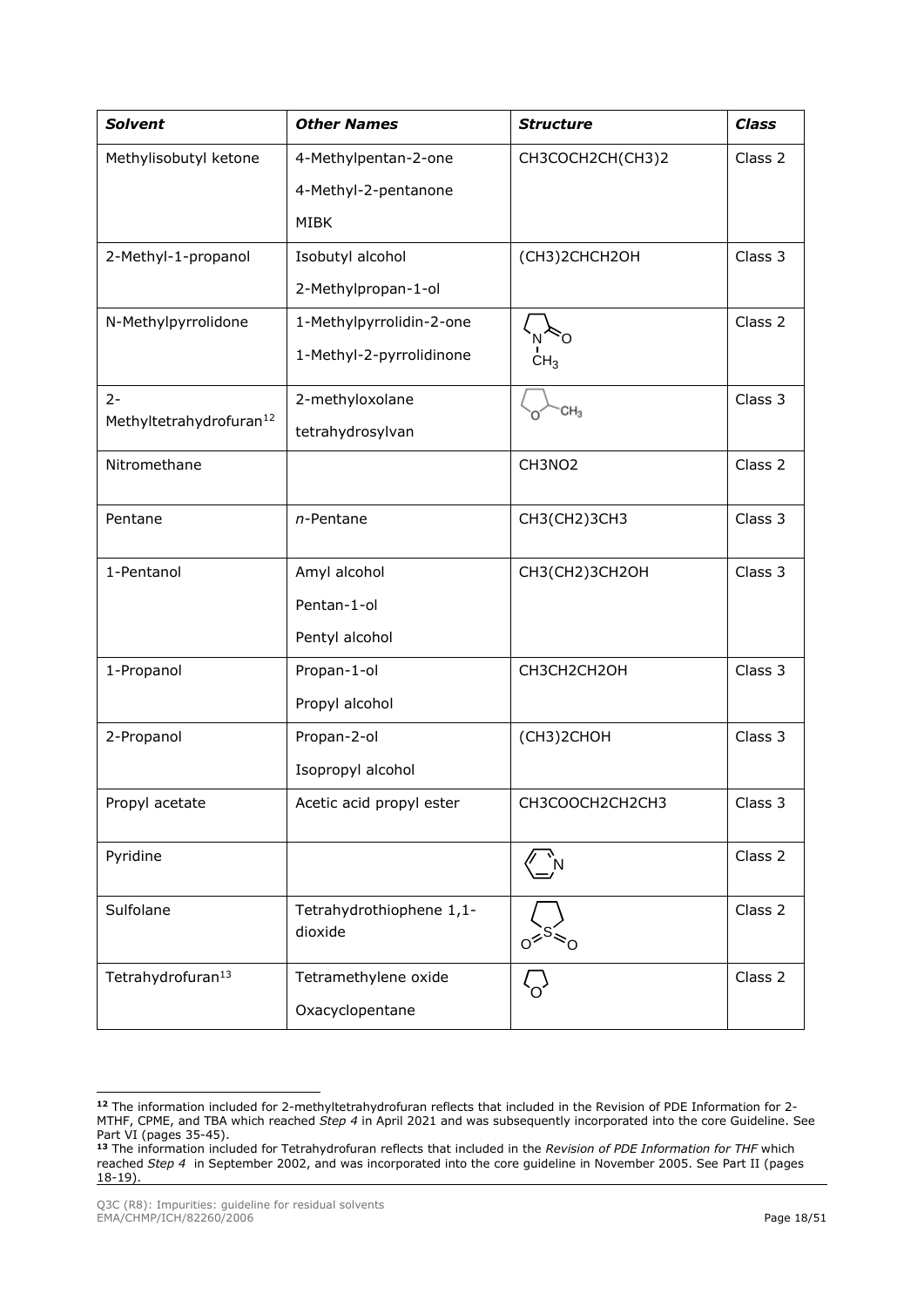| <b>Solvent</b>        | <b>Other Names</b>                 | <b>Structure</b>    | Class   |
|-----------------------|------------------------------------|---------------------|---------|
| Tetralin              | 1,2,3,4-Tetrahydro-<br>naphthalene |                     | Class 2 |
| Toluene               | Methylbenzene                      | CH <sub>3</sub>     | Class 2 |
| 1,1,1-Trichloroethane | Methylchloroform                   | CH3CC <sub>13</sub> | Class 1 |
| 1,1,2-Trichloroethene | Trichloroethene                    | $HClC = CCl2$       | Class 2 |
| Triethylamine         | N, N-Diethylethanamine             | $N(CH_2CH_3)_3$     | Class 3 |
| Xylene*               | Dimethybenzene                     | CH <sub>3</sub>     | Class 2 |
|                       | Xylol                              |                     |         |

\*usually 60% m-xylene, 14% p-xylene, 9% o-xylene with 17% ethyl benzene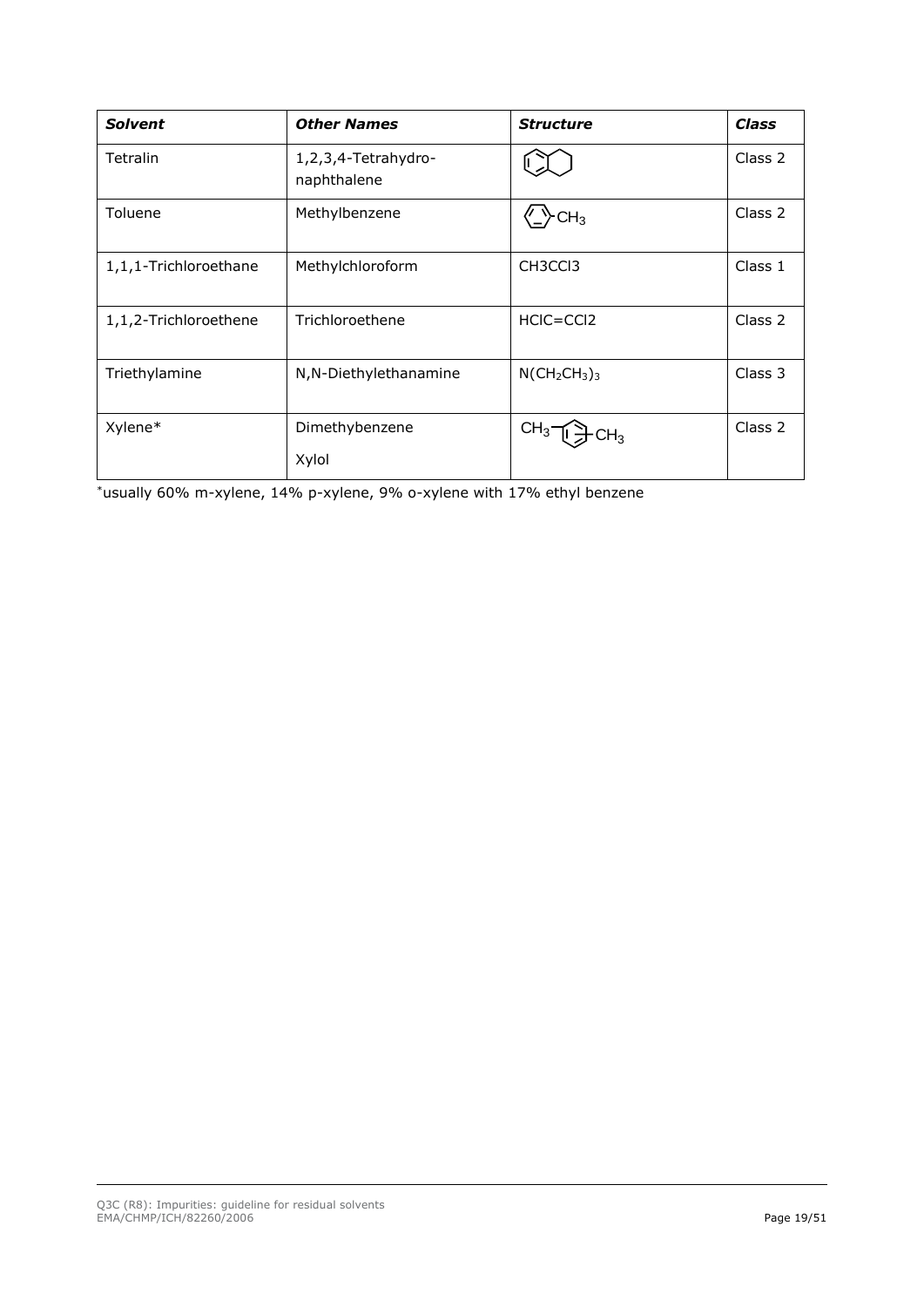# <span id="page-19-0"></span>**Appendix 2. Additional background**

### <span id="page-19-1"></span>*A2.1 Environmental regulation of organic volatile solvents*

Several of the residual solvents frequently used in the production of pharmaceuticals are listed as toxic chemicals in Environmental Health Criteria (EHC) monographs and the Integrated Risk Information System (IRIS). The objectives of such groups as the International Programme on Chemical Safety (IPCS), the United States Environmental Protection Agency (USEPA), and the United States Food and Drug Administration (USFDA) include the determination of acceptable exposure levels. The goal is protection of human health and maintenance of environmental integrity against the possible deleterious effects of chemicals resulting from long-term environmental exposure. The methods involved in the estimation of maximum safe exposure limits are usually based on long-term studies. When long-term study data are unavailable, shorter term study data can be used with modification of the approach such as use of larger safety factors. The approach described therein relates primarily to long-term or *life-time exposure of the general population* in the ambient environment, i.e., ambient air, food, drinking water and other media.

# <span id="page-19-2"></span>*A2.2 Residual solvents in pharmaceuticals*

Exposure limits in this guideline are established by referring to methodologies and toxicity data described in EHC and IRIS monographs. However, some specific assumptions about residual solvents to be used in the synthesis and formulation of pharmaceutical products should be taken into account in establishing exposure limits. They are:

- 1. Patients (not the general population) use pharmaceuticals to treat their diseases or for prophylaxis to prevent infection or disease.
- 2. The assumption of life-time patient exposure is not necessary for most pharmaceutical products but may be appropriate as a working hypothesis to reduce risk to human health.
- 3. Residual solvents are unavoidable components in pharmaceutical production and will often be a part of drug products.
- 4. Residual solvents should not exceed recommended levels except in exceptional circumstances.
- 5. Data from toxicological studies that are used to determine acceptable levels for residual solvents should have been generated using appropriate protocols such as those described for example by OECD, EPA, and the FDA Red Book.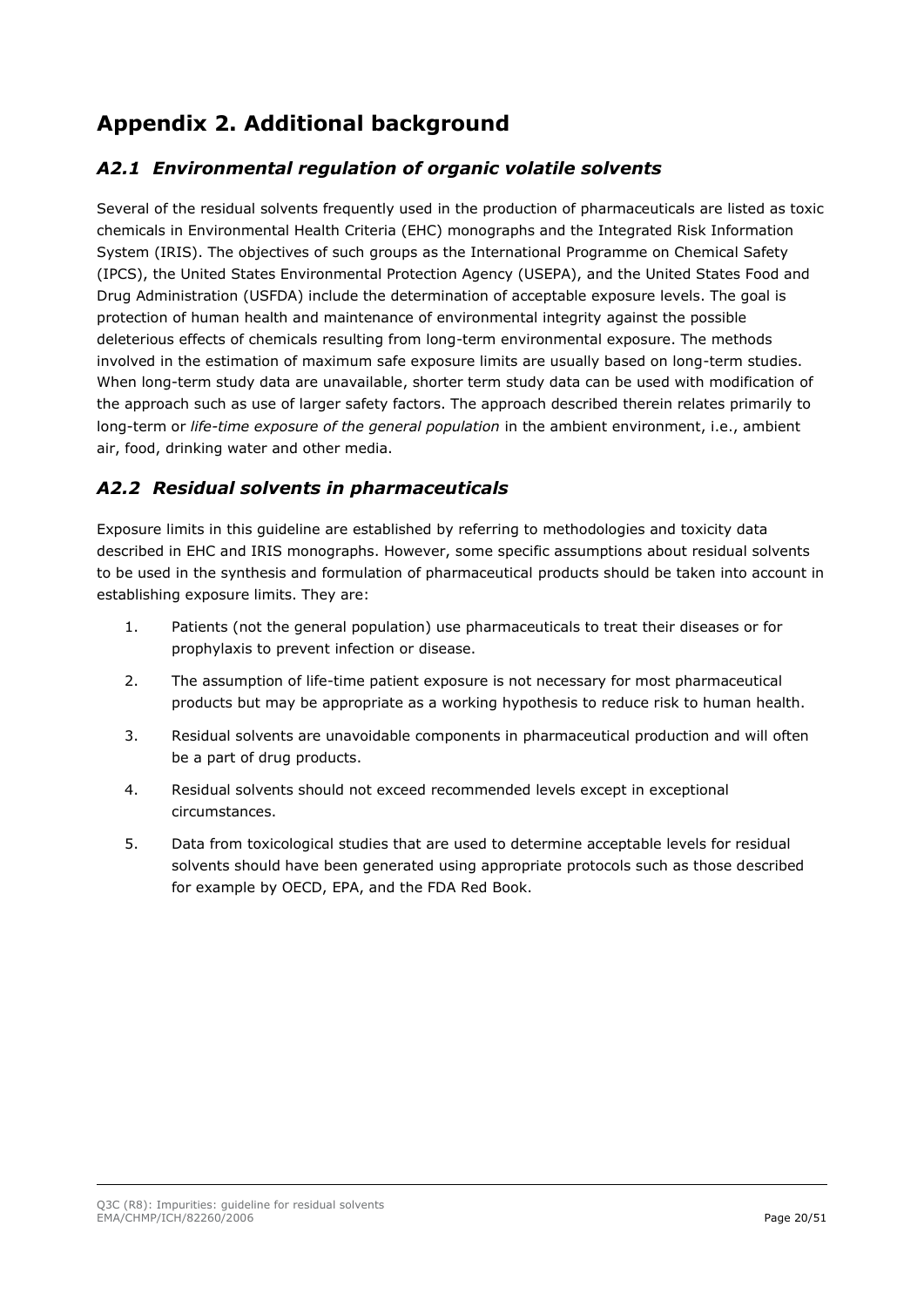# <span id="page-20-0"></span>**Appendix 3. Methods for establishing exposure limits**

The Gaylor-Kodell method of risk assessment (Gaylor, D. W. and Kodell, R. L.: Linear Interpolation algorithm for low dose assessment of toxic substance. J Environ. Pathology, *4*, 305, 1980) is appropriate for Class 1 carcinogenic solvents. Only in cases where reliable carcinogenicity data are available should extrapolation by the use of mathematical models be applied to setting exposure limits. Exposure limits for Class 1 solvents could be determined with the use of a large safety factor (i.e., 10,000 to 100,000) with respect to the no-observed-effect level (NOEL). Detection and quantitation of these solvents should be by state-of-the-art analytical techniques.

Acceptable exposure levels in this guideline for Class 2 solvents were established by calculation of PDE values according to the procedures for setting exposure limits in pharmaceuticals (Pharmacopeial Forum, Nov-Dec 1989), and the method adopted by IPCS for Assessing Human Health Risk of Chemicals (Environmental Health Criteria 170, WHO, 1994). These methods are similar to those used by the USEPA (IRIS) and the USFDA (Red Book) and others. The method is outlined here to give a better understanding of the origin of the PDE values. It is not necessary to perform these calculations in order to use the PDE values tabulated in Section 4 of this document.

PDE is derived from the no-observed-effect level (NOEL), or the lowest-observed effect level (LOEL) in the most relevant animal study as follows:

$$
PDE = \frac{\text{NOEL x Weight Adjustment}}{\text{F1 x F2 x F3 x F4 x F5}}
$$
 (1)

The PDE is derived preferably from a NOEL. If no NOEL is obtained, the LOEL may be used. Modifying factors proposed here, for relating the data to humans, are the same kind of "uncertainty factors" used in Environmental Health Criteria (Environmental Health Criteria 170, World Health Organization, Geneva, 1994), and "modifying factors" or "safety factors" in Pharmacopeial Forum. The assumption of 100% systemic exposure is used in all calculations regardless of route of administration.

The modifying factors are as follows:

- $F1 = A$  factor to account for extrapolation between species
- $F1 = 5$  for extrapolation from rats to humans
- $F1 = 12$  for extrapolation from mice to humans
- $F1 = 2$  for extrapolation from dogs to humans
- $F1 = 2.5$  for extrapolation from rabbits to humans
- $F1 = 3$  for extrapolation from monkeys to humans
- $F1 = 10$  for extrapolation from other animals to humans

F1 takes into account the comparative surface area:body weight ratios for the species concerned and for man. Surface area (S) is calculated as:

S = kM0.67 *(2)*

in which M = body mass, and the constant k has been taken to be 10. The body weights used in the equation are those shown below in *Table A3.1.*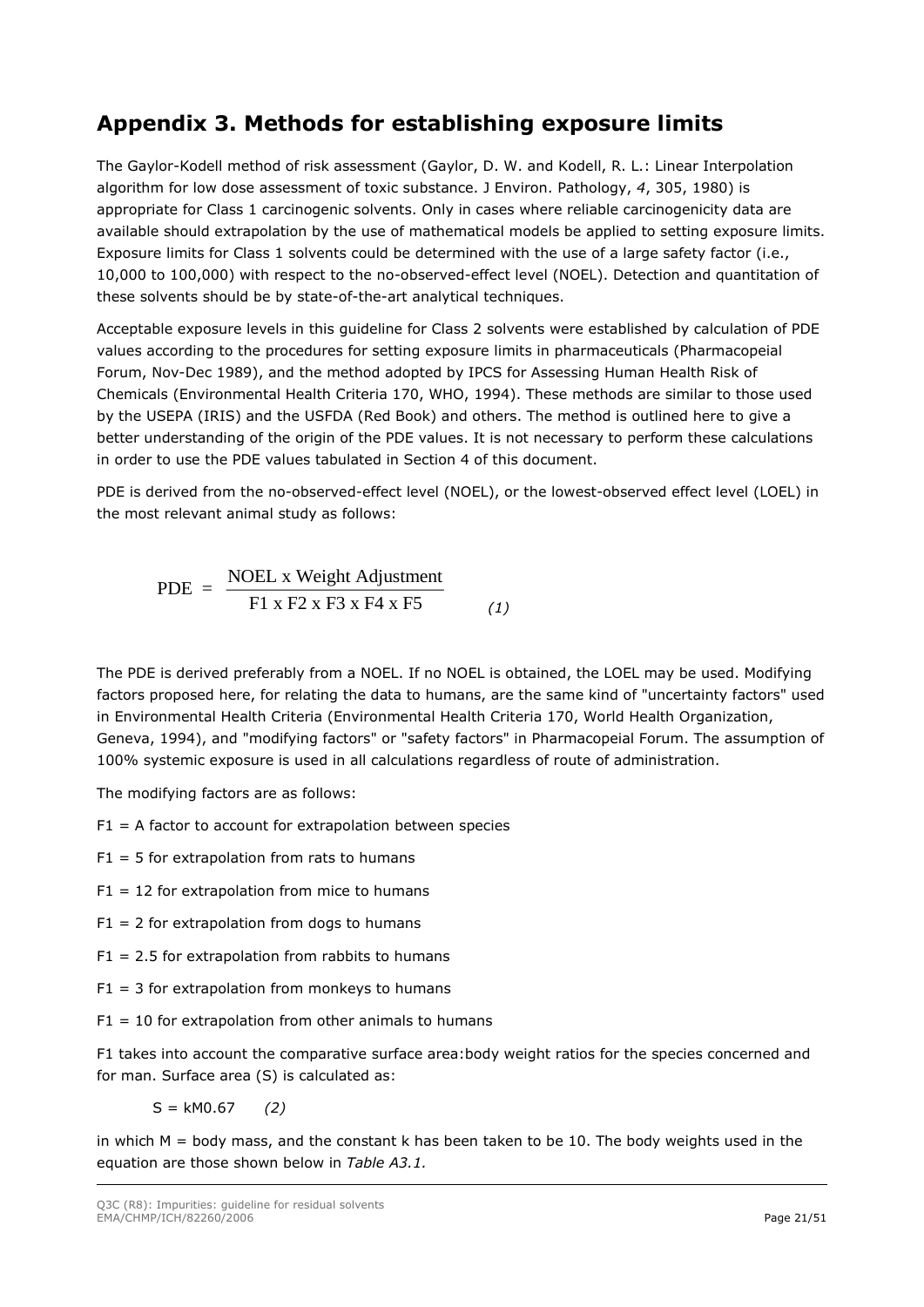$F2 = A$  factor of 10 to account for variability between individuals

A factor of 10 is generally given for all organic solvents, and 10 is used consistently in this guideline.

F3 = A variable factor to account for toxicity studies of short-term exposure

 $F3 = 1$  for studies that last at least one half lifetime (1 year for rodents or rabbits; 7 years for cats, dogs and monkeys).

F3 = 1 for reproductive studies in which the whole period of organogenesis is covered.

 $F3 = 2$  for a 6-month study in rodents, or a 3.5-year study in non-rodents.

 $F3 = 5$  for a 3-month study in rodents, or a 2-year study in non-rodents.

 $F3 = 10$  for studies of a shorter duration.

In all cases, the higher factor has been used for study durations between the time points, e.g., a factor of 2 for a 9-month rodent study.

F4 = A factor that may be applied in cases of severe toxicity, e.g., non-genotoxic carcinogenicity, neurotoxicity or teratogenicity. In studies of reproductive toxicity, the following factors are used:

 $F4 = 1$  for fetal toxicity associated with maternal toxicity

 $F4 = 5$  for fetal toxicity without maternal toxicity

 $F4 = 5$  for a teratogenic effect with maternal toxicity

 $F4 = 10$  for a teratogenic effect without maternal toxicity

 $FS = A$  variable factor that may be applied if the no-effect level was not established

When only an LOEL is available, a factor of up to 10 could be used depending on the severity of the toxicity.

The weight adjustment assumes an arbitrary adult human body weight for either sex of 50 kg. This relatively low weight provides an additional safety factor against the standard weights of 60 kg or 70 kg that are often used in this type of calculation. It is recognized that some adult patients weigh less than 50 kg; these patients are considered to be accommodated by the built-in safety factors used to determine a PDE. If the solvent was present in a formulation specifically intended for pediatric use, an adjustment for a lower body weight would be appropriate.

As an example of the application of this equation, consider a toxicity study of acetonitrile in mice that is summarized in Pharmeuropa, Vol. 9, No. 1, Supplement, April 1997, page S24. The NOEL is calculated to be 50.7 mg kg-1 day-1. The PDE for acetonitrile in this study is calculated as follows:

PDE = 
$$
\frac{50.7 \text{ mg kg}^{-1} \text{ day}^{-1} \times 50 \text{ kg}}{12 \times 10 \times 5 \times 1 \times 1} = 4.22 \text{ mg day}^{-1}
$$

In this example,

 $F1 = 12$  to account for the extrapolation from mice to humans

 $F2 = 10$  to account for differences between individual humans

- $F3 = 5$  because the duration of the study was only 13 weeks
- $F4 = 1$  because no severe toxicity was encountered
- $F5 = 1$  because the no effect level was determined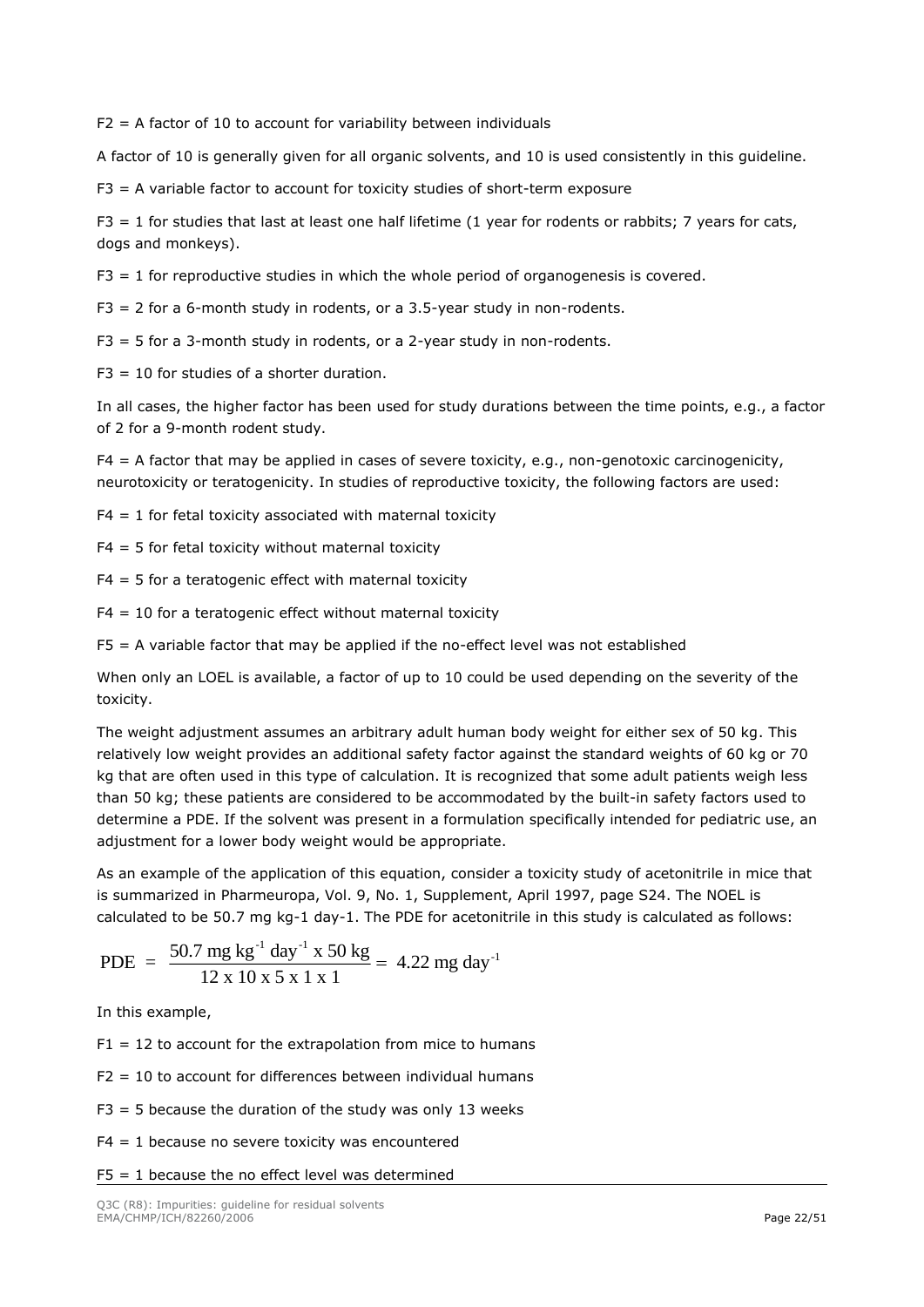| rat body weight            | 425q      | mouse respiratory volume      | 43 L/day     |
|----------------------------|-----------|-------------------------------|--------------|
| pregnant rat body weight   | 330q      | rabbit respiratory volume     | 1440 L/day   |
| mouse body weight          | 28q       | guinea pig respiratory volume | 430 L/day    |
| pregnant mouse body weight | 30q       | human respiratory volume      | 28,800 L/day |
| guinea pig body weight     | 500 $q$   | dog respiratory volume        | 9,000 L/day  |
| Rhesus monkey body weight  | $2.5$ kg  | monkey respiratory volume     | 1,150 L/day  |
| rabbit body weight         | 4 kg      | mouse water consumption       | 5 mL/day     |
| (pregnant or not)          |           |                               |              |
| beagle dog body weight     | $11.5$ kg | rat water consumption         | 30 mL/day    |
| rat respiratory volume     | 290 L/day | rat food consumption          | $30$ g/day   |

**Table 5.** Table A3.1. Values used in the calculations in this document.

The equation for an ideal gas,  $PV = nRT$ , is used to convert concentrations of gases used in inhalation studies from units of ppm to units of mg/L or mg/m3. Consider as an example the rat reproductive toxicity study by inhalation of carbon tetrachloride (molecular weight 153.84) is summarized in Pharmeuropa, Vol. 9, No. 1, Supplement, April 1997, page S9.

$$
\frac{n}{V} = \frac{P}{RT} = \frac{300 \times 10^{-6} \text{ atm} \times 153840 \text{ mg mol}^{-1}}{0.082 \text{ L atm K}^{-1} \text{ mol}^{-1} \times 298 \text{ K}} = \frac{46.15 \text{ mg}}{24.45 \text{ L}} = 1.89 \text{ mg/L}
$$

The relationship 1000 L = 1  $\text{m}^3$  is used to convert to mg/  $\text{m}^3$ .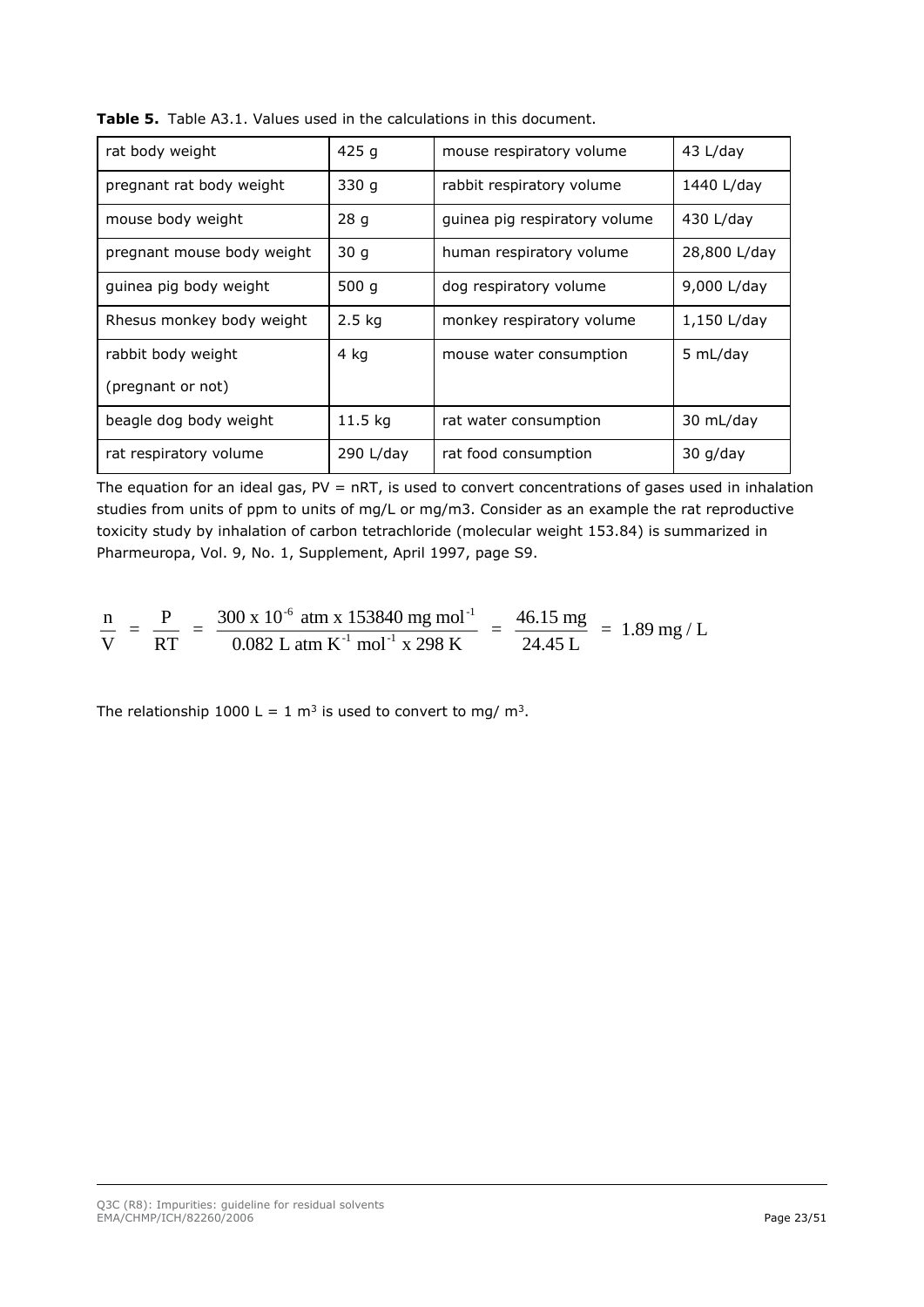# <span id="page-23-0"></span>**Part II: PDE for Tetrahydrofuran**

The ICH Q3C guidance reached *Step 5* in December of 1997. It had been agreed by the members of the Expert Working Group (EWG) that the permissible daily exposure (PDE) could be modified if reliable and more relevant toxicity data was brought to the attention of the group. In 1999, a maintenance agreement was instituted and a Maintenance EWG was formed. The agreement provided for the re-visitation of solvent PDEs and allowed for minor changes to the guidance that included the existing PDEs. It was also agreed that new solvents and PDEs could be added based upon adequate toxicity data.

The EWG visited new toxicity data for the solvent tetrahydrofuran (THF) late last year and earlier this year. The data in review was the information published by the U. S. National Toxicology Program (NTP) that consisted of data from several mutagenicity studies and two carcinogenicity studies in rodents via the inhalational route of administration. Information was sent to the members of the EWG for their analysis.

## *Animal toxicity*

Genetic toxicology studies were conducted in Salmonella typhimurium, Chinese hamster ovary cells, Drosophila melanogaster, mouse bone marrow cells and mouse peripheral blood cells. The *in vitro*  studies were conducted with and without exogenous metabolic activation from induced S9 liver enzymes. With the exception of an equivocal small increase above baseline in male mouse erythrocytes, no positive findings were found in any of the genetic toxicology studies.

Groups of 50 male and 50 female rats were exposed to 0, 200, 600, or 1,800 ppm tetrahydrofuran by inhalation, 6 hours per day, 5 days per week, for 105 weeks. Identical exposures were given to groups of 50 male and 50 female mice. Under the conditions of the studies, there was some evidence of carcinogenic activity of THF in male rats due to increased incidences of adenoma or carcinoma (combined) of the kidney. There was clear evidence of carcinogenic activity of THF in female mice due to increased incidences of hepatocellular adenomas and carcinomas. No evidence for carcinogenicity was found in female rats and male mice.

Using the lowest THF exposure in the most sensitive specie, the male rat at 200 ppm was used for the PDE calculation.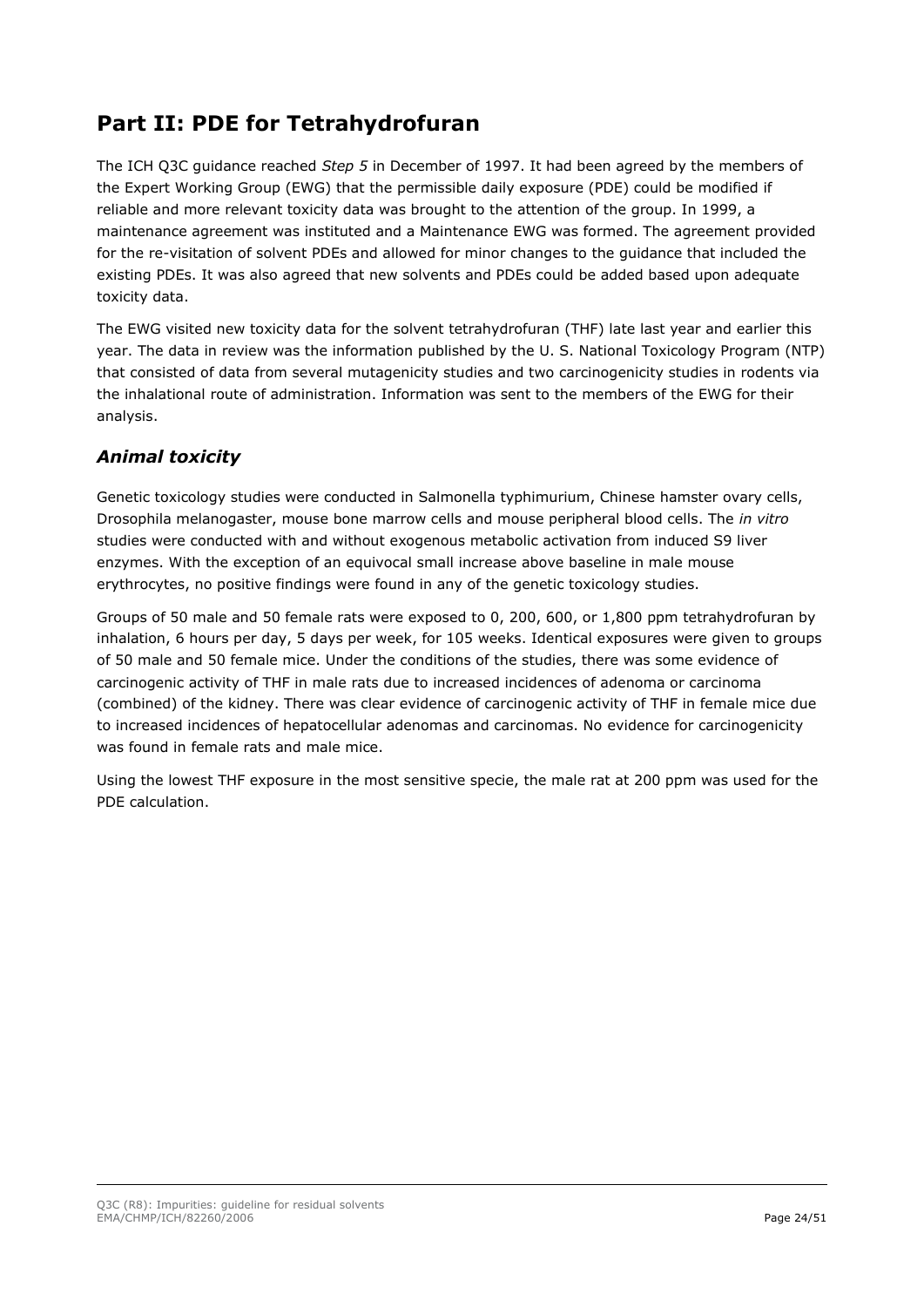$$
200 \text{ ppm} = \frac{200 \text{ x } 72.10}{24.45} = 589.8 \text{ mg/m}^3 = 0.59 \text{ mg/L}
$$

 $=\frac{3.69 \text{ m/s} \cdot \text{m}}{24 \text{ x } 7} = 0.105 \text{ mg/L}$ For continuous dosing  $=$   $\frac{0.59 \times 6 \times 5}{0.6 \times 10^{-4}}$ 

Daily dose = 
$$
\frac{0.105 \times 290}{0.425} = 71.65 \text{ mg/kg}
$$

PDE = 
$$
\frac{71.65 \text{ x } 50}{5 \text{ x } 10 \text{ x } 1 \text{ x } 10 \text{ x } 1} = 7.165 \text{ mg/day} = 7.2 \text{ mg/day}
$$

Limit = 
$$
\frac{7.2 \times 1000}{10} = 720 \text{ ppm}
$$

#### *Conclusion:*

The former PDE for this solvent was greater than 50 mg/day (121 mg/day) and THF was placed in Class 3. The newly calculated PDE for tetrahydrofuran based upon chronic toxicity/carcinogenicity data is 7.2 mg/day, therefore, **it is recommended that Tetrahydrofuran be placed into Class 2** in Table 2 in the ICH Impurities: Residual Solvents Guideline. This is also the appropriate Class for THF because this Class contains those solvents that are non-genotoxic carcinogens and THF has been demonstrated to be a non-genotoxic carcinogen in rodents.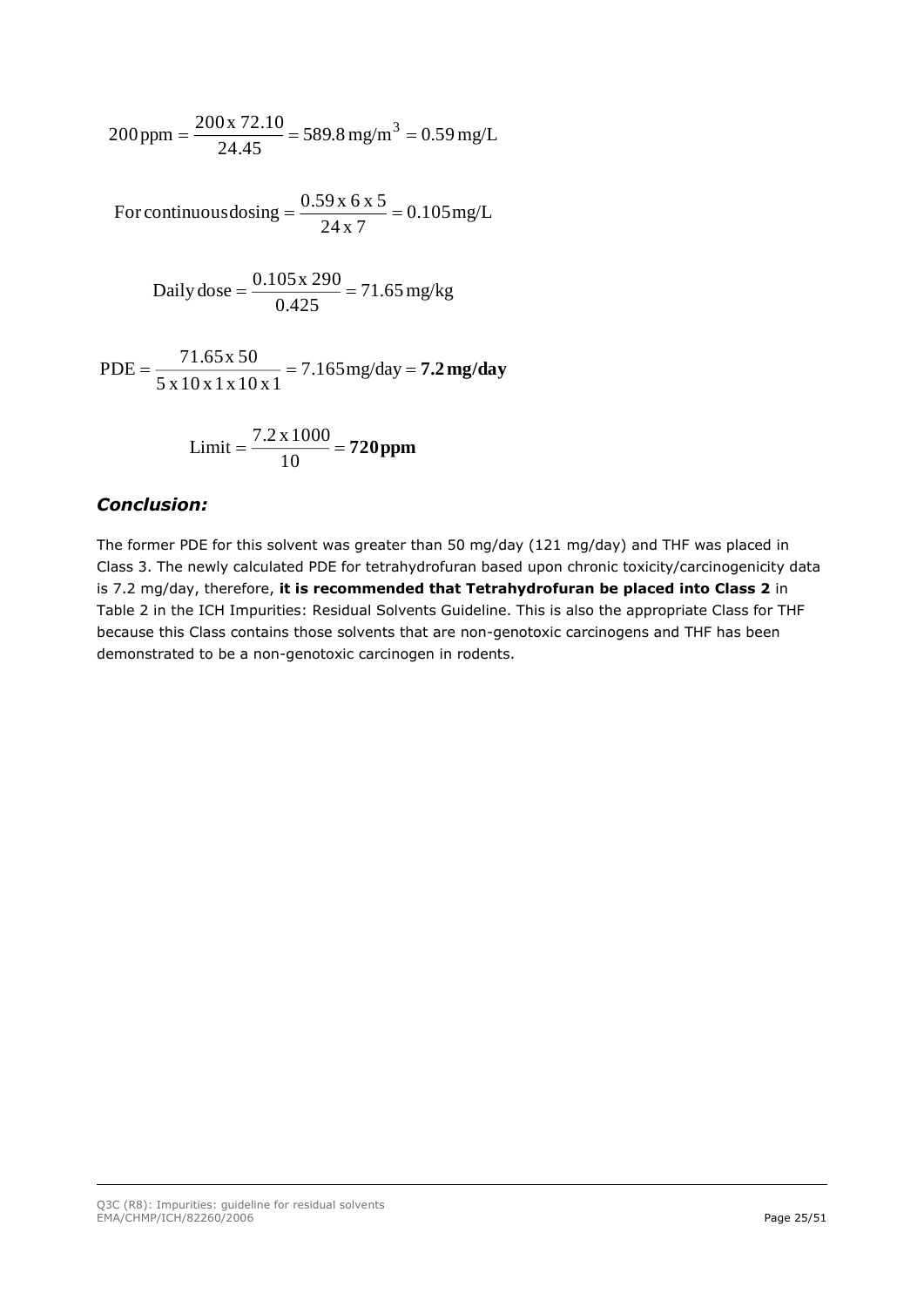# <span id="page-25-0"></span>**Part III: PDE for N-Methylpyrrolidone (NMP)**

The ICH Q3C guidance reached *Step 5* in December of 1997. It had been agreed by the members of the Expert Working Group (EWG) that the permissible daily exposure (PDE) could be modified if reliable and more relevant toxicity data was brought to the attention of the group. In 1999, a maintenance agreement was instituted and a Maintenance EWG was formed. The agreement provided for the re-visitation of solvent PDEs and allowed for minor changes to the guidance that included the existing PDEs. It was also agreed that new solvents and PDEs could be added based upon adequate toxicity data.

The EWG received new toxicity data for the solvent N-methylpyrrolidone late last year. It had been provided to the FDA by the NMP Producers Group. It was a 2-year chronic feeding study in rats performed by E.I. Dupont de Nemours & Co (unpublished data). The data was sent to the members of the EWG for their analysis. At the time, that data appeared to be the best available upon which to make a recommendation to the Steering Committee regarding a change in the status of NMP. At the last ICH meeting, February 28 to March 2, 2000, I briefed the Steering Committee on the results of the EWG's analysis and its consensus decision. The consensus was to remove NMP from Class 2 (PDE of 48.4 mg/day) and place it into Class 3 with a new PDE of 207 mg/day. Shortly thereafter, members of the EWG provided additional comment and data from which lower PDEs could be determined. The following paragraphs contain an analysis of an appropriate and more sensitive study from which to calculate a new PDE.

# *Animal Toxicity*

The following paper was used for the calculation of the PDE for NMP:

"Effects Of Prenatal Exposure To N-Methylpyrrolidone On Postnatal Development And Behaviour In Rats", Hass U. et al., Neurotoxicol. Teratol.: 1994, 16, (3), 241-249.

Wistar rats were exposed by inhalation to 150ppm NMP for 6 hours/day, daily from days 7-20 of gestation and were then allowed to litter. No maternal toxicity was detected and litter size was unaffected by treatment. No physical abnormalities were described. The offspring were reduced in weight, the difference being statistically significant up to week 5 after birth. Pre-weaning development was impaired as was higher cognitive function related to solving of difficult tasks. Basal function of the CNS was normal and there were no effects on learning of low grade tasks. A NOEL was not established.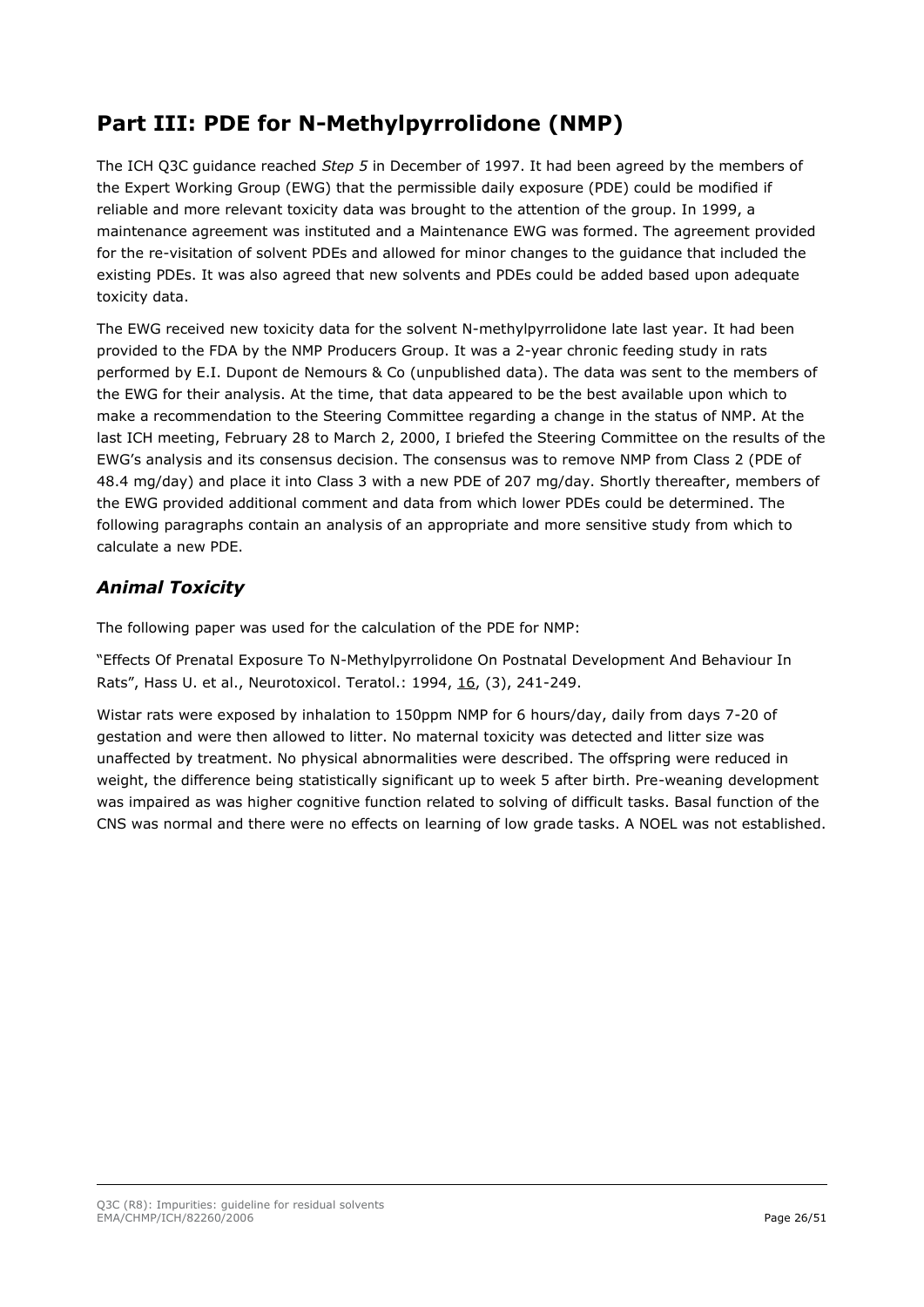$$
150 \text{ ppm} = \frac{150 \text{ x } 99.13}{24.45} = 608.16 \text{ mg/m}^3 = 0.608 \text{ mg/L}
$$

 $=\frac{3.6888 \text{ m/s}}{24}$  = 0.152 mg/L For continuous dosing  $=$   $\frac{0.608x}{0.608}$ 

Daily dose = 
$$
\frac{0.152 \times 290}{0.33} = 133.58 \text{mg/kg}
$$

PDE = 
$$
\frac{133.58 \times 50}{5 \times 10 \times 1 \times 5 \times 5} = 5.3 \text{ mg/day}
$$

Limit = 
$$
\frac{5.3 \times 1000}{10} = 530 \text{ ppm}
$$

#### *Conclusion:*

This study was chosen because of the toxicity endpoint that was seen, that is, the effect of the solvent on the function of the developing nervous system in utero. This is a potentially serious toxicity since we do not know if it is a permanent effect or if it is reversible. We are not sure if this delayed development could be due to the lower body weight of the pups. However, the EWG has decided to be cautious in its interpretation and in its safety decision.

The EWG members thus recommend that **N-methylpyrrolidone should be kept in Class 2** in Table 2 in the ICH Impurities: Residual Solvents Guideline. A new PDE and limit as described above should also be declared for this solvent. Class 2 contains those solvents that have significant toxicities such as neurotoxicity, non-genotoxic carcinogenicity, teratogenicity etc., and should be limited in their use up to the PDE limits listed in the table.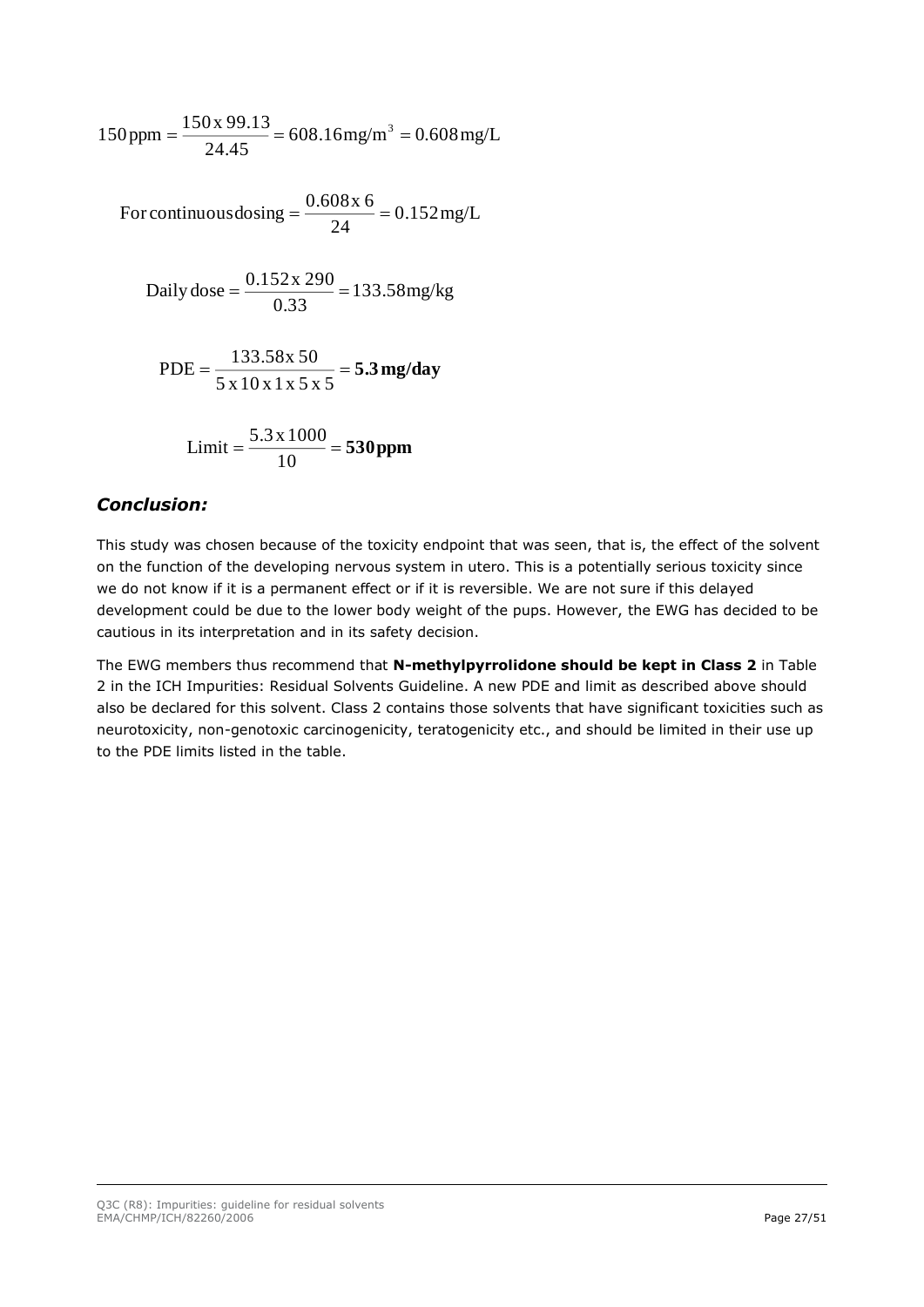# <span id="page-27-0"></span>**Part IV: PDE for Cumene**

## *Introduction*

Cumene [synonyms: Cumol; isopropylbenzene; isopropylbenzol; (1-methyl/ethyl)benzene; 2 phenylpropane] is listed in the ICH Q3C guideline in Class 3, i.e., as a solvent with low toxicity. A summary of the toxicity data used by the EWG to establish a Permitted Daily Exposure (PDE) value for cumene at the time when the ICH Q3C guideline was signed off at *Step 2* in November 1996 is published in Connelly et al. (1).

According to this report from the EWG no data from carcinogenicity studies with cumene were available. Regarding genotoxicity data cumene was reported negative in an Ames test and in *Saccaromyces cerevisiae* and positive in *in vitro* UDS and cell transformation assays using mouse embryo cells. Calculation of a PDE value was based on a rat toxicity study published in 1956. Female Wistar rats were given cumene at doses of 154, 462 and 769 mg/kg by gavage 5 days/week for 6 months. No histopathological changes but slight increases in kidney weights at the two higher doses were observed suggesting a NOEL of 154 mg/kg. It was concluded that the PDE for cumene is 55.0 mg/day i.e., cumene is a solvent with low toxicity to be listed in Class 3. (1)

Meanwhile new toxicity data have been published including results from NTP 2-year inhalation studies showing that cumene is carcinogenic in rodents. (2) A reappraisal of the PDE value of cumene according to the maintenance agreement from 1999 is therefore initiated. For establishing a revised PDE value in this document the standard approaches (modifying factors, concentration conversion from ppm to mg/L, values for physiological factors) as described in detail in Connelly et al. (1) were used.

### *Genotoxicity*

Cumene was not mutagenic in *S. typhimurium* strain TA97, TA98, TA100, or TA1535, when tested with and without liver S9 activation enzymes. Cumene induced small, but significant, increases in micronucleated polychromatic erythrocytes in bone marrow of male rats treated by intraperitoneal injection. In contrast, no increase in micronucleated erythrocytes was observed in peripheral blood of male (up to 1000 ppm) or female (up to 500 ppm) mice exposed to cumene by inhalation for 3 months. (2)

*p53* and K-*ras* mutations were found in 52% and 87% of lung neoplasms in exposed mice compared to 0% and 14% in the chamber controls, respectively. This pattern of mutations identified in the lung tumors suggests that DNA damage and genomic instability may be contributing factors to the development of lung cancer in mice. (3) However, the overall genotoxic profile does not provide sufficient evidence for a direct mutagenic mode of action of cumene or its metabolites as the primary cause in tumorigenesis. (2)

# *Carcinogenicity*

F344 rats were exposed to concentrations of 250, 500, or 1000 ppm of cumene in air by inhalation 6h/day, 5 days/week for 2 years. Increased incidences of respiratory epithelial adenoma in the nose and renal tubule adenoma or carcinoma (combined) in males at all dose levels. Increased incidences of respiratory epithelium adenoma in the nose in females at all dose levels. (2)

Molecular weight of cumene: 120.19

LOEL 250 ppm (a NOEL for carcinogenic effects was not established)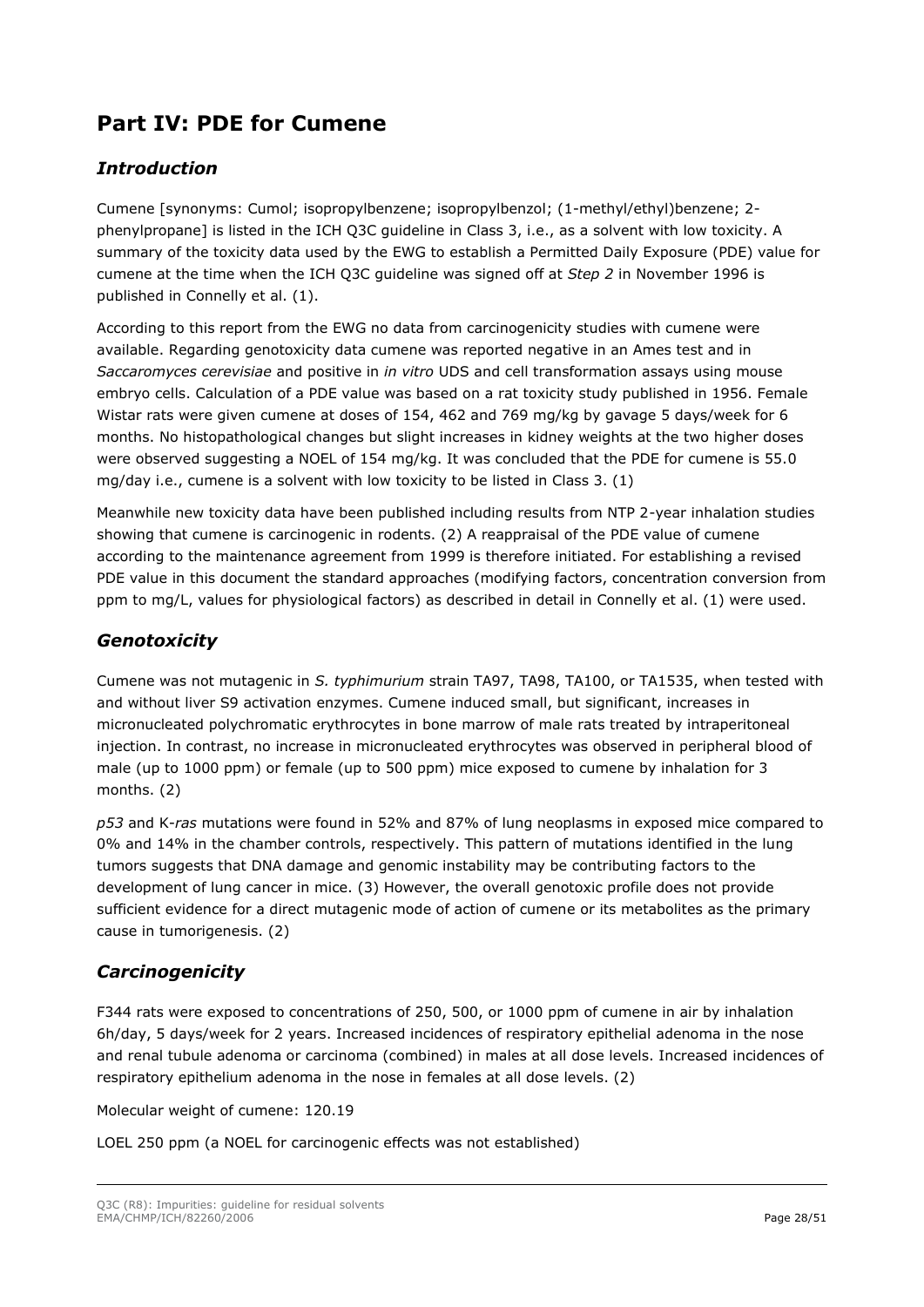$$
250 \text{ ppm} = \frac{250 \text{ x } 120.19}{24.45} = 1229 \text{ mg/m}^3 = 1.23 \text{ mg/l}
$$

For continuous  
dosing 
$$
=
$$
 
$$
\frac{1.23 \times 6 \times 5}{24 \times 7} = 0.22 \text{ mg/l}
$$

Daily dose = 
$$
\frac{0.22 \text{ mg l}^{-1} \times 2901 \text{ day}^{-1}}{0.425 \text{ kg}} = 150 \text{ mg/kg/day}
$$

Rat respiratory volume: 290 l day-1

Rat body weight: 0.425 kg

$$
PDE = \frac{150 \times 50}{5 \times 10 \times 1 \times 10 \times 10} = 1.50 \,\text{mg/day}
$$

 $F1 = 5$  to account for extrapolation from rats to humans

 $F2 = 10$  to account for differences between individual humans

 $F3 = 1$  because long duration of treatment (105 weeks)

F4 = 10 because oncogenic effect was reported

F5 = 10 because a NOEL was not established

 $\frac{11000}{10}$  = 150 ppm  $\text{Limit } = \frac{1.5 \times 1000}{1}$ 

B6C3F1 mice were exposed to concentrations of 125, 250, or 500 ppm (females) or 250, 500, or 1000 ppm (males) of cumene in air by inhalation 6h/day, 5 days/week for 2 years. Increased incidences of alveolar/bronchiolar neoplasms in males and females at all dose levels. Incidences of hepatocellular adenoma or carcinoma (combined) showed a dose-related increase in female mice. (2)

LOEL 125 ppm (female mice)

 $125 \text{ ppm} = \frac{125 \times 120.19}{24.45} = 614 \text{ mg/m}^3 = 0.61 \text{ mg/l}$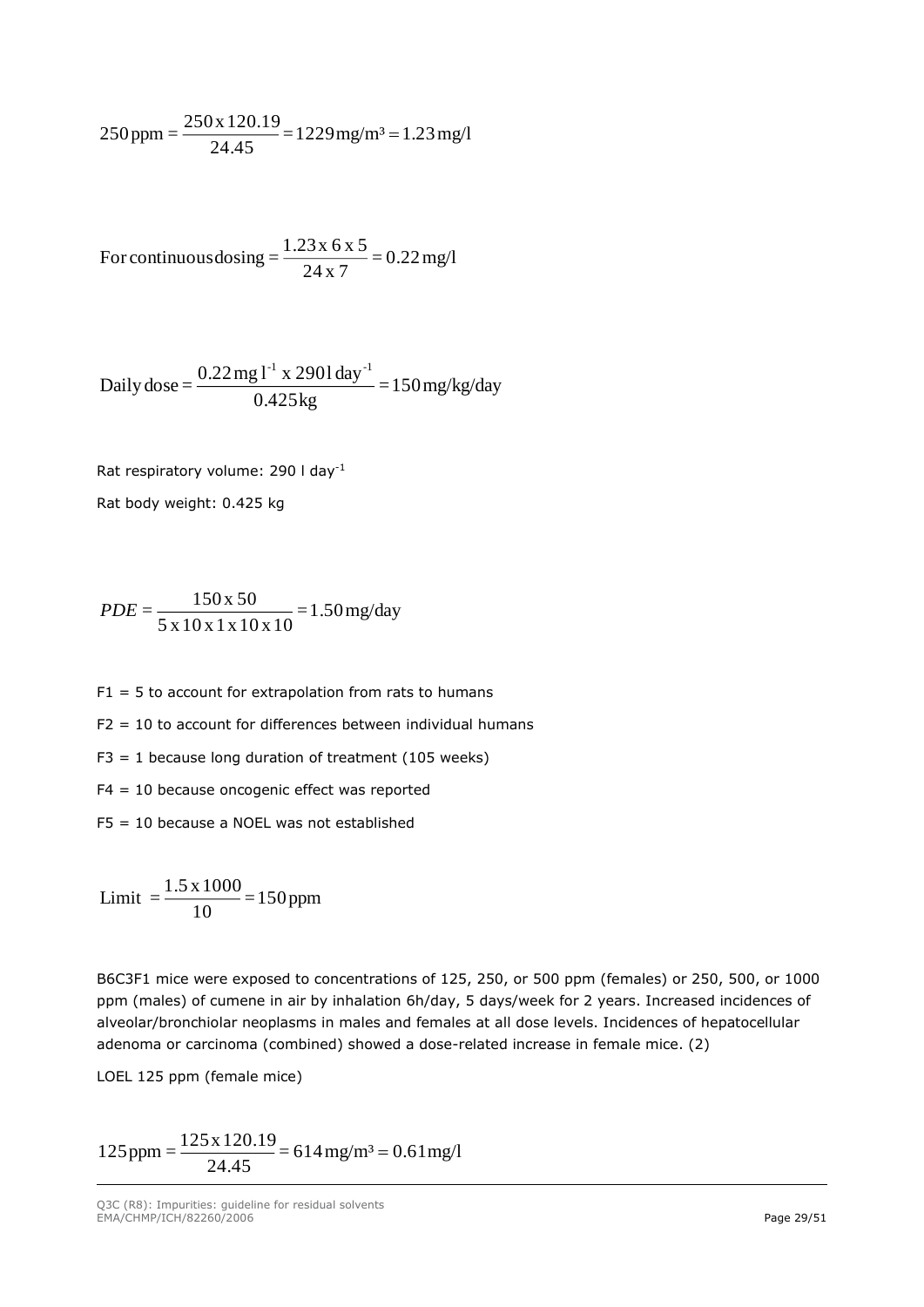For continuous  
dosing 
$$
=
$$
  $\frac{0.61x 6x 5}{24x 7} = 0.11$  mg/l

Daily dose = 
$$
\frac{0.11 \text{mg} l^{-1} \times 431 \text{day}^{-1}}{0.028 \text{kg}} = 169 \text{mg/kg/day}
$$

Mouse respiratory volume: 43 l day-1

Mouse body weight: 0.028 kg

$$
PDE = \frac{169 \times 50}{12 \times 10 \times 1 \times 10 \times 10} = 0.70 \,\text{mg/day}
$$

 $F1 = 12$  to account for extrapolation from mice to humans

 $F2 = 10$  to account for differences between individual humans

 $F3 = 1$  because long duration of treatment (105 weeks)

F4 = 10 because oncogenic effect was reported

F5 = 10 because a NOEL was not established

Limit = 
$$
\frac{0.7 \times 1000}{10}
$$
 = 70 ppm

### *Conclusion*

The main carcinogenic effects in the rodent studies can be related to the inhalation route of administration (respiratory and olfactory tissues) and may therefore not be relevant for a residual solvent in (mainly) orally applied pharmaceuticals. However, systemic carcinogenic effects were also reported (kidney in male rats, liver in female mice) and the use of the NTP study data for calculation of a PDE is therefore considered appropriate.

The former PDE for this solvent was greater than 50 mg/day (55 mg/day) and cumene was placed in Class 3. The newly calculated PDE for cumene based upon carcinogenicity data is 0.7 mg/day, therefore, **it is recommended that cumene be placed into Class 2** in Table 2 in the ICH Impurities: Residual Solvents Guideline.

### *References*

1. Connelly JC, Hasegawa R, McArdle JV, Tucker ML. ICH Guideline Residual Solvents. Pharmeuropa (Suppl) 1997;9:57.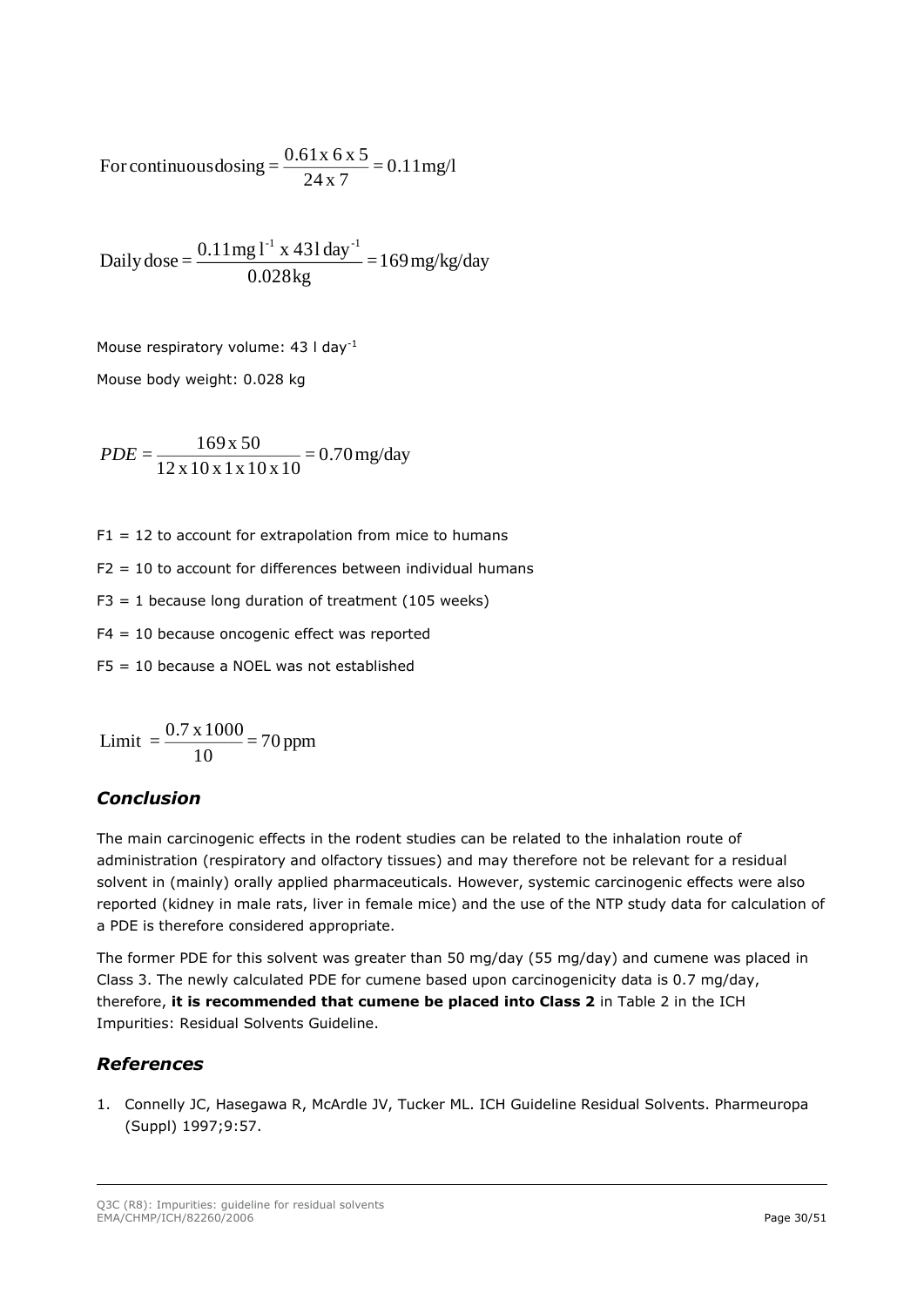- 2. Toxicology and Carcinogenesis Studies of Cumene (CAS No. 98-82-8) in F344/N Rats and B6C3F1 Mice (Inhalation Studies). Natl Toxicol Program Tech Rep Ser 2009;542;NIH 09-5885.
- 3. Hong HHL, Ton TVT, Kim Y, Wakamatsu N, Clayton NP, Chan PC et al. Genetic Alterations in K-*ras*  and *p53* Cancer Genes in Lung Neoplasms from B6C3F1 Mice Exposed to Cumene. Toxicol Pathol, 2008;36:720-6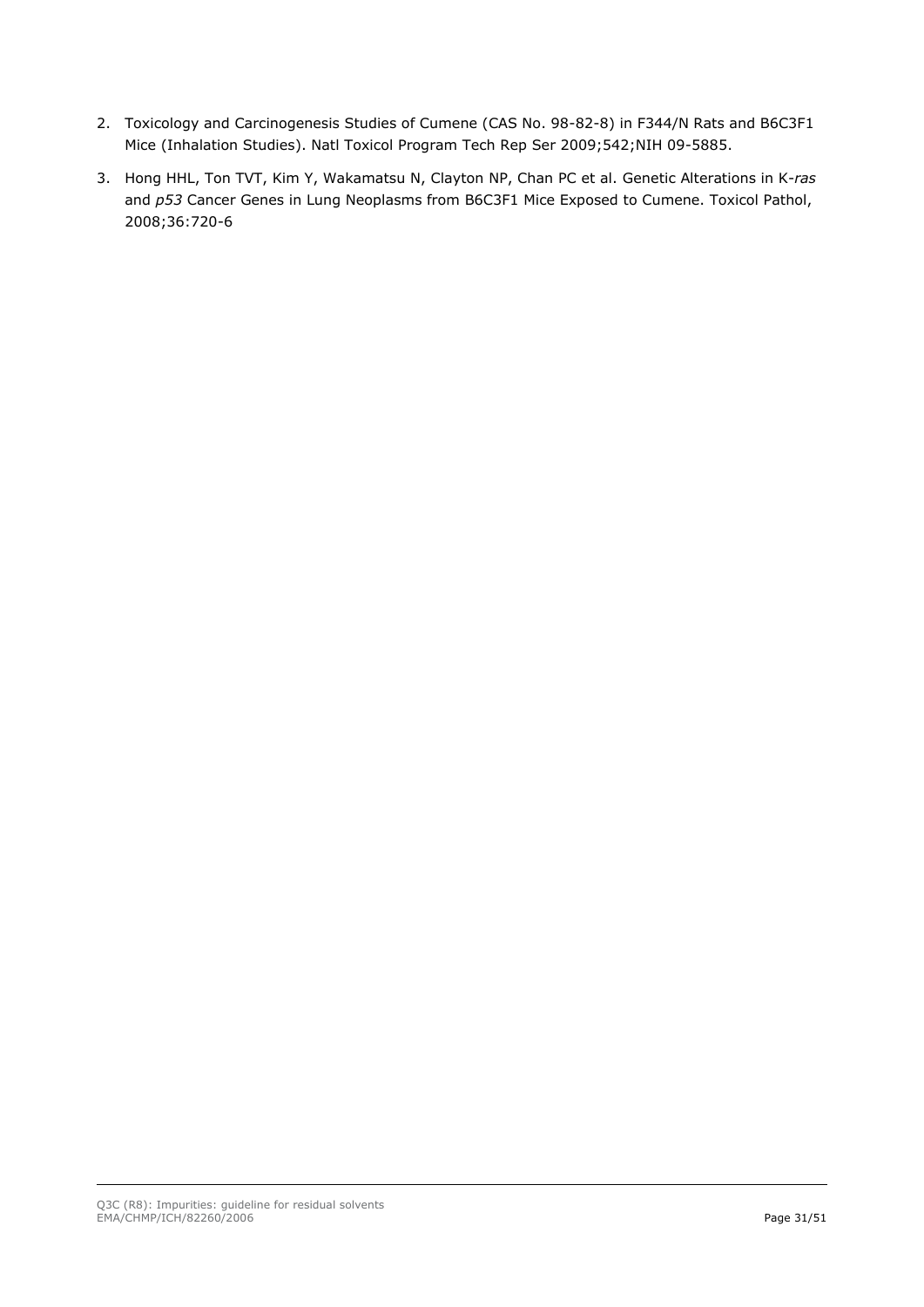# <span id="page-31-0"></span>**Part V: PDE for Triethylamine and PDE of Methylisobutylketone**

# *Triethylamine*

### **Introduction**

Triethylamine (TEA) is used as catalytic solvent in chemical synthesis (1,2). It is a colourless liquid that is soluble in water, ethanol, carbon tetrachloride, and ethyl ether, and very soluble in acetone, benzene, and chloroform. TEA has a vapour pressure of 54 mmHg (20°C), and has been reported to be irritating to the lung and nasal passage with strong ammoniac odour (2,3).

Data from human studies show that TEA is easily absorbed *via* the oral or inhalation route and is rapidly excreted, mainly in the urine, as the parent compound and/or its *N*-oxide (4-6).

In studies in human volunteers, exposures of more than 2.5 ppm  $(10 \text{ mg/m}^3)$  caused transient visual disturbance (4,7) due to a locally induced cornea swelling; no systemic effects were observed at the exposures which showed the cornea effect. The odour thresholds ranged from 0.0022 to 0.48 mg/m<sup>3</sup> (8-10).

## **Genotoxicity**

In an Ames test TEA did not induce mutations in standard Salmonella strains with or without metabolic activation (11). TEA did not induce sister chromatid exchanges in Chinese hamster ovary cells with or without metabolic activation (12). In an *in vivo* study, TEA induced aneuploidy but was not clastogenic in the bone marrow of rats exposed to 1 mg/m<sup>3</sup>(0.25 ppm) and 10 mg/m<sup>3</sup> (2.5 ppm) TEA *via* continuous inhalation for 30 or 90 days (13). The weak aneugenic effect was observed at the low dose and early time point only; due to study deficiencies the relevance of this finding is highly questionable. Overall, the available data do not provide evidence for a relevant genotoxic potential of TEA.

### **Carcinogenicity**

No data available.

# **Reproductive toxicity**

No reliable information about reproductive toxicity is available. A three-generation reproductive study in which rats (10/sex/group) were administered 0, 2, or 200 ppm (c.a. 0, 0.14 or 14 mg/kg/day) TEA in drinking water was cited in the United States Environmental Protection Agency (US EPA) Integrated Risk Information System assessment review (14). The high dose was increased to 500 ppm in the third generation due to a lack of observed symptoms. No apparent effects occurred at 200 ppm through two generations. However, due to deficiencies in end-points measured the study data were disregarded from determining a Permitted Daily Exposure (PDE).

# **Repeated dose toxicity**

A sub-chronic inhalation study (similar to Organisation for Economic Cooperation and Development [OECD] Test Guideline 413 and OECD Test Guideline 452) in rats is considered to be the most relevant published animal study for deriving a PDE. F344 rats (50 rats/group/sex) were exposed by whole body inhalation at concentrations of 0, 25, or 247 ppm (0, 0.10 or 1.02 mg/L) for 6 hours/day, 5 days/week for 28 weeks (15). No statistically significant treatment-related systemic effects were observed at all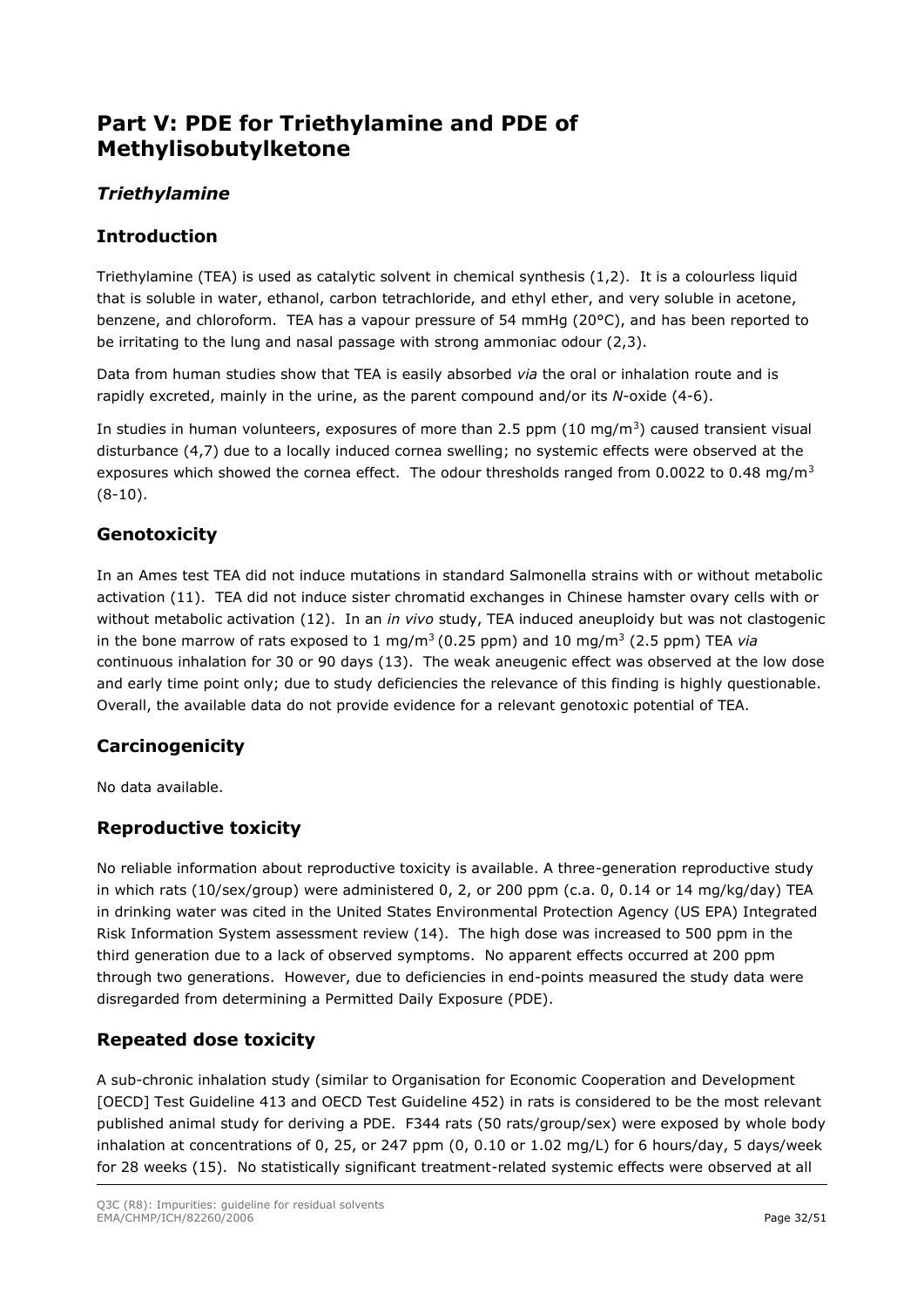dose groups. Body weight gain was not statistically affected, although a slight dose-related decrease of body weight in male rats was observed. The No Observed Effect Level (NOEL) of this study was 247 ppm.

Molecular weight of TEA: 101.19 g/mol

NOEL 247 ppm

$$
247 \text{ ppm} = \frac{247 \text{ x } 101.19}{24.45} = 1022.2 \text{ mg/m}^3 = 1.022 \text{ mg/L}
$$

For continuous  
dosing 
$$
=
$$
 
$$
\frac{1.022 \times 6 \times 5}{24 \times 7} = 0.183 \text{mg/L}
$$

Daily dose = 
$$
\frac{0.183mgL^{1} \times 290L \text{ day}^{-1}}{0.425 \text{ kg}} = 124.9 \text{ mg/kg/day}
$$

Rat respiratory volume: 290 L day-1 Rat body weight: 0.425 kg

$$
PDE = \frac{124.9 \times 50}{5 \times 10 \times 2 \times 1 \times 1} = 62.5 \,\text{mg/day}
$$

- $F1 = 5$  to account for extrapolation from rats to humans
- $F2 = 10$  to account for differences between individual humans
- $F3 = 2$  because long duration of treatment (28 weeks)
- F4 = 1 because no severe effects were observed
- F5 = 1 because a NOEL was established

Limit = 
$$
\frac{62.5 \times 1000}{10} = 6250 \text{ppm}
$$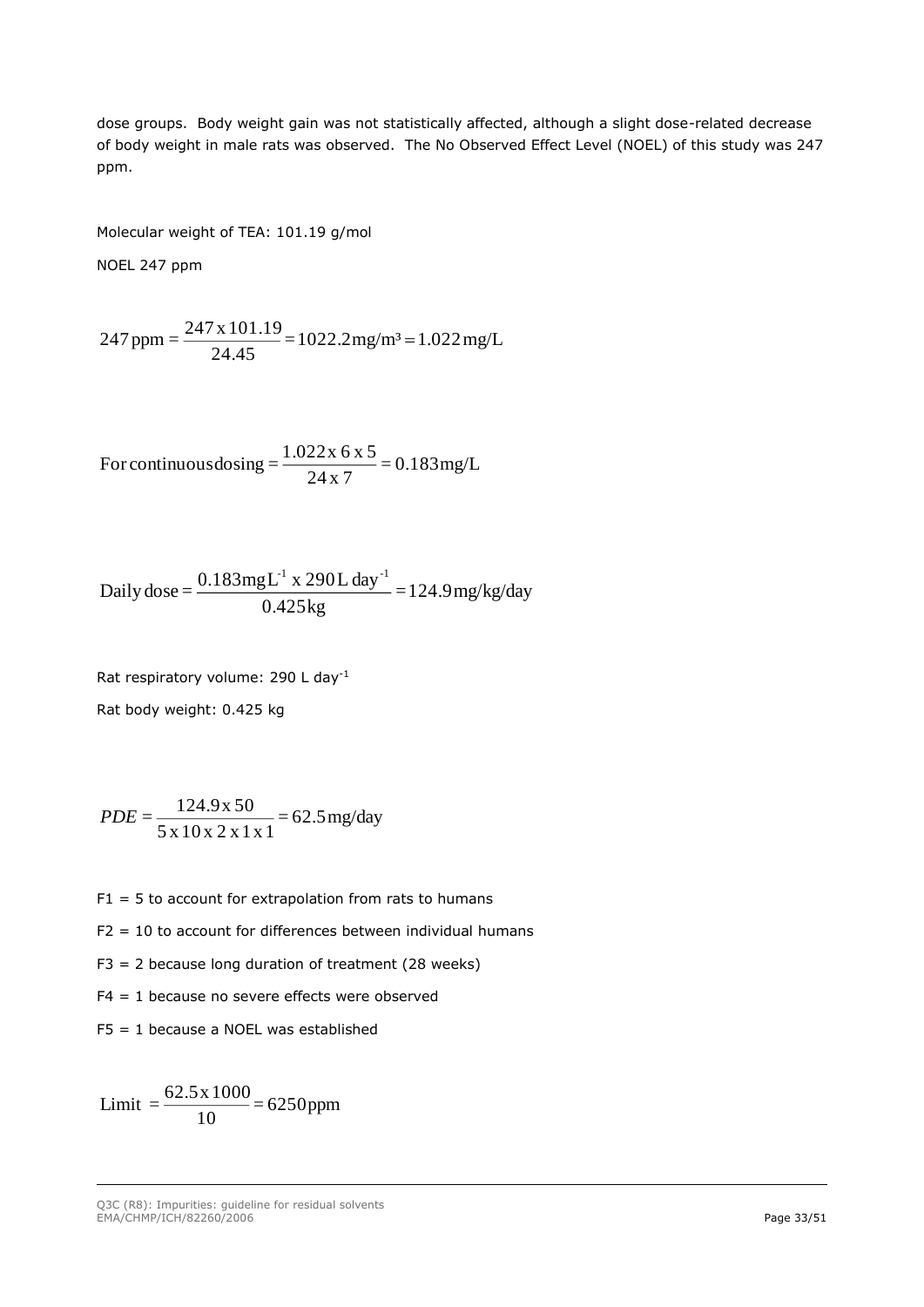Due to obvious study deficiencies other published animal toxicity data were disregarded from determining a PDE.

#### **Conclusion**

The calculated PDE for TEA based upon the NOEL of the rat sub-chronic inhalation study is 62.5 mg/day. Since the proposed PDE is greater than 50 mg/day it is recommended that TEA be placed into Class 3 ("solvents with low toxic potential") in Table 3 in the ICH Impurities: Residual Solvents Guideline.

#### **References**

- 1. Lide DR. CRC Handbook of Chemistry and Physics 86th ed. Boca Raton, FL, CRC Press, Taylor & Francis; 2005, p. 3-498.
- 2. Lewis RJ. Sr. Hawley's Condensed Chemical Dictionary 14th ed. New York: John Wiley & Sons; 2001, p. 1125.
- 3. OECD SIDS Initial Assessment Profile: Tertiary Amines. CoCAM 2, [Online]. 2012 April 17; Available from: URL:<http://webnet.oecd.org/hpv/ui/Default.aspx>
- 4. Akesson B, Skerfving S, Mattiasson L. Experimental study on the metabolism of triethylamine in man. Br J Ind Med 1988;45:262-8.
- 5. Akesson B, Vinge E, Skerfving S. Pharmacokinetics of triethylamine and triethylamine-N-oxide in man. Toxicol Appl Pharmacol 1989;100:529-38.
- 6. Akesson B, Skerfving S, Stahlbom B, Lundh T. Metabolism of triethylamine in polyurethane foam manufacturing workers. Am J Ind Med 1989;16:255-65.
- 7. Akesson B, Floren I, Skerfving S. Visual disturbances after experimental human exposure to triethylamine. Br J Ind Med 1985;42:848-50.
- 8. Amoore JE, Hautala E. Odor as an aid to chemical safety: Odor thresholds compared with threshold limit values and volatilities for 214 industrial chemicals in air and water dilution. J Appl Toxicol 1983;3:272-90.
- 9. Ruth JH. Odor thresholds and irritation levels of several chemical substances: A review. Am Ind Hyg Assoc J 1986;47:A142-A151.
- 10. Nagata Y. Measurement of odor threshold by triangle odor bag method. In: The Ministry of the Environment of Japan: Odor measurement review, Booklet of international workshop on odor measurement 2003;118-27.
- 11. Zeiger E, [Anderson B,](http://www.ncbi.nlm.nih.gov/pubmed/?term=Anderson%20B%5BAuthor%5D&cauthor=true&cauthor_uid=3552650) [Haworth S,](http://www.ncbi.nlm.nih.gov/pubmed/?term=Haworth%20S%5BAuthor%5D&cauthor=true&cauthor_uid=3552650) [Lawlor T,](http://www.ncbi.nlm.nih.gov/pubmed/?term=Lawlor%20T%5BAuthor%5D&cauthor=true&cauthor_uid=3552650) [Mortelmans K,](http://www.ncbi.nlm.nih.gov/pubmed/?term=Mortelmans%20K%5BAuthor%5D&cauthor=true&cauthor_uid=3552650) [Speck W.](http://www.ncbi.nlm.nih.gov/pubmed/?term=Speck%20W%5BAuthor%5D&cauthor=true&cauthor_uid=3552650) Salmonella mutagenicity tests: III. Results from the testing of 255 chemicals. Environ Mutagen 1987;9:1-110.
- 12. Sorsa M, [Pyy L,](http://www.ncbi.nlm.nih.gov/pubmed/?term=Pyy%20L%5BAuthor%5D&cauthor=true&cauthor_uid=3347217) [Salomaa S,](http://www.ncbi.nlm.nih.gov/pubmed/?term=Salomaa%20S%5BAuthor%5D&cauthor=true&cauthor_uid=3347217) [Nylund L,](http://www.ncbi.nlm.nih.gov/pubmed/?term=Nylund%20L%5BAuthor%5D&cauthor=true&cauthor_uid=3347217) [Yager JW.](http://www.ncbi.nlm.nih.gov/pubmed/?term=Yager%20JW%5BAuthor%5D&cauthor=true&cauthor_uid=3347217) Biological and environmental monitoring of occupational exposure to cyclophosphamide in industry and hospitals. Mut Res 1988;204:465-79.
- 13. Isakova GE, Ekshtat BY, Kerkis YY. On studies of the mutagenic properties of chemical substances in the establishment of hygenic standards. Hygiene Saint 1971;36:178-84.
- 14. U.S EPA Integrated Risk Information System: Triethylamine (CASRN 121-44-8) [Online]. 1991 January 4; Available from: URL:<http://www.epa.gov/iris/subst/0520.htm>

Q3C (R8): Impurities: guideline for residual solvents EMA/CHMP/ICH/82260/2006 **Page 34/51**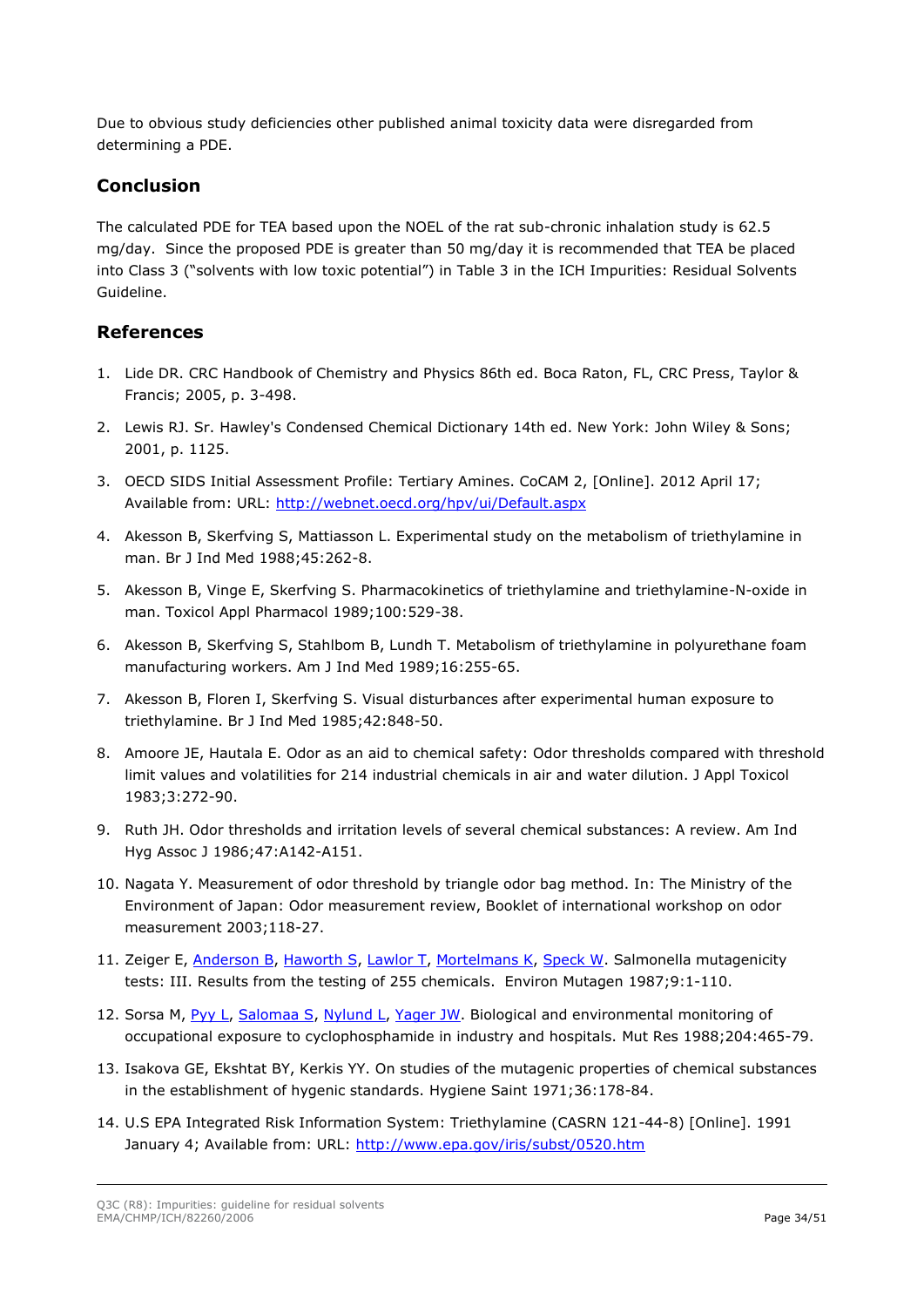15. Lynch DW, Moorman WJ, Lewis TR, Stober P, Hamlin R, Schueler RL. Subchronic inhalation of triethylamine vapor in Fisher-344 rats: Organ system toxicity. Toxicol Ind Health 1990;6:403-14.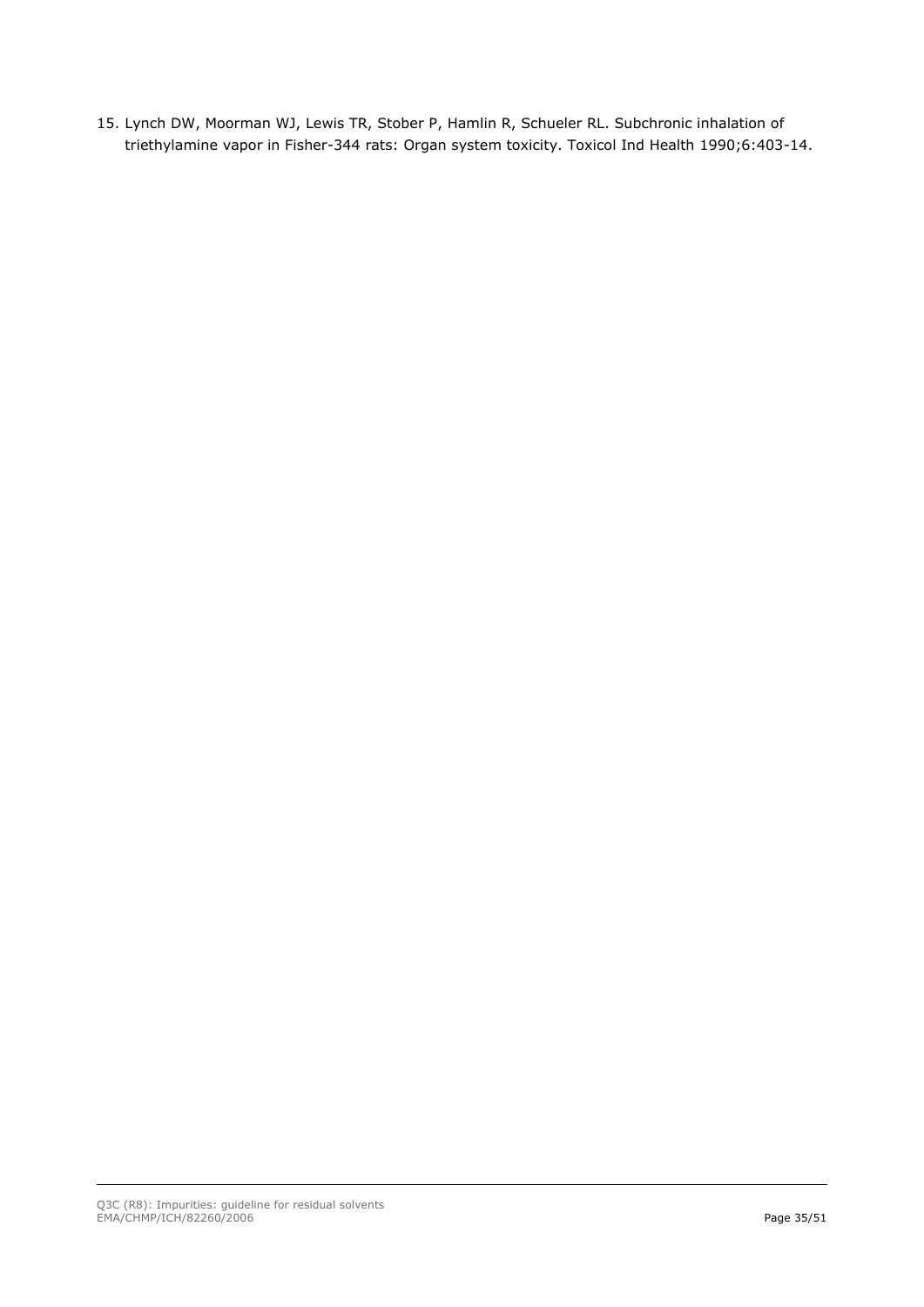## *Methylisobutylketone*

## **Introduction**

Methylisobutylketone (MIBK) is listed in the ICH Q3C parent Guideline of 1997 in Class 3, i.e., as a solvent with low toxicity based on a review of toxicity data available at that time resulting in a Permitted Daily Exposure (PDE) value for MIBK of 100 mg/day (1). Due to new toxicity data including results from National Toxicology Program (NTP) 2-year rat and mouse inhalation carcinogenicity studies and published studies on reproductive and developmental toxicity the Expert Working Group has re-evaluated the PDE value of MIBK.

### **Genotoxicity**

No additional information about genotoxicity has been reported, since the last assessment was conducted in 1997. The available data suggest that MIBK is not genotoxic.

### **Carcinogenicity**

MIBK has been studied by NTP in 2-year rat and mouse inhalation studies. F344/N rats and B6C3F1 mice (50 animals/sex/group) were exposed to MIBK at concentrations of 0, 450, 900, or 1800 ppm by inhalation, 6 hours per day, 5 days per week for two years. Survival was decreased in male rats at 1800 ppm (4). Body weight gains were decreased in male rats at 900 and 1800 ppm and in female mice at 1800 ppm. The primary targets of MIBK toxicity and carcinogenicity were the kidney in rats and the liver in mice. The NTP Technical Report concluded that there was some evidence of carcinogenic activity of MIBK in rats and mice (4,5). Based on these NTP data, IARC has classified MIBK as a group 2B carcinogen ("possibly carcinogenic to humans") (6).

In the rat NTP study, MIBK caused an increase in Chronic Progressive Nephropathy (CPN) and a slight increase in the incidences of renal tubule adenoma and carcinomas in males at the highest dose. Further mechanistic studies provide clear evidence that the renal tubular tumors in male rats are most likely caused through the well-known male rat specific α2u-nephropathy-mediated mode of action, which is considered to be without relevance to humans (7). Exacerbated CPN was also observed in female rats (increases in the incidence of CPN in all exposure concentrations and in the severity at 1800 ppm) the human relevance of which is currently unclear. Increases in mononuclear cell leukemias in male rats at 1800 ppm and the occurrence of two renal mesenchymal tumors (very rare tumor, not observed in NTP historical control animals) in female rats at 1800 ppm were findings with uncertain relationship to MIBK exposure (5).

From the results of the rat carcinogenicity study with MIBK, PDEs are calculated based on two different scenarios:

(i) tumor findings in male and female rats are not treatment-related and/or not relevant to humans and therefore the CPN in female rats observed at the lowest dose (LOEL<sup>7</sup> = 450 ppm) is used for PDE calculation.

or

(ii) relationship to MIBK exposure and relevance of rat tumor findings at 1800 ppm in males (mononuclear cell leukemias) and/or females (renal mesenchymal tumors) to humans cannot be excluded; the NOEL for tumors of 900 ppm is used for PDE calculation.

<sup>7</sup> Lowest Observed Effect Level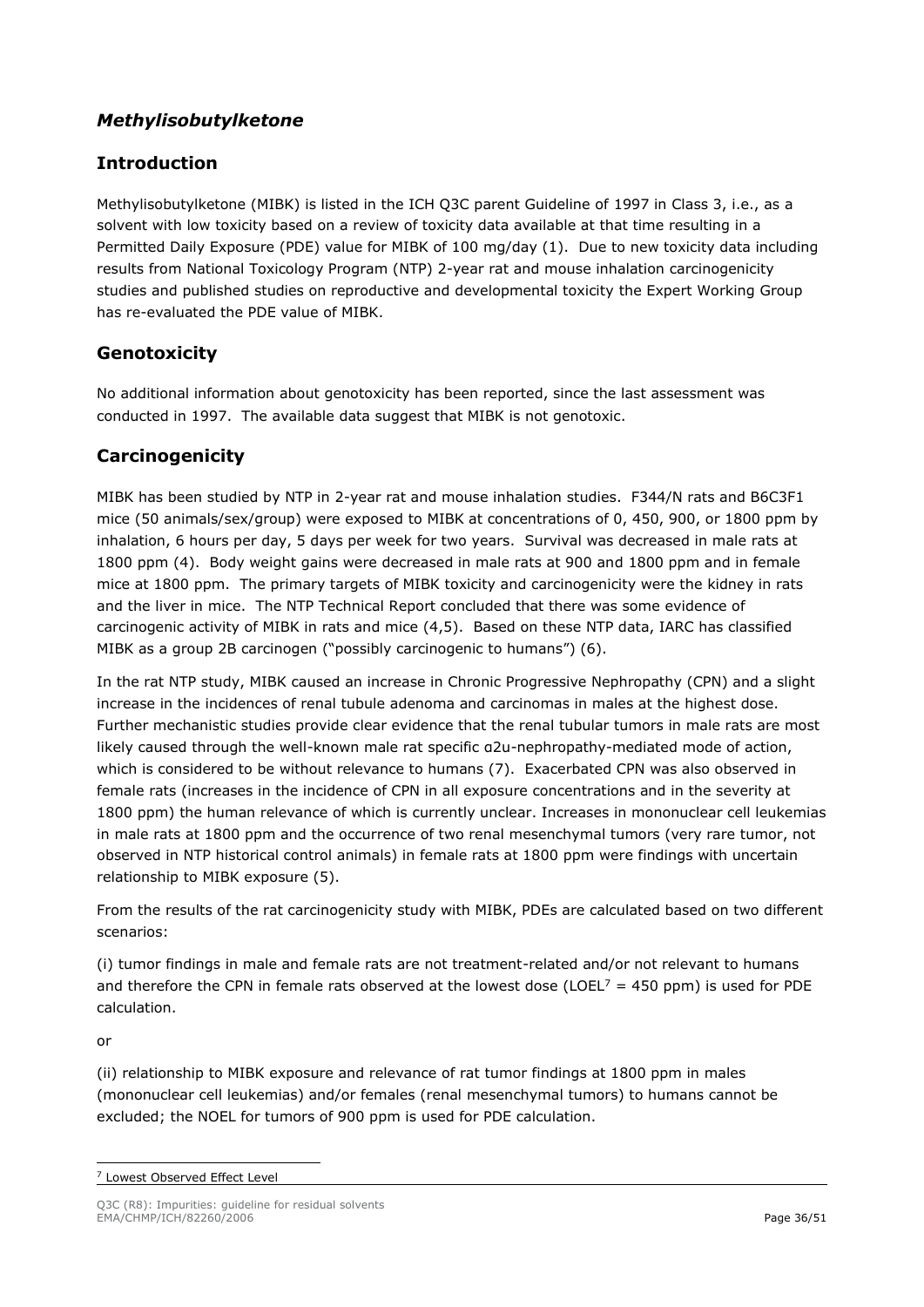Molecular weight of MIBK: 100.16 g/mol

Scenario 1: LOEL<sub>(CPN)</sub> 450 ppm (rat)

$$
450 \text{ ppm} = \frac{450 \text{ x } 100.16}{24.45} = 1843 \text{ mg/m}^3 = 1.843 \text{ mg/L}
$$

For continuous dosing = 
$$
\frac{1.843x \times 6 \times 5}{24 \times 7} = 0.329 \text{ mg/L}
$$

Daily dose = 
$$
\frac{0.329 \text{ mg L}^1 \times 290 \text{ L day}^1}{0.425 \text{ kg}} = 225 \text{ mg/kg/day}
$$

Rat respiratory volume: 290 L day-1

Rat body weight: 0.425 kg

$$
PDE = \frac{225 \times 50}{5 \times 10 \times 1 \times 1 \times 5} = 45 \text{ mg/day}
$$

- $F1 = 5$  to account for extrapolation from rats to humans
- $F2 = 10$  to account for differences between individual humans
- $F3 = 1$  because long duration of treatment (2 years)
- $F4 = 1$  low severity of effect (CPN in females) with unclear relevance for humans
- F5 = 5 because a NOEL for CPN was not established

 $\frac{118888}{10}$  = 4500 ppm  $Limit = \frac{45 \times 1000}{4}$ 

#### Scenario 2: NOEL<sub>(tumor)</sub> 900 ppm (rat)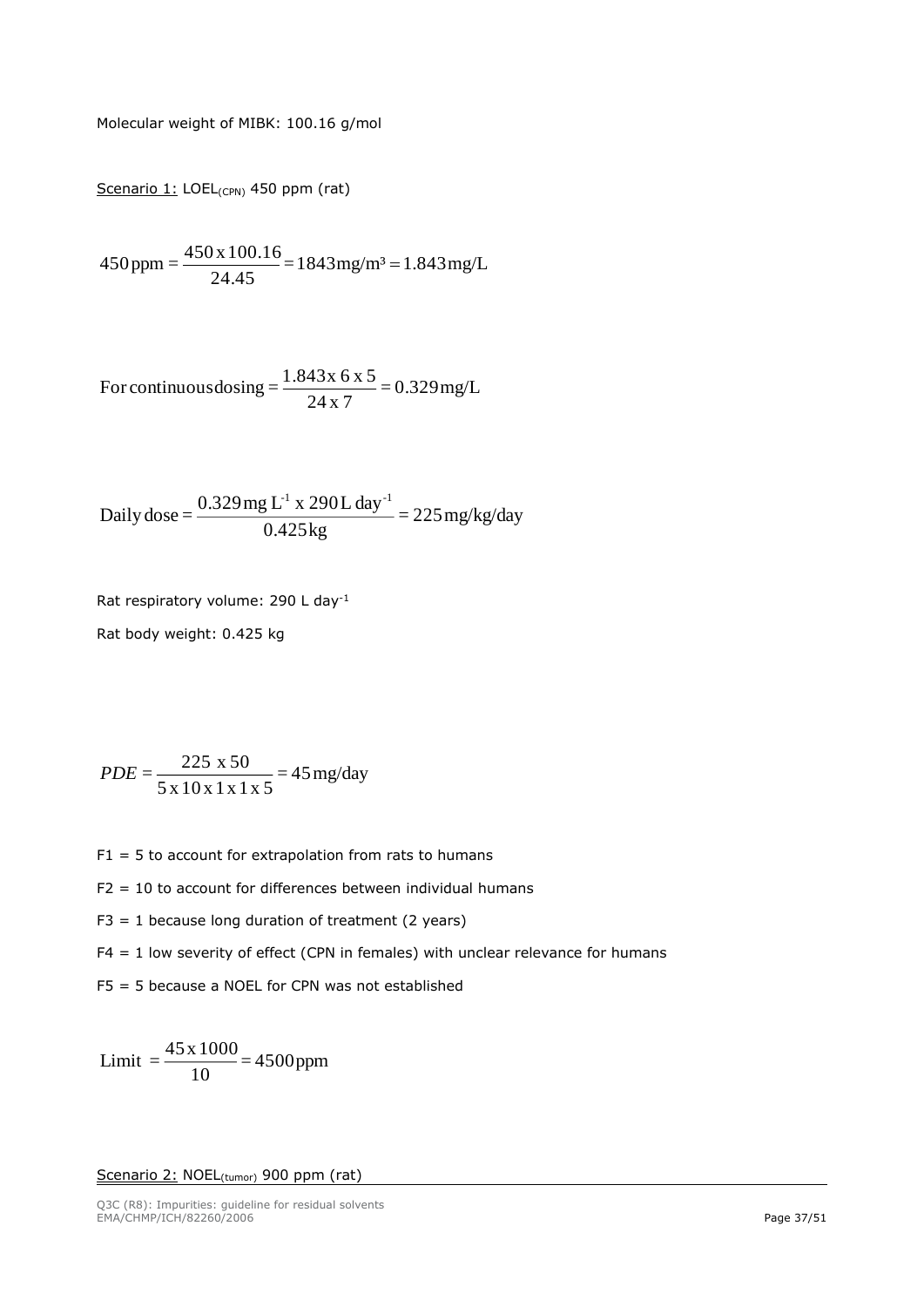$$
900 \text{ ppm} = \frac{900 \text{ x } 100.16}{24.45} = 3687 \text{ mg/m}^3 = 3.687 \text{ mg/L}
$$

For continuous  
dosing = 
$$
\frac{3.687 \times 6 \times 5}{24 \times 7} = 0.658 \text{mg/L}
$$

Daily dose = 
$$
\frac{0.658mg L^1 x 290L day^{-1}}{0.425kg} = 449 mg/kg/day
$$

Rat respiratory volume: 290 L day-1

Rat body weight: 0.425 kg

$$
PDE = \frac{449 \times 50}{5 \times 10 \times 1 \times 10 \times 1} = 44.9 \,\text{mg/day}
$$

 $F1 = 5$  to account for extrapolation from rats to humans

 $F2 = 10$  to account for differences between individual humans

 $F3 = 1$  because long duration of treatment (2 years)

 $F4 = 10$  severity of endpoint (cancer)

F5 = 1 because a NOEL was established

 $\frac{111000}{10}$  = 4490ppm  $Limit = \frac{44.9 \times 1000}{4}$ 

In the mouse study, MIBK increased the incidence of hepatocellular adenomas, and adenoma or carcinoma (combined) in male and female mice exposed to 1800 ppm. Further mechanistic studies provide clear evidence for a constitutive androstane receptor (CAR)-mediated mode of action (MOA) for the mouse liver tumors (8). Since this MOA has been identified as not relevant for humans (9), no PDE calculation was done based on the mouse 2-year study data.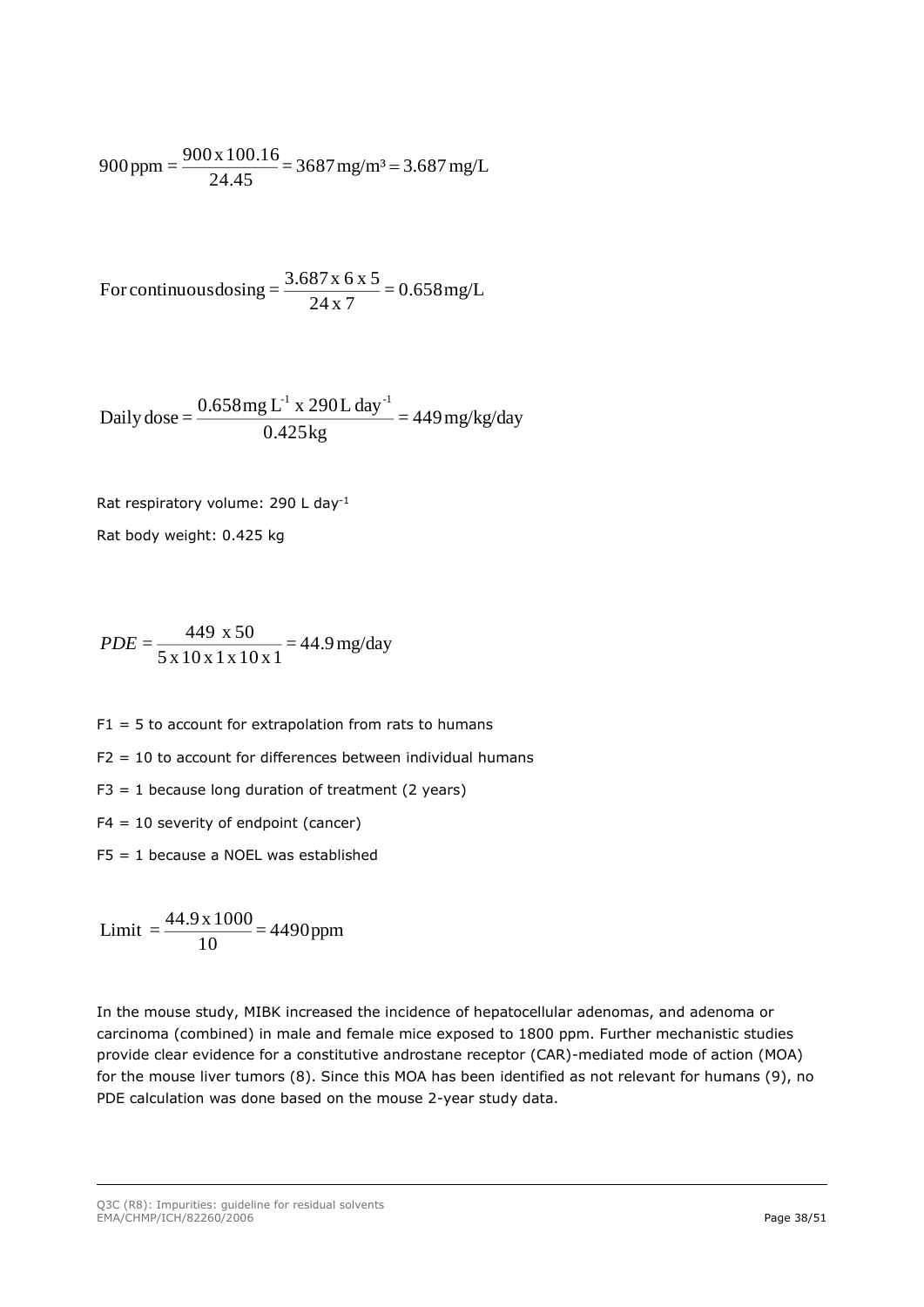## **Reproductive and developmental toxicity**

In a developmental toxicity study, pregnant F-344 rats were exposed to MIBK by inhalation at doses 0, 300, 1000, or 3000 ppm, 6 hours/day on gestational day 6 through 15. Some fetotoxicities (reduced fetal body weight and reductions in skeletal ossification) observed at 3000 ppm are considered to be secondary to maternal toxicities. There was no maternal, embryo, or fetal toxicity at 1000 ppm (2).

In a two-generation reproduction study, SD rats were exposed to MIBK *via* whole-body inhalation at concentrations of 0, 500, 1000, or 2000 ppm, 6 hours/day, for 70 days covering the period prior to mating of F0 generation through the lactation period of F2 generation. The NOEL for reproductive effects was 2000 ppm, the highest concentration tested; the NOEL for neonatal toxicity was 1000 ppm, based on acute Central Nervous System depressive effects (3).

### **Conclusion**

The former PDE of MIBK was greater than 50 mg/day (100 mg/day) and the solvent was placed in Class 3. The newly calculated PDE of MIBK is based upon the NOEL for tumors in male and female rats and the LOEL for chronic progressive nephropathy in female rats from the NTP 2-year inhalation study; in both cases a PDE of 45 mg/day was calculated. Therefore, it is recommended that MIBK be placed into Class 2 in Table 2 in the ICH Impurities: Residual Solvents Guideline.

#### **References**

- 1. Connelly JC, Hasegawa R, McArdle JV, Tucker ML. ICH Guideline Residual Solvents. Pharmeuropa 1997;Suppl 9:57.
- 2. Tyl RW, France KA, Fisher LC, Pritts IM, Tyler TR, Phillips RD, et al. Developmental toxicity evaluation of inhaled methyl isbutyl ketone in Fisher 344 rats and CD-1 Mice. Fundam Appl Toxicol 1987;8:310-27.
- 3. Nemec MD, Pitt JA, Topping DC, Gingell R, Pavkov KL, Rauckman EJ, et al. Inhalation twogeneration reproductive toxicity study of methyl isobutyl ketone in rats. Int J Toxicol 2004;23:127- 43.
- 4. NTP. Toxicology and Carcinogenesis Studies of Methyl Isobutyl Ketone (CAS No. 108-10-1) in F344/N Rats and B6C3F1 Mice (Inhalation Studies). US Department of Health and Human Services, Public Health Service, National Institutes of Health; Research Triangle Park, NC: 2007. Technical Report Series No. 538.
- 5. Stout MD, Herbert RA, Kissling GE, Suarez F, Roycroft JH, Chhabra RS et al. Toxicity and carcinogenicity of methyl isobutyl ketone in F344N rats and B6C3F1 mice following 2-year inhalation exposure. Toxicology 2008;244:209–19.
- 6. IARC. Some Chemicals Present in Industrial and Consumer Products, Food and Drinking-water. IARC Monographs 2012;101:305-24.
- 7. Borghoff SJ, Poet TS, Green S, Davis J, Hughes B, Mensing T, et al. Methyl isobutyl ketone exposure-related increases in specific measures of α2u-globulin (α2u) nephropathy in male rats along with in vitro evidence of reversible protein binding. Toxicology 2015;333:1-13.
- 8. Hughes BJ, Thomas J, Lynch AM, Borghoff SJ, Green S, Mensing T, et al. Methyl isobutyl ketoneinduced hepatocellular carcinogenesis in B6C3F(1) mice: A constitutive androstane receptor (Car) mediated mode of action. Regul Toxicol Pharmacol. 2016;doi:10.1016/j.yrtph.2016.09.024. [Epub ahead of print] PubMed PMID: 27664318.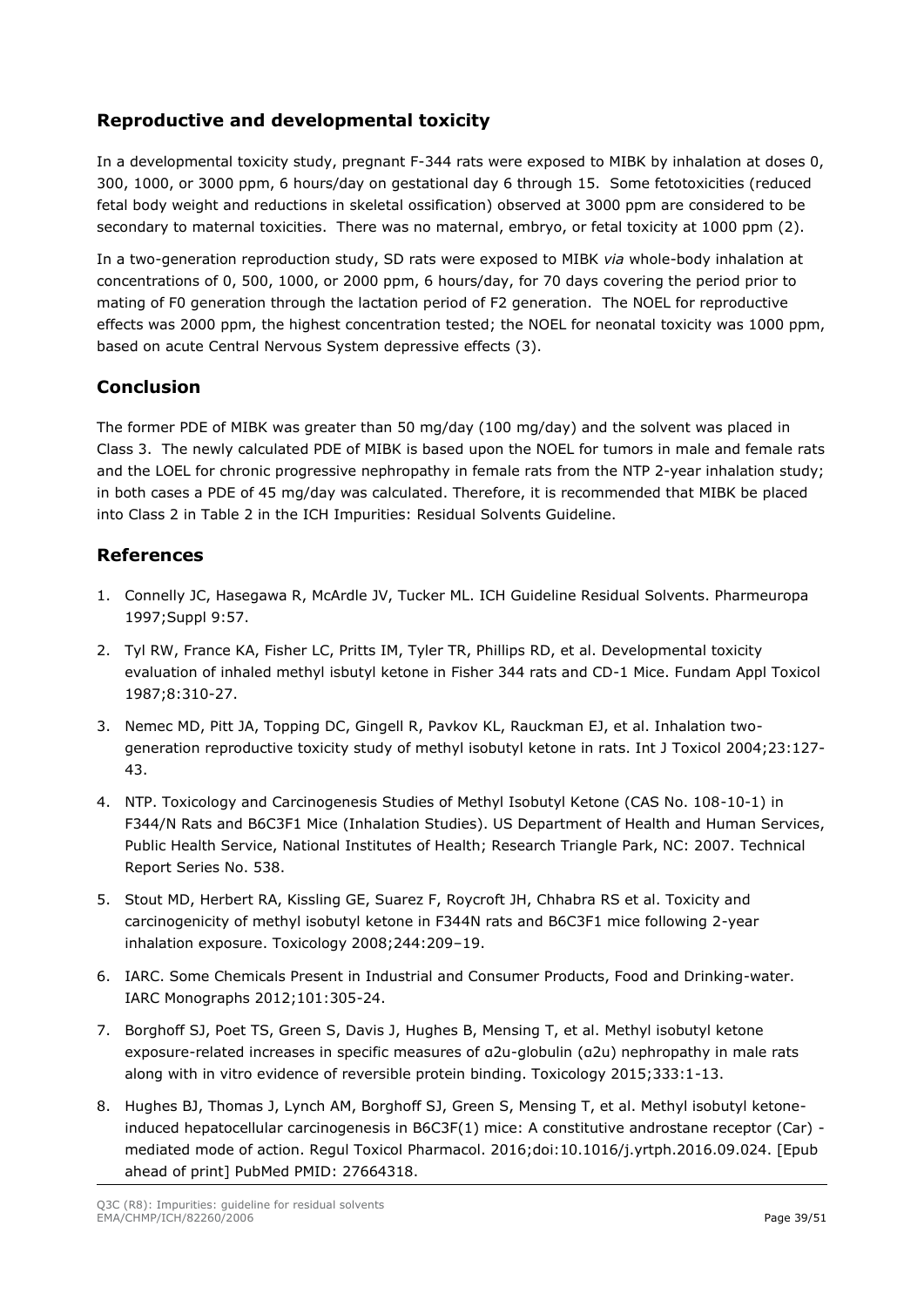9. Elcombe CR, Peffer RC, Wolf DC, Bailey J, Bars R, Bell D, et al. Mode of action and human relevance analysis for nuclear receptor-mediated liver toxicity: A case study with phenobarbital as a model constitutive androstane receptor (CAR) activator. Crit Rev Toxicol 2014;44:64-82.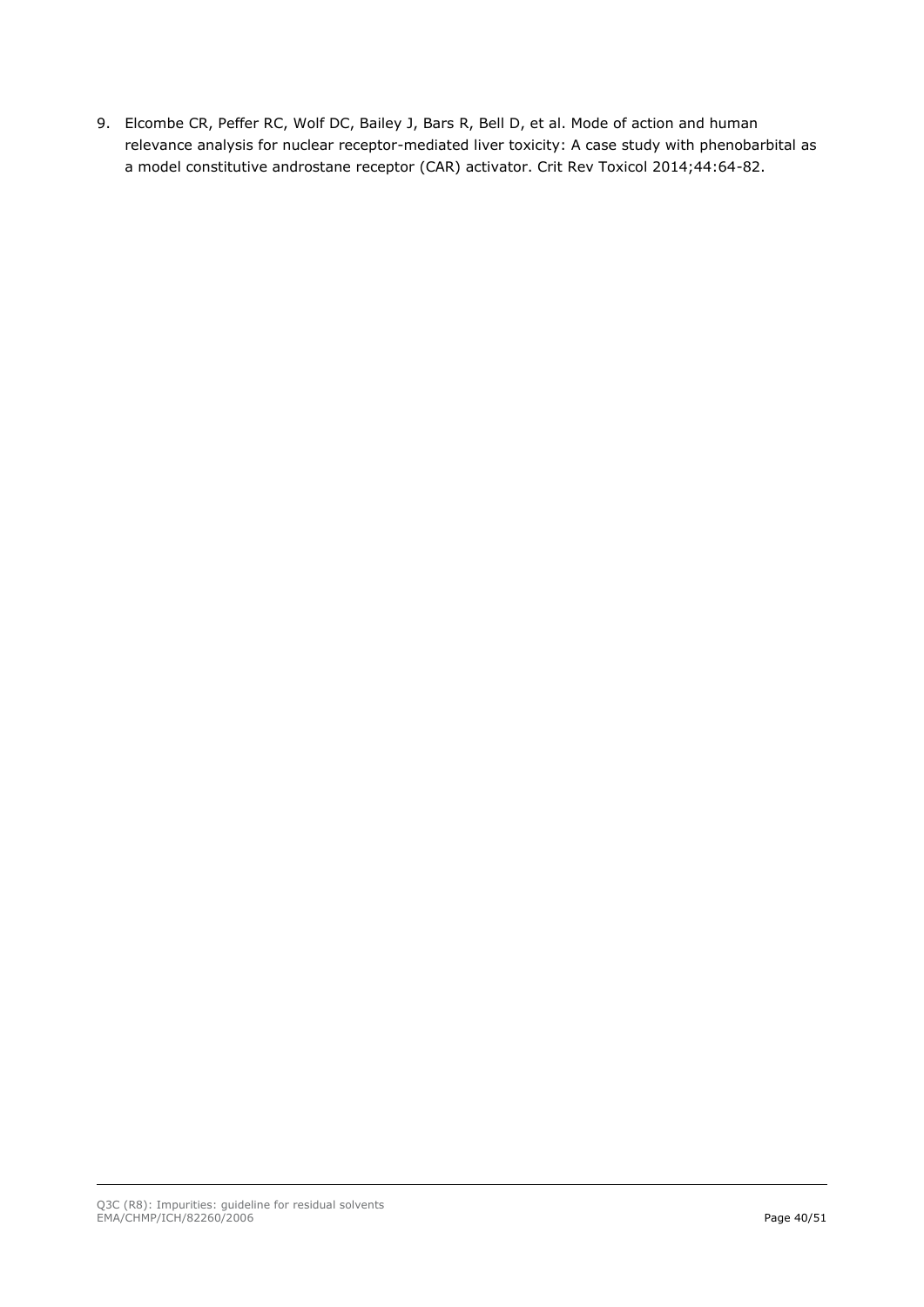# <span id="page-40-0"></span>**Part VI: PDE for 2-Methyltetrahydrofuran, Cyclopentyl Methyl Ether, and Tertiary-Butyl Alcohol**

# *Methyltetrahydrofuran*

## **Introduction**

2-Methyltetrahydrofuran (2-MTHF, synonyms: 2-methyloxolane, tetrahydrosylvan; tetrahydro-2 methylfuran; CAS Number 96-47-9) is a colourless, volatile liquid with ether-like odour. 2-MTHF is an organic solvent usually synthesized as a racemic mixture consisting of two enantiomeric forms ((S)+ and (R)-). Solubility in water is limited and decreases with increasing temperature. It has a vapour pressure of 102 millimeters of mercury (mmHg) (20°C) (1). For practical reasons, 2-MTHF is a racemic mixture when used as a solvent in synthetic processes.

2-MTHF is increasingly used as a catalytic solvent in exchange of tetrahydrofuran and is much less miscible with water compared to tetrahydrofuran.

## **Genotoxicity**

2-MTHF was not mutagenic in the Ames bacterial reverse mutation assay with *Salmonella typhimurium* (3) and *Escherichia coli* WP2 *uvrA* (2). 2-MTHF was also tested *in vitro* in a L5178Y mouse lymphoma cell TK+/- assay (3), in a chromosome aberration assay in human peripheral blood lymphocytes (2), and *in vivo* in a bone marrow micronucleus test integrated into a 3-month oral repeated-dose toxicity study in rats (2). All test results were negative except for the mouse lymphoma assay in the presence of S9, which was considered inconclusive without further explanation (3). In conclusion, there is no evidence that 2-MTHF is genotoxic.

# **Carcinogenicity**

No data for 2-MTHF are available.

### **Reproductive and developmental toxicity**

2-MTHF was tested in a GLP-compliant prenatal developmental toxicity study according to OECD TG414 in rats with doses of 100, 300 and 1,000 milligrams per kilogram per day (mg/kg/day) (4). At 1,000 mg/kg/day, 2-MTHF caused slightly reduced maternal weight gain, slightly lower gravid uterus weight, and marginally reduced foetal body weight. Only slight effects on foetal growth were observed and overall foetal survival and development were considered unaffected at the highest dose. The noobserved-adverse-effect level (NOAEL) was considered 1,000 mg/kg/day. However, as detailed toxicity information is not available, this study was not used to support the calculation of a permitted daily exposure (PDE). In an acute embryo toxicity and teratogenicity test in zebrafish, 2-MTHF was tested at concentrations ranging from 860 – 8,600 milligrams/liter (mg/L) (5). Acute embryo toxicity was observed for 2-MTHF at a nominal LC<sub>50</sub> value of 2,980 mg/L. Sublethal effects were also observed, such as an increase in oedema at nominal concentrations  $\geq 1.720$  mg/L, as well as an increased number of embryos without detectable blood circulation and insufficient pigmentation at a nominal concentration of 2,580 mg/L. Teratogenic effects were not observed with 2-MTHF in this assay.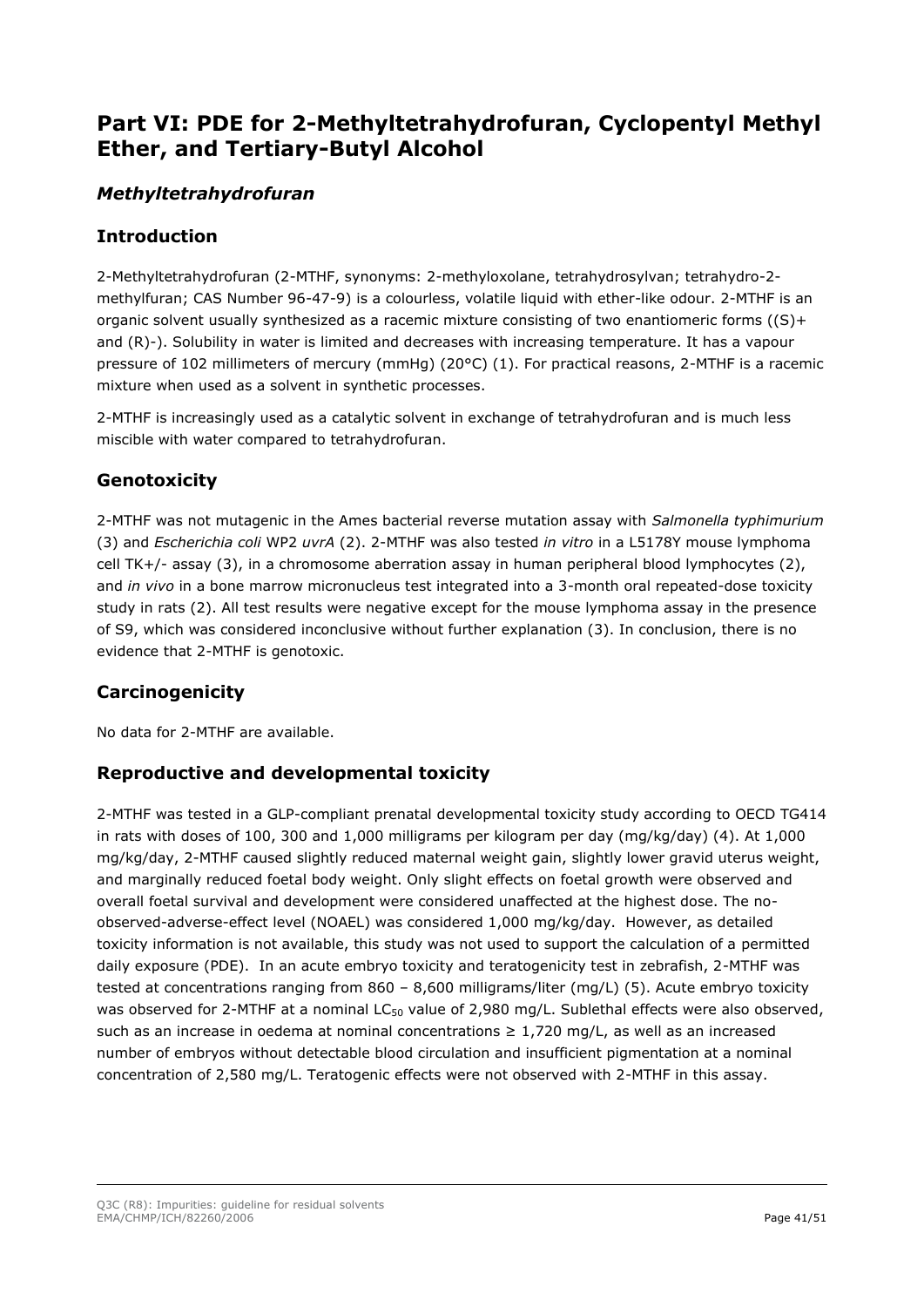### **Repeated-dose toxicity**

Two 3-month oral repeated-dose toxicity studies in Crl:CD (SD) rats have been described with 2-MTHF racemate; one without a recovery period (2) and one with a 1-month recovery period (6). The top dose in the first study was 26 mg/kg/day (2), and in the second study 1,000 mg/kg/day (6). 2-MTHF treatment-related observations were not seen in the first study (2). In the second study, groups of 10 male and 10 female rats per dose group were treated with doses of 80, 250, 500, and 1,000 mg/kg/day (6). The 1-month treatment-free recovery period included 5 animals/sex for the control and the high-dose groups. Treatment-related observations were generally seen at doses  $\geq 500$ mg/kg/day. Besides slight effects on kidney weights (increased at ≥ 500 mg/kg/day), blood cholesterol (increased at 1,000 mg/kg/day) and prothrombin time (decreased at  $\geq$  500 mg/kg/day), the only test article-related microscopic observation was hepatocellular centrilobular hypertrophy at 1,000 mg/kg/day. However, no effects were observed in the recovery group and the observed effects can therefore be regarded as completely reversible. The no-observed-effect level (NOEL) in the second study was considered 250 mg/kg/day.

The NOEL of 250 mg/kg/day was used in the PDE calculation:

$$
PDE = \frac{250 \times 50}{5 \times 10 \times 5 \times 1 \times 1} = 50 \text{ mg/day}
$$

- $F1 = 5$  to account for extrapolation from rats to humans
- $F2 = 10$  to account for differences between individual humans
- $F3 = 5$  for a 3-month study in rodents
- $F4 = 1$  because no severe effects were observed
- $FS = 1$  because a NOEL was established

### **Conclusion**

The calculated PDE for 2-MTHF is 50 milligrams per day (mg/day) based upon the NOEL of the rat subchronic oral study. Since the PDE is 50 mg/day, it is recommended that 2-MTHF be placed into class 3 "Solvents With Low Toxic Potential" in Table 3 in the International Council for Harmonisation (ICH) Q3C guideline on Impurities: Residual Solvents.

### **References**

- 1. Aycock DF. Solvent applications of 2-methyltetrahydrofuran in organometallic and biphasic reactions. Org. Process Res. Dev. 2007;11:156-159.
- 2. Antonucci V, Coleman J, Ferry JB, Johnson N, Mathe M, Scott JP, et al. Toxicological assessment of 2-methyltetrahydrofuran and cyclopentyl methyl ether in support of their use in pharmaceutical chemical process development. Org. Process Res. Dev. 2011;15:939-41.
- 3. Seifried HE, Seifried RM, Clarke JJ, Junghans TB, Sanet RH. A compilation of two decades of mutagenicity test results with the Ames Salmonella typhimurium and L5178Y mouse lymphoma cell mutation assays. Chem Res Toxicol 2006;19(5):627-44.
- 4. ECHA 2020. Tetrahydro-2-methylfuran. URL: [https://www.echa.europa.eu/de/web/guest/registration-dossier/-/registered](https://www.echa.europa.eu/de/web/guest/registration-dossier/-/registered-dossier/13699/7/9/1)[dossier/13699/7/9/1.](https://www.echa.europa.eu/de/web/guest/registration-dossier/-/registered-dossier/13699/7/9/1) (last accessed 5 November 2020)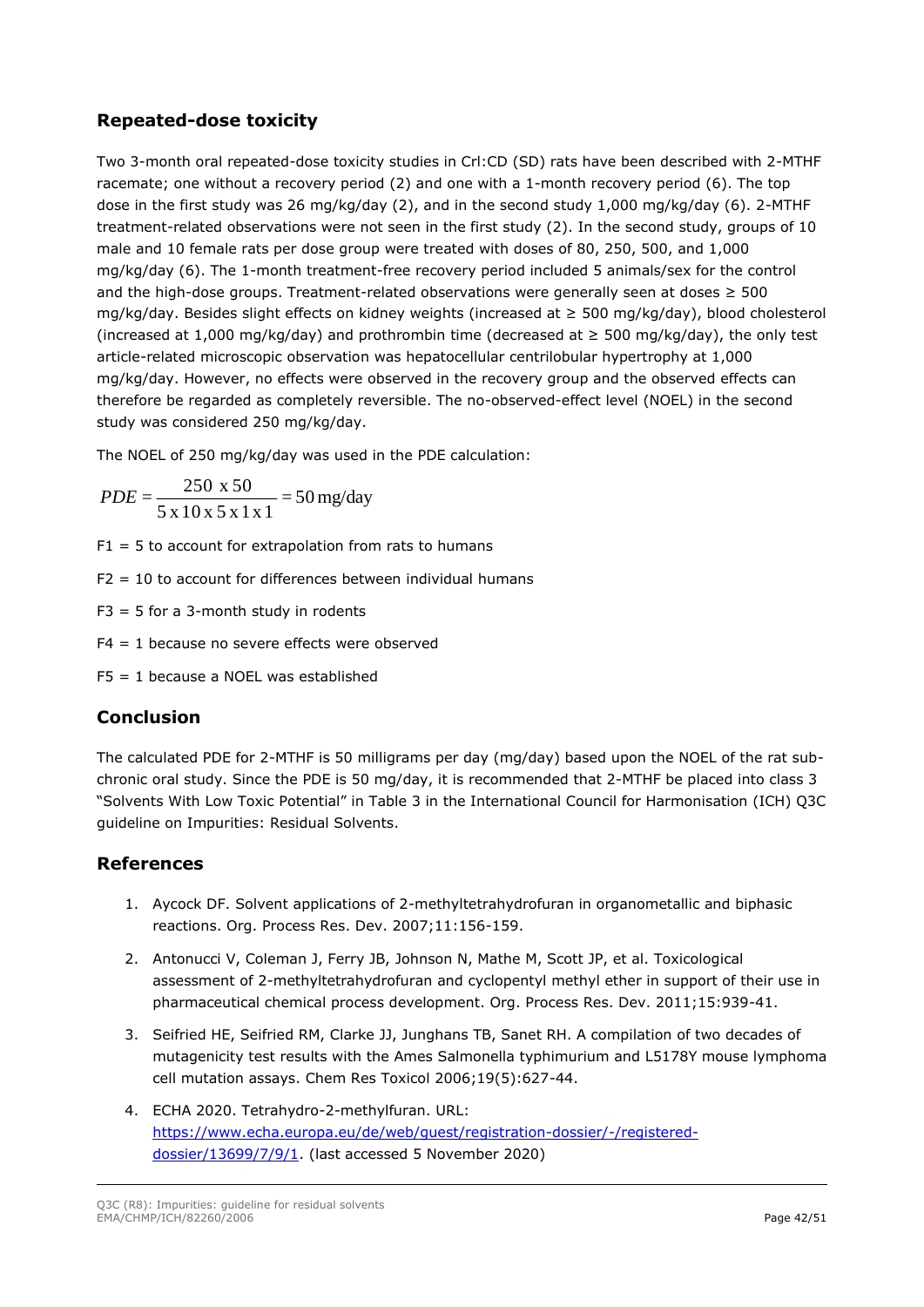- 5. Bluhm K, Seiler TB, Anders N, Klankermayer J, Schaeffer A, Hollert H. Acute embryo toxicity and teratogenicity of three potential biofuels also used as flavor or solvent. Sci Total Environ. 2016;566-7:786-95.
- 6. Parris P, Duncan JN, Fleetwood A, Beierschmitt WP. Calculation of a permitted daily exposure value for the solvent 2-methyltetrahydrofuran. Regul Toxicol Pharmacol 2017;87:54-63.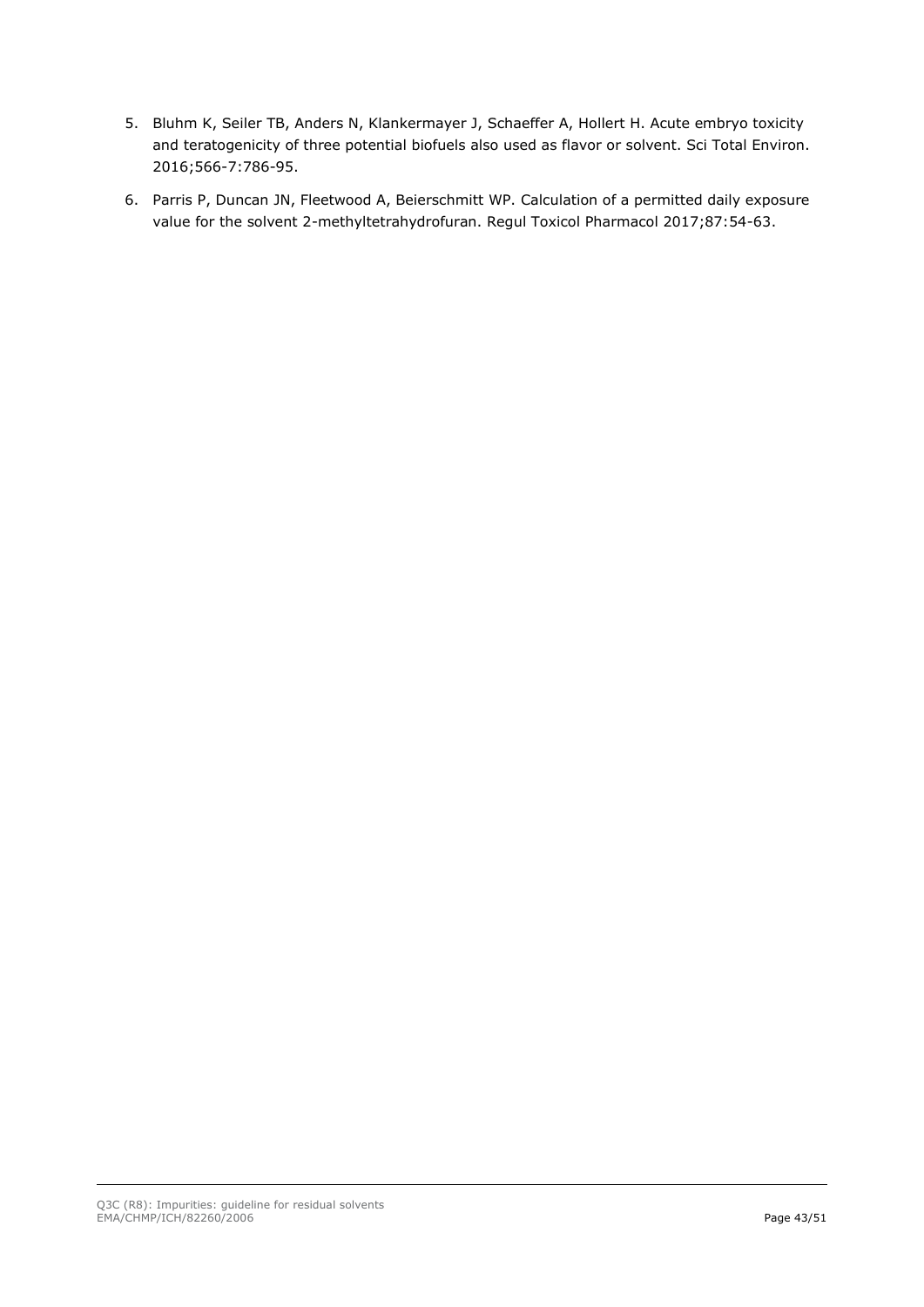# *Cyclopentyl Methyl Ether*

# **Introduction**

Cyclopentyl methyl ether (CPME: CAS Number 5614-37-9) is used in pharmaceutical chemical development as an alternative to its more common analogues, such as tetrahydrofuran and tert-butyl methyl ether (1,2).

The vapour pressure of CPME is 44.9 mmHg at 25°C, the Log  $P_{ow}$  is 1.59, and the water solubility is 1.1 grams per 100 grams (23 °C) (3,4).

CPME is classified as an irritant to skin (H315) and eye (H319) in accordance with EC No 1272/2008, in the Globally Harmonized System of Classification and Labelling of Chemicals. CPME did not show the potential to induce skin sensitization in the local lymph node assay. In rats, LD<sub>50</sub> for acute oral exposure is 1,000–2,000 mg/kg, for dermal exposure it is greater than 2,000 mg/kg, and for inhalation exposure it is greater than 21.5 mg/L. No human toxicity data have been reported (2).

# **Genotoxicity**

The results of genotoxicity tests have been reported (1,2). CPME was not mutagenic in the Ames bacterial reverse mutation assays in *S. typhimurium* test strains TA98, TA100, TA1535, TA1537 and *E. coli* WP2 *uvrA* with and without metabolic activation at concentrations up to 5,710 micrograms per plate (1) and 5,000 micrograms per plate (2). Negative results were also obtained in *in vitro* mammalian chromosome aberration tests in human lymphocytes at concentrations up to 1.1 milligrams per millilitre (mg/mL) and in Chinese hamster lung cells at concentrations up to 1.0 mg/mL (2). An *in vivo* rat micronucleus test integrated in a 3-month oral repeated-dose study up to a dose of 31 mg/kg/day (1) and an *in vivo* mammalian erythrocyte micronucleus test in CD-1 mice at single oral doses up to 2,000 mg/kg (2) also did not indicate any genotoxic potential. In conclusion, there is no evidence that CPME is genotoxic.

# **Carcinogenicity**

No data are available.

### **Reproductive and developmental toxicity**

In a two-generation reproductive toxicity study, CPME was administered to rats in drinking water at doses of 313, 1,250, or 5,000 mg/mL (5). Other than decreased body weights of pups in the F1 generation and F2 generation which were observed at the highest dose, no other significant changes in reproductive parameters were reported. The no-observed-adverse-effect level (NOAEL) of this study was estimated to be 193.45 mg/kg/day (1,250 mg/L in drinking water). However, as detailed toxicity information from this study is not available, this study was not used to support the calculation of a PDE.

### **Repeated-dose toxicity**

CPME was studied in two oral and one inhalation repeated-dose studies in rats.

In a 28-day study with a 14-day recovery period, Crj: Crl:CD(SD) rats were administered CPME by oral gavage at 15, 150, or 700 mg/kg/day in corn oil (2,6). Six unscheduled deaths occurred in males at 700 mg/kg/day between days 12 and 15 of treatment and were attributed to poor clinical conditions. Salivation was commonly observed in males and females at 700 mg/kg/day. Salivation occurred twice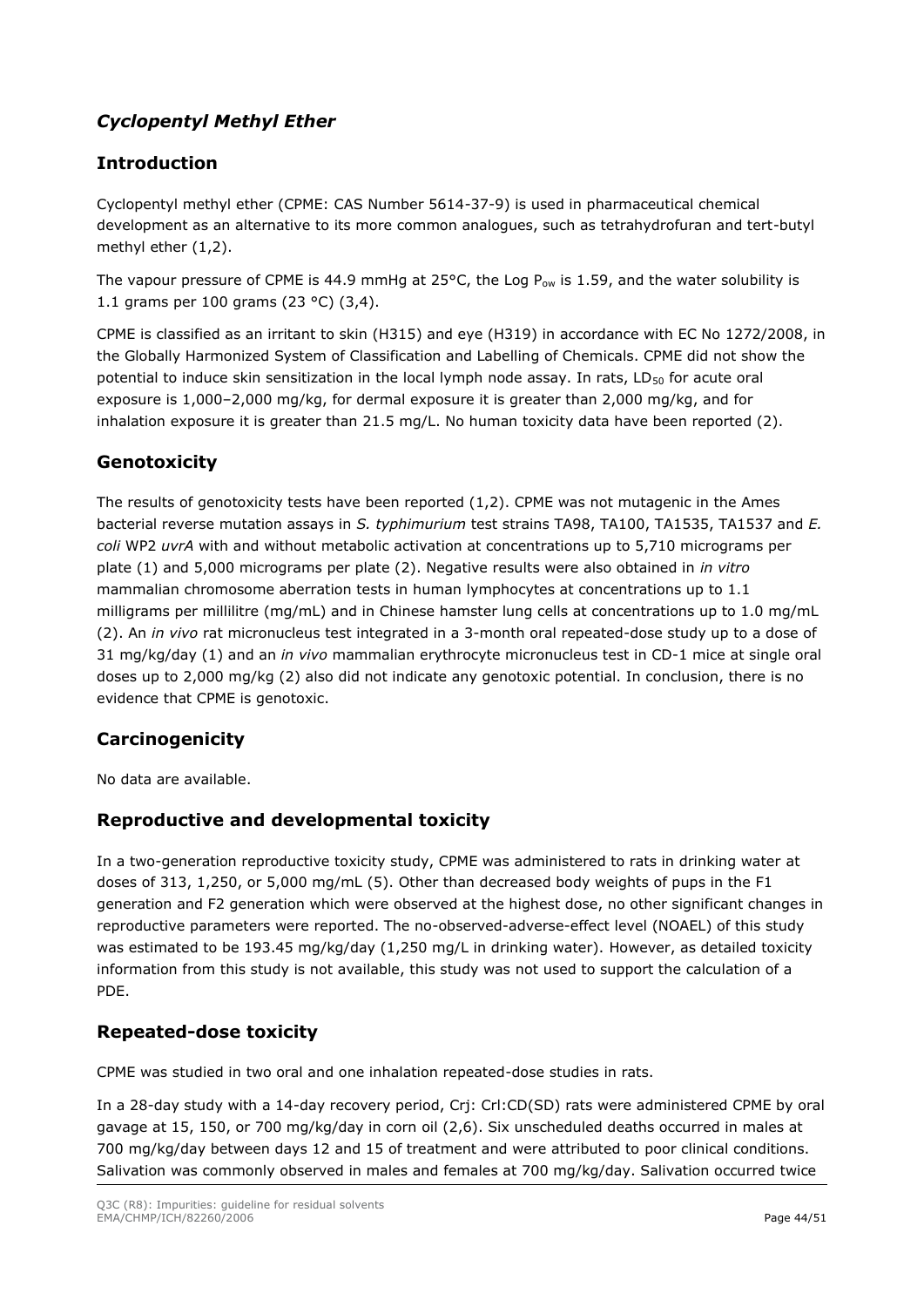in one male at 150 mg/kg/day; however, this finding was not considered adverse. Decreased motor activity, piloerection, abnormal gait, tremors, convulsion, hunched posture, fast respiration, and thin appearance were observed in males at 700 mg/kg/day. Decreased body weight gain was observed in females at 700 mg/kg/day. All clinical findings and changes in bodyweight gains resolved after the recovery period. There were no other toxicological effects of CPME in this study. The no-observedeffect level (NOEL) of this study was determined to be 150 mg/kg/day.

In a 90-day study, Sprague Dawley Crl:CD(SD) rats were administered up to 31 mg/kg/day CPME by oral gavage in corn oil (1). There were no CPME-related ante-mortem or post-mortem findings. Detailed information on the experimental design and study results, such as clinical signs, haematology, and blood chemistry findings, were not publicly available, although the authors considered the NOEL of this study to be 31 mg/kg/day. In another 90-day study, Sprague Dawley rats were administered up to 500 mg/kg/day CPME by oral gavage in water (7). The NOAEL of this study was estimated to be 32 mg/kg/day. However, as detailed toxicity information from this study is not publicly available and this study was not conducted under GLP, this study was not used to support the calculation of a PDE.

In a 90-day study with a 28-day recovery period, Crj: CD (SD) IGS rats were exposed to gaseous CPME up to 4 mg/L (6 hours/day, 5 days/week) by whole-body inhalation exposure (2). Toxic effects occurred at 4 mg/L and included clinical findings of salivation and nasal discharge, decreased body weights, increased levels of alanine aminotransferase and potassium (in males), increased absolute and body weight-relative kidney weight (in males), hyaline droplets in the proximal tubular epithelium of the kidney, and simple hyperplasia of the mucosal epithelium of the urinary bladder. All adverse effects were reversible following the recovery period. The NOEL of this study was determined to be 0.84 mg/L.

The most appropriate and well-documented study for CPME toxicity was the 28-day oral rat study. The PDE was calculated based on the identified NOEL of 150 mg/kg/day from this study.

$$
PDE = \frac{150 \times 50}{5 \times 10 \times 10 \times 1 \times 1} = 15 \text{ mg/day}
$$

- $F1 = 5$  to account for extrapolation from rats to humans
- $F2 = 10$  to account for differences between individual humans
- $F3 = 10$  because duration of treatment was less than 3 months
- $F4 = 1$  because no severe effects were observed
- F5 = 1 because a NOEL was established

Limit =  $(15 \times 1,000)/10 = 1,500$  ppm

### **Conclusion**

The calculated PDE for CPME is 15 mg/day based upon the NOEL from the 28-day oral toxicity study. Therefore, it is recommended that CPME be placed into class 2 "Solvents To Be Limited" in Table 2 in ICH Q3C Guideline.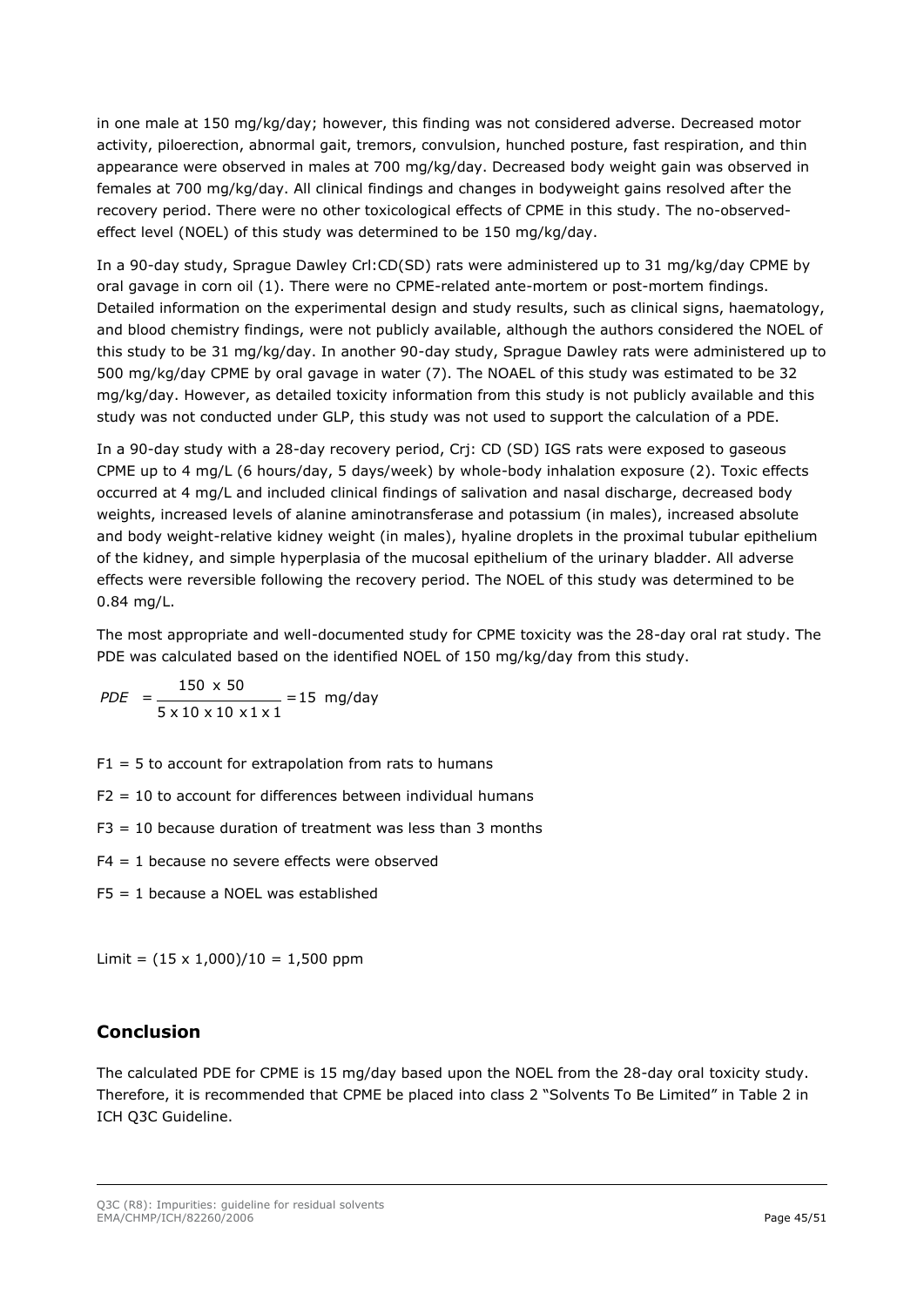## **References**

- 1. Antonucci V, Coleman J, Ferry JB, Johnson N, Mathe M, Scott JP et al. Toxicological assessment of 2-methyltetrahydrofuran and cyclopentyl methyl ether in support of their use in pharmaceutical chemical process development. Org Process Res Dev 2011;15: 939–41.
- 2. Watanabe K. The toxicological assessment of cyclopentyl methyl ether (CPME) as a green solvent. Molecules. 2013;18:3183-94.
- 3. CPME Material Safety Data Sheet: URL: [https://www.cdhfinechemical.com/images/product/msds/37\\_916070364\\_CyclopentylMethylEthe](https://www.cdhfinechemical.com/images/product/msds/37_916070364_CyclopentylMethylEther-CASNO-5614-37-9-MSDS.pdf) [r-CASNO-5614-37-9-MSDS.pdf.](https://www.cdhfinechemical.com/images/product/msds/37_916070364_CyclopentylMethylEther-CASNO-5614-37-9-MSDS.pdf) (last accessed on 19 November 2019)
- 4. Watanabe K, Yamagiwa N, Torisawa Y. Cyclopentyl methyl ether as a new and alternative process solvent. Org. Process Res. Dev. 2007;11:251-58.
- 5. European Chemicals Agency (ECHA), 2020. Cyclopentyl methyl ether. CASRN 5614-37-9. URL: [https://echa.europa.eu/registration-dossier/-/registered-dossier/26626/7/9/2.](https://echa.europa.eu/registration-dossier/-/registered-dossier/26626/7/9/2) (last accessed on 15 November 2020)
- 6. Inoue K, Suzuki H, Yamada T. Comprehensive toxicity evaluation of cyclopentyl methyl ether (CPME) for establishing a permitted daily exposure level. Fundam. Toxicol. Sci. 2019;6:145-65.
- 7. European Chemicals Agency (ECHA), 2020. Cyclopentyl methyl ether. CASRN 5614-37-9. URL: [https://echa.europa.eu/registration-dossier/-/registered-dossier/26626/7/6/2.](https://echa.europa.eu/registration-dossier/-/registered-dossier/26626/7/6/2) (last accessed on 15 November 2020)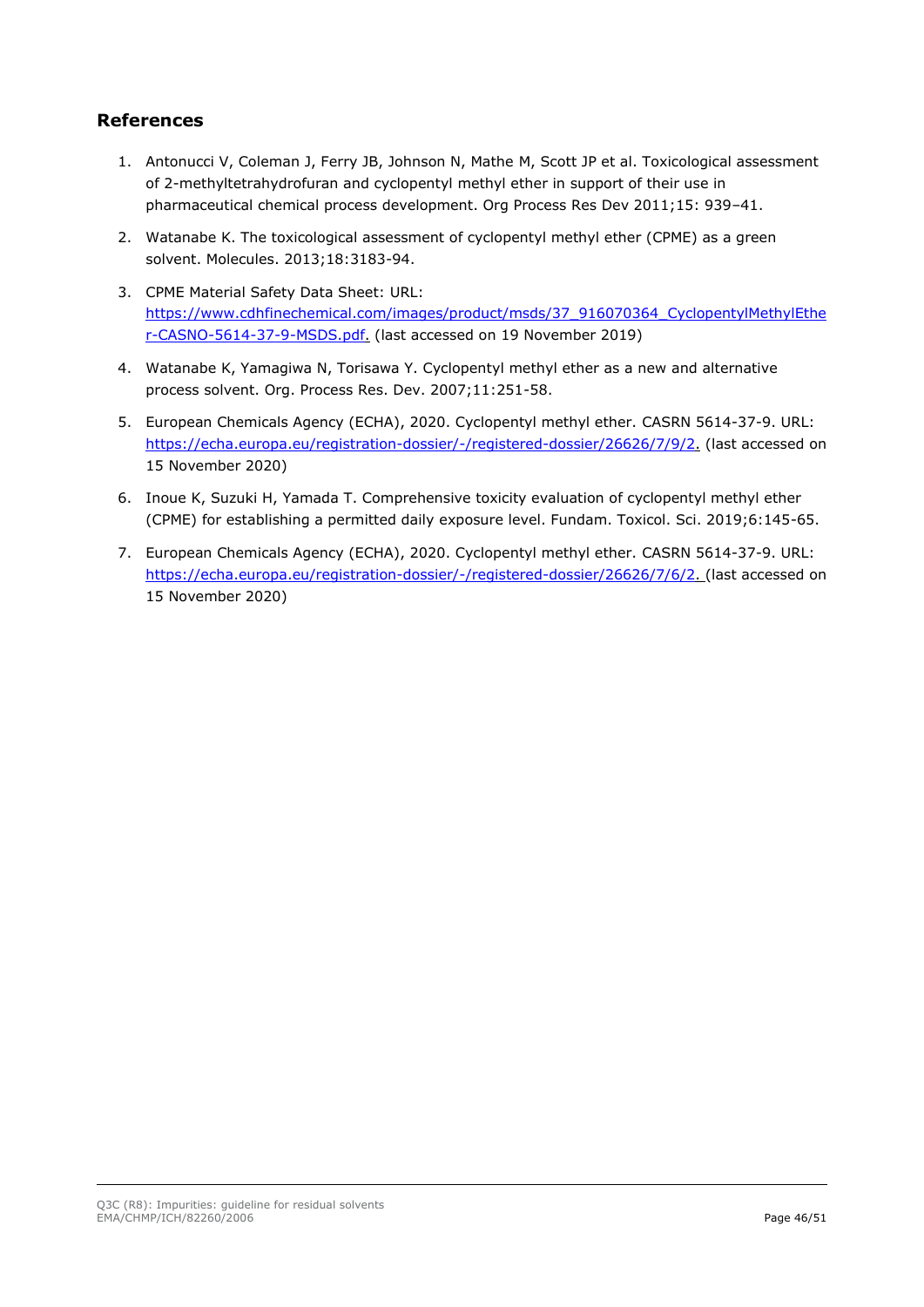# *Tertiary-Butyl Alcohol*

# **Introduction**

Tertiary-butyl alcohol (*t*-Butyl alcohol, tert-butanol; TBA: CAS Number 75-65-0) is a tertiary aliphatic alcohol and is used for a variety of purposes including as an alcohol denaturant, a dehydration agent, and a solvent (1). TBA is soluble in water and has a vapour pressure of 31 mm Hq (20°C). TBA is rapidly absorbed following inhalation or ingestion, but poorly absorbed through skin (2).

The rat oral LD<sub>50</sub> (lethal dose for 50% of animals, combined values for males and females) has been reported to be between 2,733 and 3,500 mg/kg body weight. The primary acute effects observed in animals are signs of alcoholic intoxication. Human clinical test data indicate that TBA is neither an irritant nor a sensitizer (3). Its potency for intoxication is approximately 1.5 times that of ethanol (4). Given its wide diversity of use, the potential for human exposure to TBA is high (5). The National Institute for Occupational Safety and Health indicates that TBA's use is widespread in the workplace (1). A Cosmetic Ingredient Review Expert Panel also concluded that TBA is safe as used in cosmetic products with concentrations ranging from 0.00001 to 0.3% (3).

# **Genotoxicity**

TBA was not mutagenic in the Ames bacterial reverse mutation assay (6). The US National Toxicology Program (NTP) studies also showed TBA was not genotoxic *in vitro* with and without metabolic activation (S9) (mouse lymphoma cell mutation assay, chromosome aberrations, sister chromatid exchanges). *In vivo*, no increases in micronucleated erythrocytes were observed in peripheral blood samples from mice administered up to 40000 parts per million (ppm) TBA in drinking water for 13 weeks or up to 625 mg/kg administered by intraperitoneal injection 3 times at 24-hour intervals (6). In conclusion, there is no evidence that TBA is genotoxic (2).

# **Carcinogenicity**

TBA was investigated by the NTP in two drinking water studies, one in F344/N rats and one in B6C3F1 mice (1,6). Both studies included 3 treatment groups (60 animals/sex/group; 50 animals/sex/group completed the study): in rats, doses of 85, 195, and 420 mg/kg/day in males and 175, 330, and 650 mg/kg/day in females; and in mice, doses of 535, 1,035, and 2,065 mg/kg/day in males and 510, 1,015, and 2,105 mg/kg/day in females) (1). Survival was decreased in high dose rats and high dose male mice. Final mean body weights were decreased in exposed male and high dose female rats and high dose female mice. The primary targets of TBA were the kidney (mineralization, hyperplasia, tumours) in male rats and the thyroid gland (follicular cell hyperplasia, tumours) and urinary bladder (inflammation and epithelial hyperplasia) in mice. The NTP Technical Report concluded that there was some evidence of carcinogenic activity in male rats based on increased incidences of renal tubule adenoma or carcinoma (combined) and in female mice based on increased incidences of follicular cell adenoma of the thyroid gland (6). There was no evidence of carcinogenicity in female rats and equivocal evidence in male mice.

In mice, the incidence of thyroid follicular cell adenoma was significantly increased in high dose females. These tumorigenic effects were associated with an increased incidence and severity of focal follicular cell hyperplasia of the thyroid gland in all TBA-treated groups of males and females (1,6). In contrast, no thyroid tumours were observed in an 18-month carcinogenicity study of methyl *tert*-butyl ether by the inhalation route in CD-1 mice (7). The systemic TBA exposure (as a metabolite of methyl *tert*-butyl ether) likely exceeded the exposure in the NTP study (2). However, differences in strain of mice (CD-1 versus B6C3F1) or route of administration may be responsible for the differences in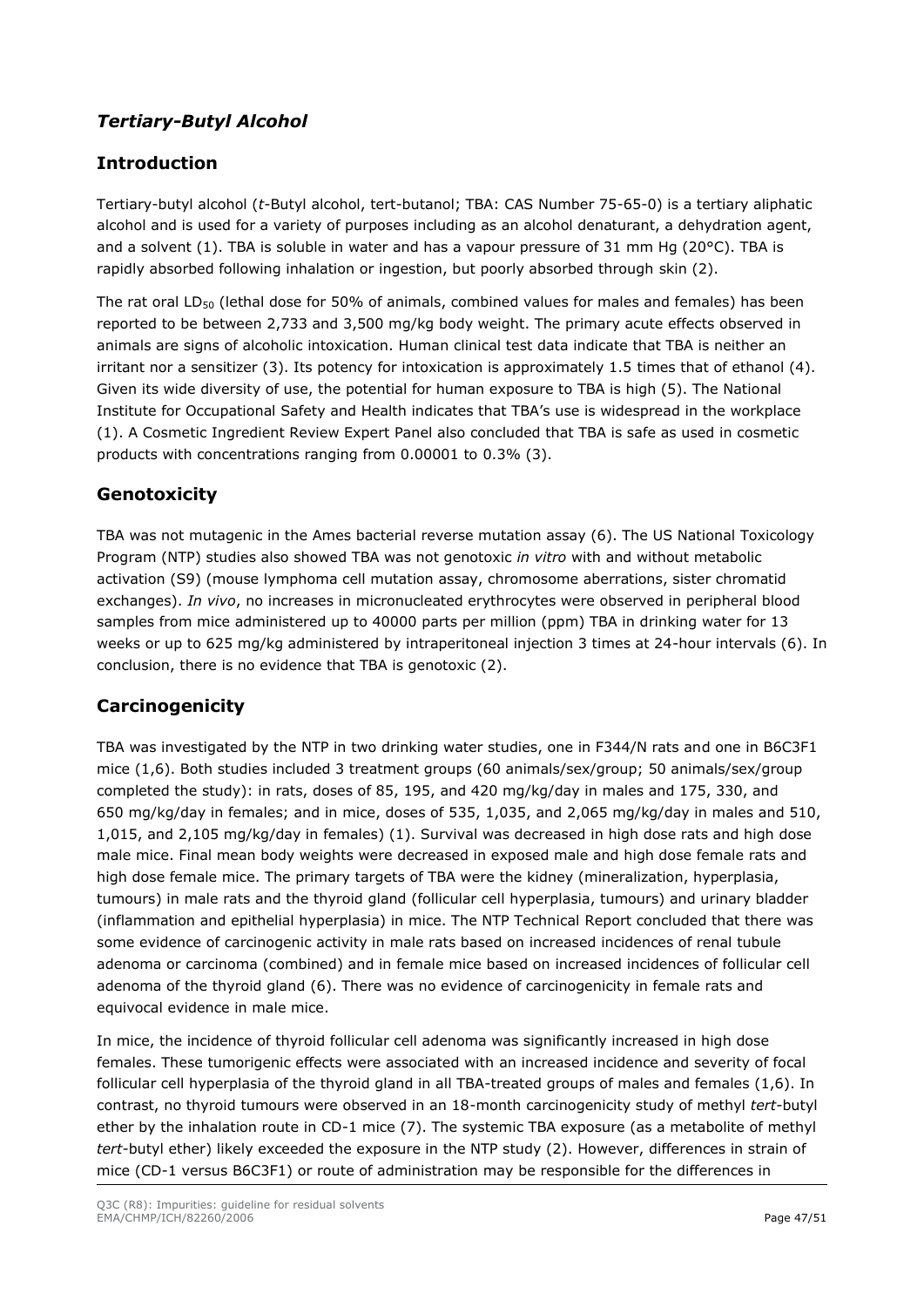response. In the absence of evidence suggesting direct thyroid toxicity, it was hypothesized that TBA induced thyroid tumours in the drinking water study through increased liver metabolism of thyroid hormones, triggering a compensatory increase in thyroid stimulating hormone production and, thus, thyroid follicular cell proliferation and hyperplasia (2). Rodents are substantially more sensitive than humans to the development of thyroid follicular cell tumours in response to thyroid hormone imbalance. Thus, the dose response is non-linear, and tumours are not expected to occur in humans in the absence of altered thyroid hormone homeostasis (8,9). In partial agreement with the above hypothesis, TBA is an inducer of phase I and II liver enzymes following 14 days of oral exposure at doses less than or equal to those used in chronic studies, and TBA administration resulted in a small decrease in circulating thyroid hormones in B6C3F1 mice (10). However, no meaningful changes in thyroid stimulating hormone levels were observed in this study. A comprehensive review of the mouse carcinogenicity data concluded that, in the absence of meaningful effect on thyroid stimulating hormone and toxicity to the thyroid, the cause of the increase in either hyperplasia or adenoma incidence remains unclear (2). TBA administration also resulted in an increased incidence of chronic inflammation and hyperplasia of the transitional epithelium of the urinary bladder in high-dose males and females.

In rats, an increased incidence of renal tubule adenomas and carcinomas was observed in males exposed to TBA, but the increase was not dose-dependent. The evidence suggests that these tumours are due to a α2µ-globulin nephropathy-mediated mode of action. α2µ-Globulin nephropathy is a wellrecognized sex- and species-specific mechanism of toxicity without relevance to humans (11,12). Foci of linear mineralization in the renal medulla, a lesion consistently reported as a long-term consequence of α2µ-globulin nephropathy, were observed in the high dose male rats (1,6). Further, TBA was shown to interact with α2µ, which explains the accumulation of α2µ in the male rat kidney (5). Although no significant neoplastic findings were observed in female rats, a dose-dependent increase in severity of nephropathy was observed at all TBA doses compared to control animals (average severity of 1.6, 1.9, 2.3, and 2.9; scale of 0–4); incidence ranged from 47–48 out of 50 animals in all groups. An increased incidence of transitional epithelial hyperplasia and suppurative inflammation at the two highest doses and renal tubule hyperplasia in a single high dose animal were also observed. The human relevance of the renal findings in female rats is currently unclear.

The 2-year carcinogenicity studies were considered the most relevant for calculation of the PDE for TBA. From the results of the rat and mouse carcinogenicity studies, PDEs were calculated based on two different scenarios:

(1) Renal lesions and tumour findings in male rats are not relevant to humans and, therefore, the increased severity in nephropathy observed in female rats at the lowest dose (lowest-observed-effect level (LOEL) = 175 mg/kg/day is used for the PDE calculation.

or

(2) Increased incidence of follicular cell hyperplasia in the thyroid of female mice at the lowest TBA dose (LOEL = 510 mg/kg/day) is used for the PDE calculation.

Scenario 1 (rat): LOEL<sub>(nephropathy)</sub> 175 mg/kg/day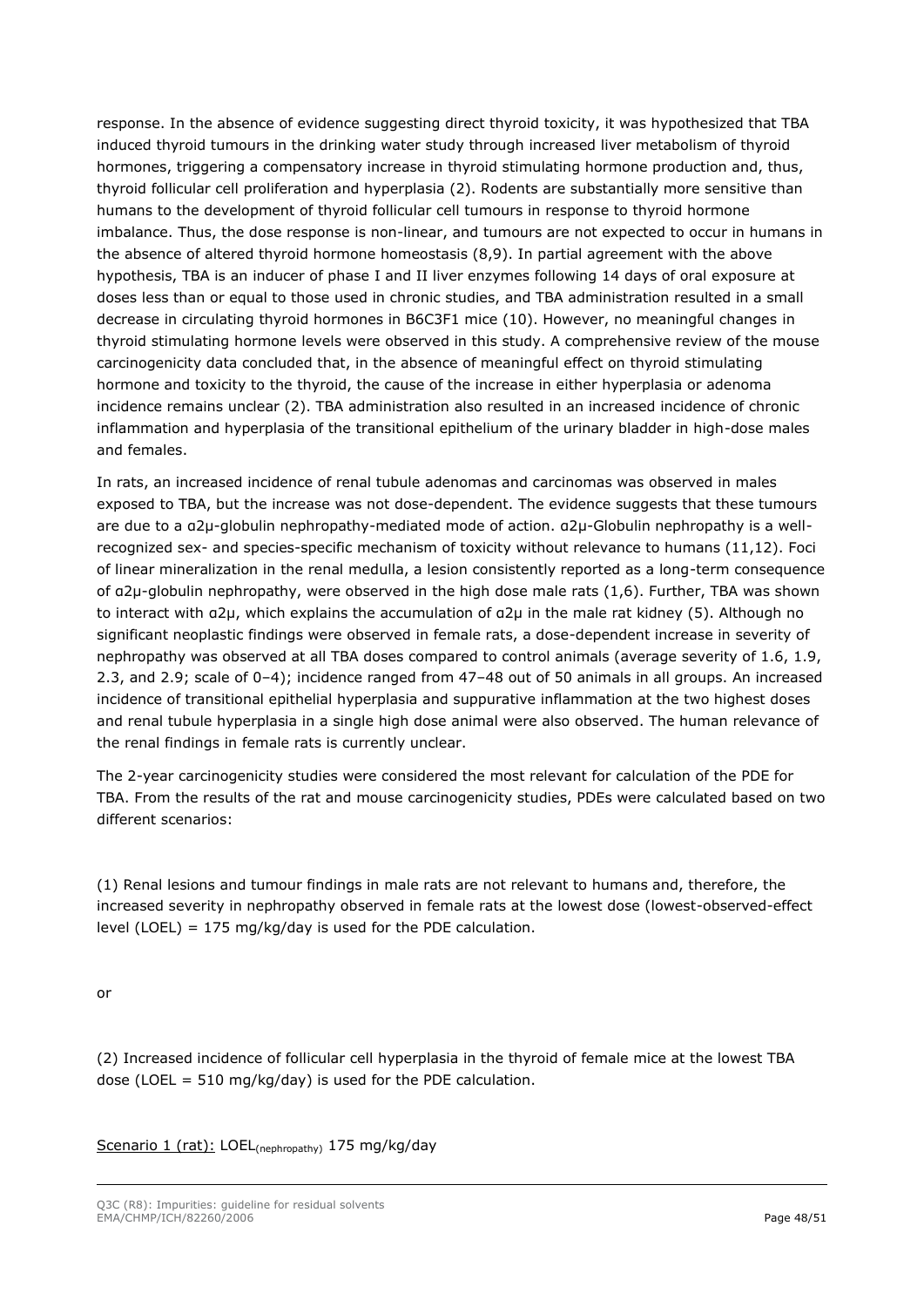$$
PDE = \frac{175 \times 50}{5 \times 10 \times 1 \times 1 \times 5} = 35 \text{ mg/day}
$$

 $F1 = 5$  to account for extrapolation from rats to humans

 $F2 = 10$  to account for differences between individual humans

 $F3 = 1$  because long duration of treatment (2 years)

F4 = 1 due to similar severity of effect (nephropathy in females) at the low dose compared to control animals

F5 = 5 because a no-observed-effect level (NOEL) for nephropathy was not established

Limit =  $(35 \times 1,000)/10 = 3,500$  ppm

Scenario 2 (mouse): LOEL<sub>(follicular cell hyperplasia)</sub> 510 mg/kg/day

 $=42.5$  mg/day 12 x 10 x 1 x 1 x 5 510 x 50 *PDE* =

 $F1 = 12$  to account for extrapolation from mice to humans

 $F2 = 10$  to account for differences between individual humans

 $F3 = 1$  because long duration of treatment (2 years)

F4 = 1 because hyperplasia response was of minimal to mild average severity at all doses and thyroid tumours were not observed at the low dose

F5 = 5 because a NOEL for hyperplasia was not established

Limit =  $(42.5 \times 1000)/10 = 4250$  ppm

The ultimate PDE for TBA, calculated based on the identified LOEL of 175 mg/kg/day from the 2-year rat study, is 35 mg/day.

### **Reproductive and developmental toxicity**

TBA has not been associated with induction of skeletal or visceral malformations in rats or mice but did induce developmental delays and intrauterine or prenatal mortality at doses of 1,000 mg/kg/day or greater (2).

In a reproduction/developmental toxicity screening study, TBA was administered to Sprague-Dawley rats (12/sex/group) by oral gavage at dose levels of 0, 64, 160, 400, and 1,000 mg/kg/day for up to 63 days in males and from 4 weeks before mating until postnatal day 20 in females (13). There were no adverse effects on any reproductive parameters, including mating index, fertility index, pregnancy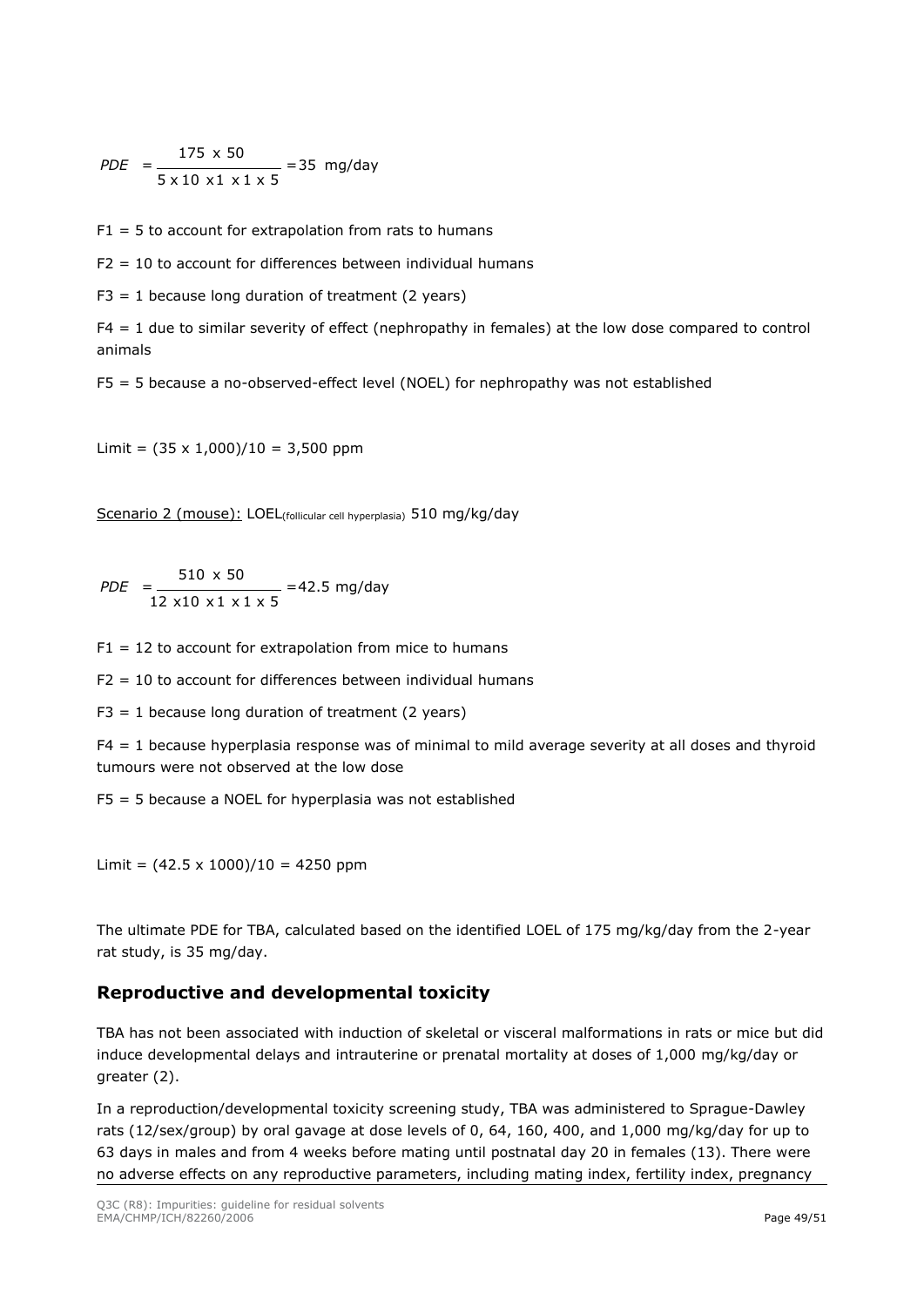index, or gestation index. For dams receiving 1,000 mg/kg/day TBA through gestation and lactation, there was a significant reduction in mean litter size, a decrease in the number of live born per pregnancy, an increase in the number of stillborn pups, increased pup mortality up to postnatal day 4, and a decrease in mean pup body weight at birth, which continued to weaning. Parental toxicity (transient central nervous system effects, reduced body weight and food consumption) was observed at doses of 400 mg/kg or greater. The no-observed-adverse-effect level (NOAEL) for developmental/reproductive effects was identified as 400 mg/kg/day.

At a dose of 1,000 mg/kg/day, mild to moderate transient systemic toxicity was observed in both sexes in the parental generation including reversible central nervous system effects such as lethargy and ataxia, and reduced food consumption and weight gain. At 400 mg/kg/day, an increased incidence of transient mild lethargy/ataxia in females was observed. The NOEL for parental toxicity was 160 mg/kg/day.

# **Repeated-dose toxicity**

In a sub-chronic toxicity study, TBA was administered to F344/N rats (10/sex/dose) *ad libitum* in drinking water at dose levels of 0, 2.5, 5, 10, 20, and 40 mg/mL for 13 weeks (equivalent to 176, 353, 706, 1,412 and 2,824 mg/kg/day) (6). All high dose males and six high dose females died during the study. Nephropathy was the most sensitive effect observed in the study. An increase in severity of nephropathy was observed in the lower four dose groups in males when compared to control animals, as was the accumulation of hyaline droplets in the kidney at doses of 353, 706, and 1,412 mg/kg/day. The incidence of nephropathy in females at the highest three doses was significantly greater than that in the controls. Transitional epithelial hyperplasia and inflammation of the urinary bladder were observed at the two highest doses in males and in high dose females. Based on the nephropathy in male rats at the lowest dose, 176 mg/kg/day was considered the LOEL. As noted above, α2µ-globulin nephropathy is a well-recognized sex- and species-specific mechanism of toxicity without relevance to humans (11,12).

TBA was also administered to B6C3F1 mice (10/sex/dose) in drinking water for 13 weeks at the same concentrations provided to rats (doses equivalent to 446, 893, 1,786, 3,571, and 7,143 mg/kg/day) (6). Two high dose males and one high dose female died. The final mean body weights in males at the two highest doses and in females at the high dose were significantly lower than that in the control animals. Transitional epithelial hyperplasia and inflammation were observed in the urinary bladder of the same groups. A NOEL of 1,786 mg/kg/day was identified (6).

### **Conclusion**

The calculated PDE for TBA is 35 mg/day based upon the LOEL for nephropathy in females from the 2 year rat carcinogenicity study. It is recommended that TBA be placed into class 2, "Solvents To Be Limited" in Table 2 in ICH Q3C Guideline.

### **References**

- 1. Cirvello JD, Radovsky A, Heath JE, Farnell DR, Lindamood C. Toxicity and carcinogenicity of tert-butyl alcohol in rats and mice following chronic exposure in drinking water. Toxicol Ind Health. 1995;11(2):151-65.
- 2. McGregor D. Tertiary-Butanol: a toxicological review. Crit Rev Toxicol. 2010;40(8):697-727.
- 3. Cosmetic Ingredient Review. Amended Final Report of the Safety Assessment of t-Butyl Alcohol as Used in Cosmetics. International Journal of Toxicology. 2005; 24(2):1-20.